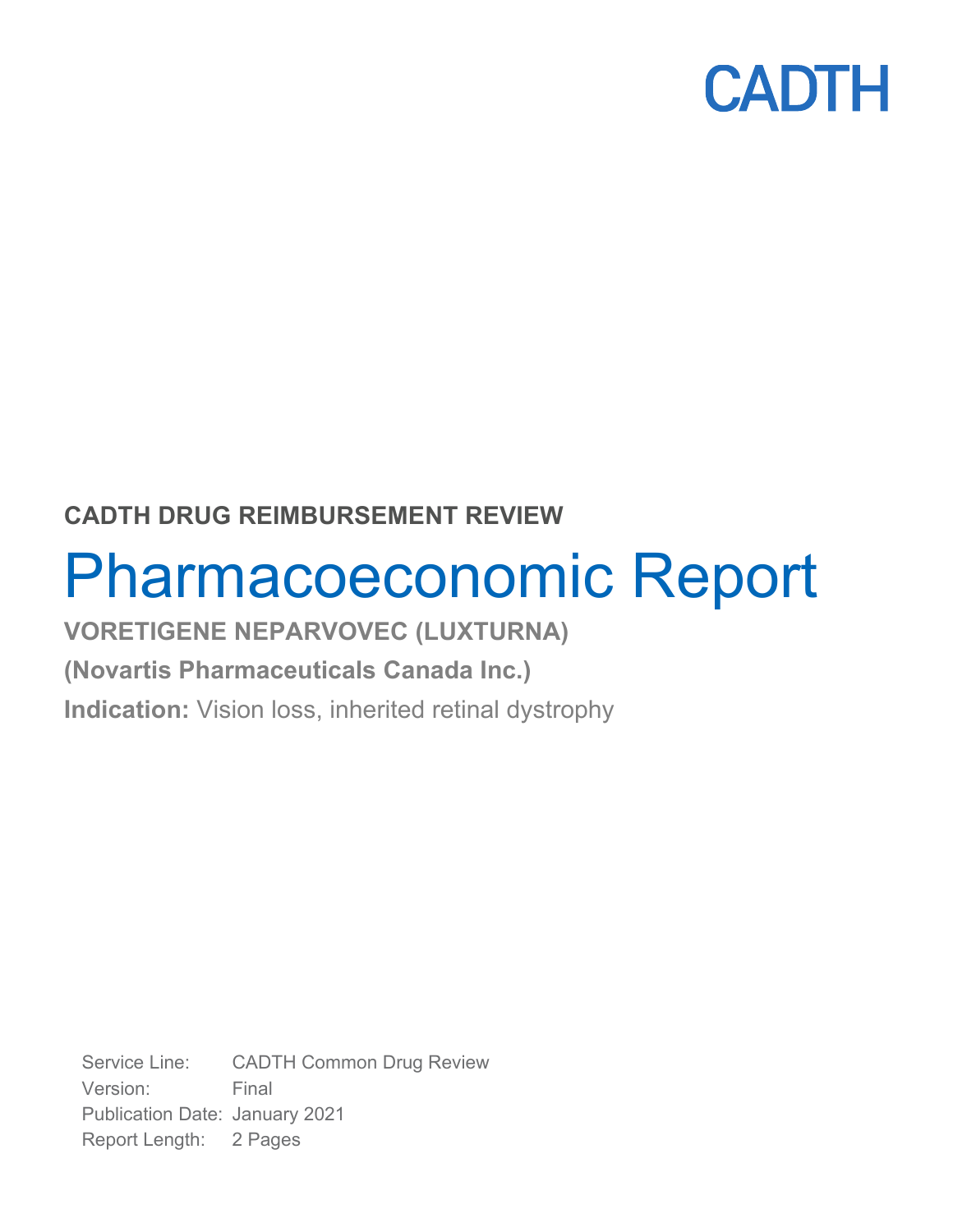**Disclaimer:** The information in this document is intended to help Canadian health care decision-makers, health care professionals, health systems leaders, and policy-makers make well-informed decisions and thereby improve the quality of health care services. While patients and others may access this document, the document is made available for informational purposes only and no representations or warranties are made with respect to its fitness for any particular purpose. The information in this document should not be used as a substitute for professional medical advice or as a substitute for the application of clinical judgment in respect of the care of a particular patient or other professional judgment in any decision-making process. The Canadian Agency for Drugs and Technologies in Health (CADTH) does not endorse any information, drugs, therapies, treatments, products, processes, or services.

While care has been taken to ensure that the information prepared by CADTH in this document is accurate, complete, and up-to-date as at the applicable date the material was first published by CADTH, CADTH does not make any guarantees to that effect. CADTH does not guarantee and is not responsible for the quality, currency, propriety, accuracy, or reasonableness of any statements, information, or conclusions contained in any third-party materials used in preparing this document. The views and opinions of third parties published in this document do not necessarily state or reflect those of CADTH.

CADTH is not responsible for any errors, omissions, injury, loss, or damage arising from or relating to the use (or misuse) of any information, statements, or conclusions contained in or implied by the contents of this document or any of the source materials.

This document may contain links to third-party websites. CADTH does not have control over the content of such sites. Use of third-party sites is governed by the third-party website owners' own terms and conditions set out for such sites. CADTH does not make any guarantee with respect to any information contained on such third-party sites and CADTH is not responsible for any injury, loss, or damage suffered as a result of using such third-party sites. CADTH has no responsibility for the collection, use, and disclosure of personal information by third-party sites.

Subject to the aforementioned limitations, the views expressed herein are those of CADTH and do not necessarily represent the views of Canada's federal, provincial, or territorial governments or any third-party supplier of information.

This document is prepared and intended for use in the context of the Canadian health care system. The use of this document outside of Canada is done so at the user's own risk.

This disclaimer and any questions or matters of any nature arising from or relating to the content or use (or misuse) of this document will be governed by and interpreted in accordance with the laws of the Province of Ontario and the laws of Canada applicable therein, and all proceedings shall be subject to the exclusive jurisdiction of the courts of the Province of Ontario, Canada.

The copyright and other intellectual property rights in this document are owned by CADTH and its licensors. These rights are protected by the Canadian *Copyright Act* and other national and international laws and agreements. Users are permitted to make copies of this document for non-commercial purposes only, provided it is not modified when reproduced and appropriate credit is given to CADTH and its licensors.

**About CADTH:** CADTH is an independent, not-for-profit organization responsible for providing Canada's health care decision-makers with objective evidence to help make informed decisions about the optimal use of drugs, medical devices, diagnostics, and procedures in our health care system.

**Funding:** CADTH receives funding from Canada's federal, provincial, and territorial governments, with the exception of Quebec.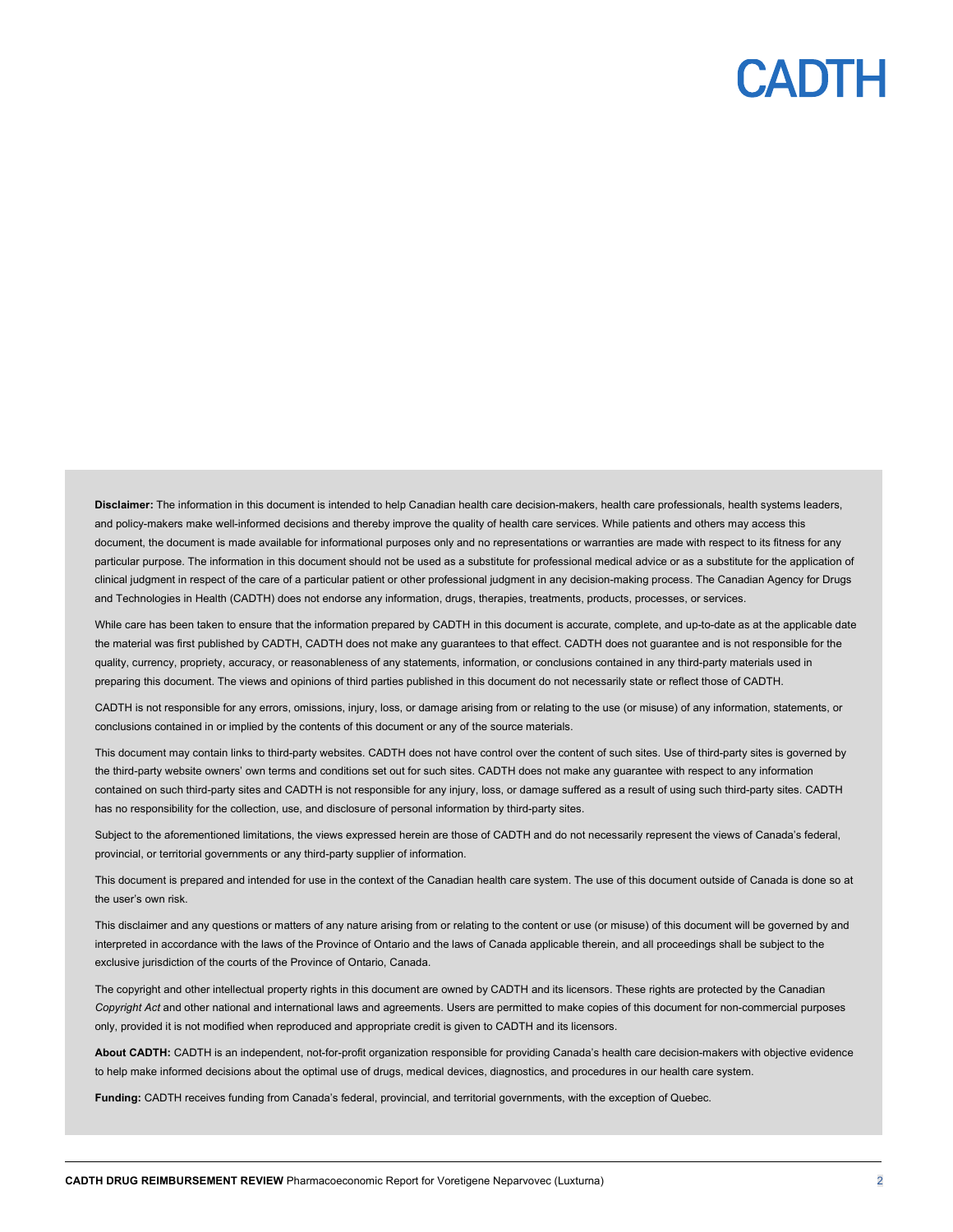

## **Table of Contents**

| Appendix 3: Additional Information on the Submitted Economic Evaluation23                         |  |
|---------------------------------------------------------------------------------------------------|--|
| Appendix 4: Additional Details on the CADTH Reanalyses and                                        |  |
|                                                                                                   |  |
| Appendix 5: Submitted Budget Impact Analysis and CADTH Appraisal30                                |  |
|                                                                                                   |  |
| <b>Tables</b>                                                                                     |  |
|                                                                                                   |  |
|                                                                                                   |  |
| Table 3: Definition of Modelled Health States Based on Worse of Visual Acuity or Visual Field  10 |  |
|                                                                                                   |  |
|                                                                                                   |  |
|                                                                                                   |  |
| Table 7: Summary of the Stepped Analysis of the CADTH Reanalysis Results 17                       |  |
|                                                                                                   |  |
| Table 9: CADTH Cost Comparison Table for RPE65-Mediated Inherited Retinal Dystrophy  21           |  |
|                                                                                                   |  |
|                                                                                                   |  |
| Table 13: Disaggregated Summary of CADTH's Economic Evaluation Results                            |  |
|                                                                                                   |  |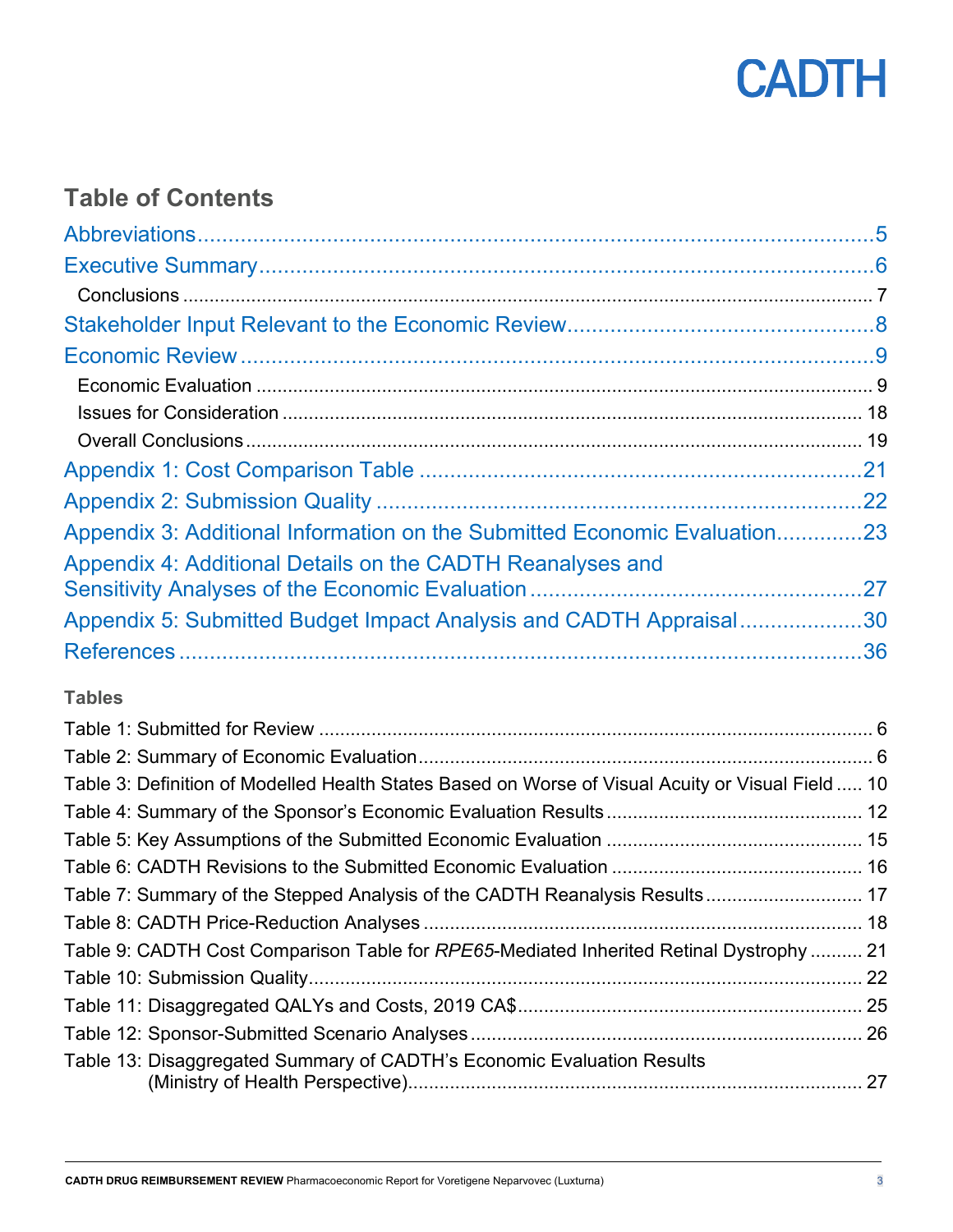| Table 15: Disaggregated Summary of CADTH's Economic Evaluation Results |  |
|------------------------------------------------------------------------|--|
|                                                                        |  |
|                                                                        |  |
|                                                                        |  |
|                                                                        |  |
|                                                                        |  |

## **Figures**

| Figure 3: Cost-Effectiveness Acceptability Curve and Expected Value of Perfect Information 24 |  |
|-----------------------------------------------------------------------------------------------|--|
|                                                                                               |  |
|                                                                                               |  |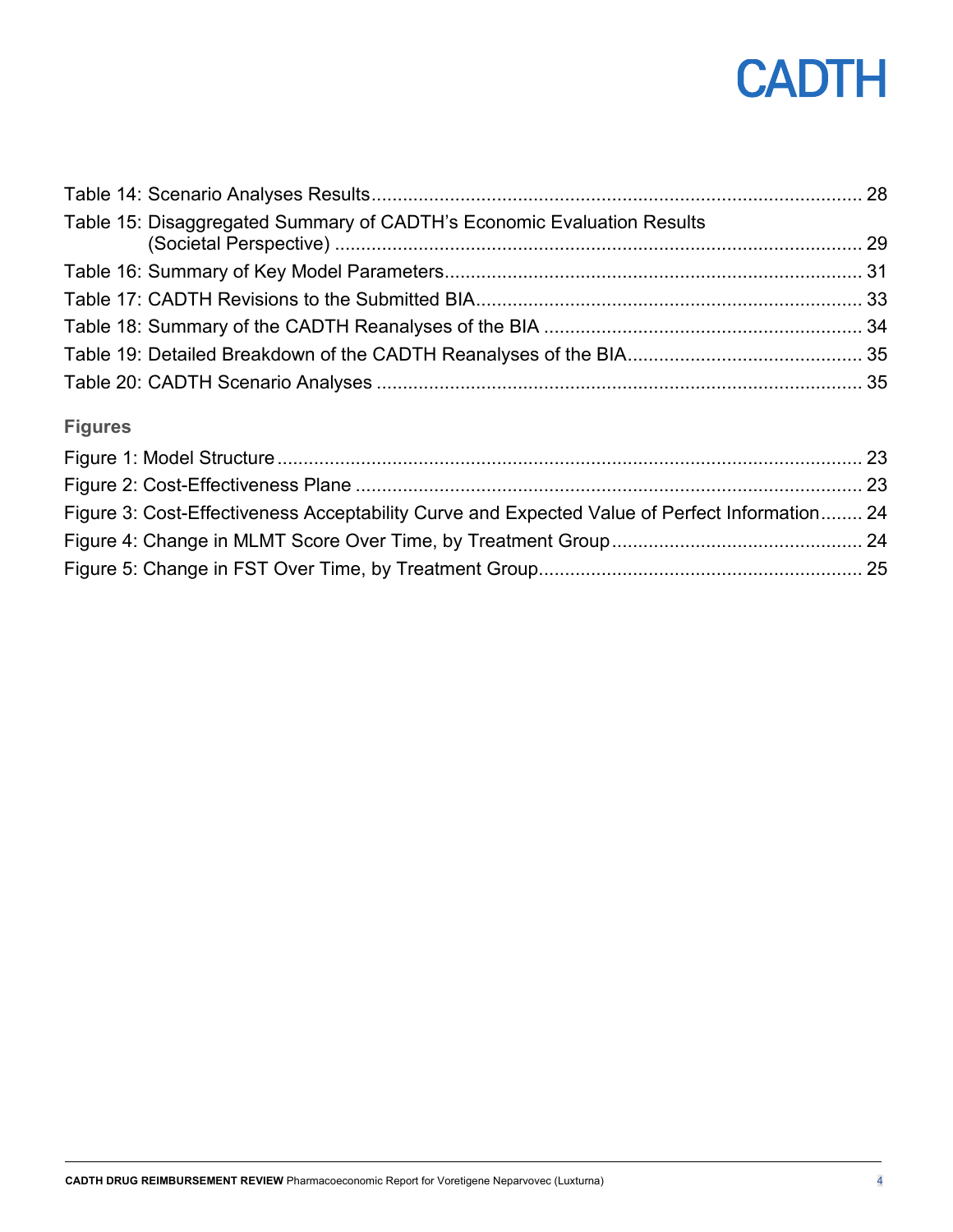## <span id="page-4-0"></span>**Abbreviations**

| BIA         | budget impact analysis                    |
|-------------|-------------------------------------------|
| BSC         | best supportive care                      |
| EQ-5D       | EuroQol 5-Dimensions                      |
| ICER        | incremental cost-effectiveness ratio      |
| IRD         | inherited retinal dystrophy               |
| <b>LCA</b>  | Leber congenital amaurosis                |
| MLMT        | multi-luminance mobility test             |
| <b>MSM</b>  | multistate model                          |
| OCT         | optical coherence tomography              |
| <b>QALY</b> | quality-adjusted life-year                |
| RP          | retinitis pigmentosa                      |
| RPE65       | retinal pigment epithelium 65 kDa protein |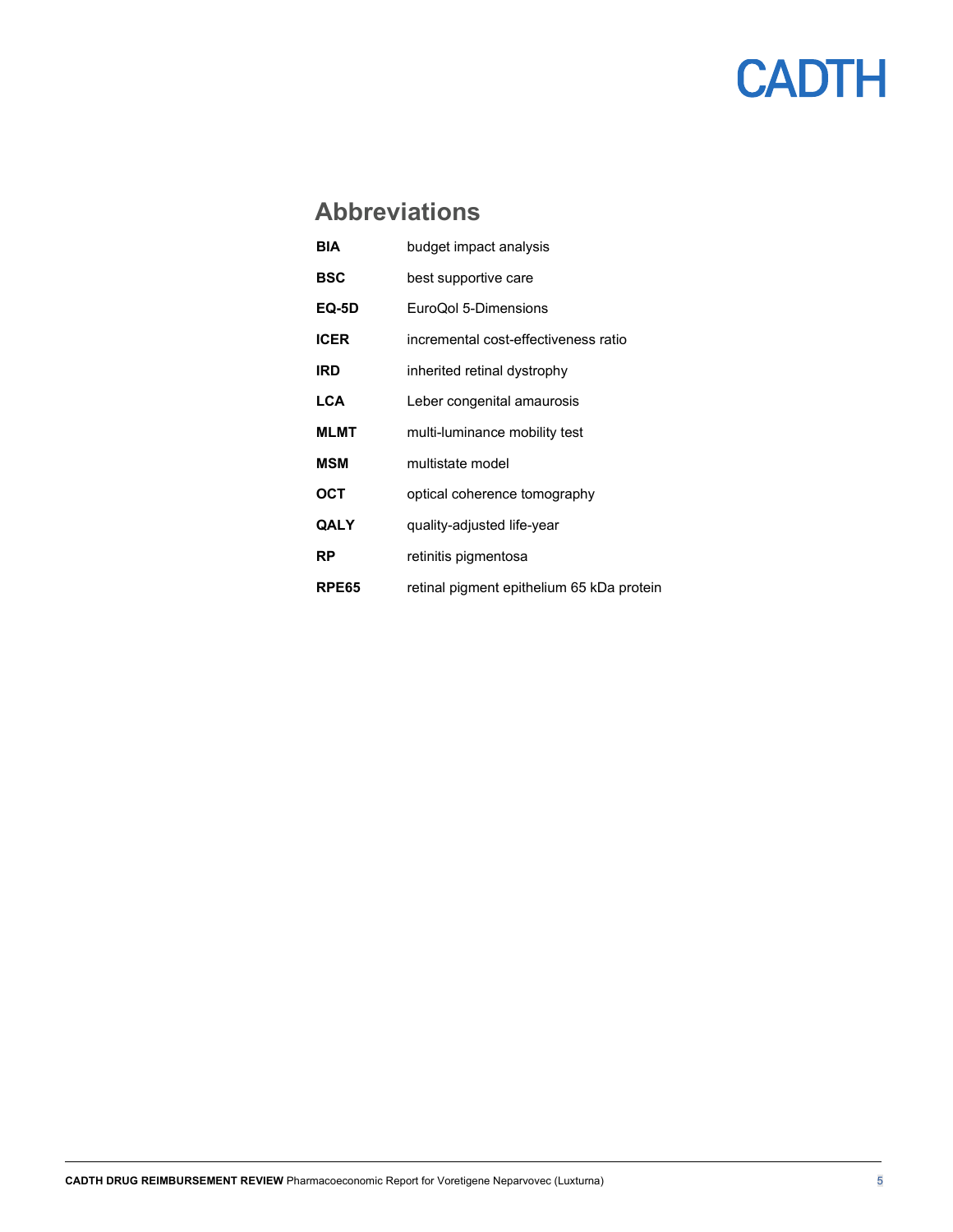## **Executive Summary**

The executive summary comprises 2 tables [\(Table 1](#page-5-1) and [Table 2](#page-5-2) and a conclusion.

### <span id="page-5-1"></span><span id="page-5-0"></span>**Table 1: Submitted for Review**

| <b>Item</b>                   | <b>Description</b>                                                                                                                                                                                                                                                                                                                   |
|-------------------------------|--------------------------------------------------------------------------------------------------------------------------------------------------------------------------------------------------------------------------------------------------------------------------------------------------------------------------------------|
| Drug product                  | Voretigene neparvovec (Luxturna) $5 \times 10^{12}$ vector genomes/mL concentrate in a single-use<br>vial for solution                                                                                                                                                                                                               |
| Submitted price               | Voretigene neparvovec, $1.5 \times 10^{11}$ vector genomes subretinal injection: \$515,750 (per eye)                                                                                                                                                                                                                                 |
| Indication                    | For the treatment of adult and pediatric patients with vision loss due to inherited retinal<br>dystrophy caused by confirmed biallelic RPE65 mutations and who have sufficient viable<br>retinal cells<br>Disease-causing biallelic RPE65 mutations should be confirmed by an accredited laboratory<br>using validated assay methods |
| Health Canada approval status | <b>NOC</b>                                                                                                                                                                                                                                                                                                                           |
| Health Canada review pathway  | Standard review                                                                                                                                                                                                                                                                                                                      |
| NOC date                      | October 13, 2020                                                                                                                                                                                                                                                                                                                     |
| Reimbursement request         | As per indication                                                                                                                                                                                                                                                                                                                    |
| Sponsor                       | Novartis Pharmaceuticals Canada Inc.                                                                                                                                                                                                                                                                                                 |
| Submission history            | Previously reviewed: No                                                                                                                                                                                                                                                                                                              |

NOC = Notice of Compliance; RPE65 = retinal pigment epithelium 65 kDa protein.

### <span id="page-5-2"></span>**Table 2: Summary of Economic Evaluation**

| <b>Component</b>                          | <b>Description</b>                                                                                                                           |
|-------------------------------------------|----------------------------------------------------------------------------------------------------------------------------------------------|
| Type of economic<br>evaluation            | • Cost-utility analysis<br>• Markov model                                                                                                    |
| <b>Target population</b>                  | Individuals with RPE65-mediated inherited retinal dystrophy who have sufficient viable retinal cells, in<br>accordance with Study 301        |
| <b>Treatment</b>                          | Voretigene neparvovec                                                                                                                        |
| Comparator                                | BSC. BSC includes low-vision aids and supportive services related to medical vision care and genetic<br>counselling                          |
| <b>Perspective</b>                        | Canadian publicly funded health care payer                                                                                                   |
| <b>Outcomes</b>                           | QALYs, blindness-free years                                                                                                                  |
| Time horizon                              | Lifetime (85 years)                                                                                                                          |
| Key data source                           | Study 301: an open-label, randomized controlled trial with patients receiving BSC crossed over at year 1<br>to receive voretigene neparvovec |
| <b>Submitted results</b><br>for base case | ICER = $$103,075$ per QALY (incremental cost = $$951,878$ ; incremental QALYs = 9.2)                                                         |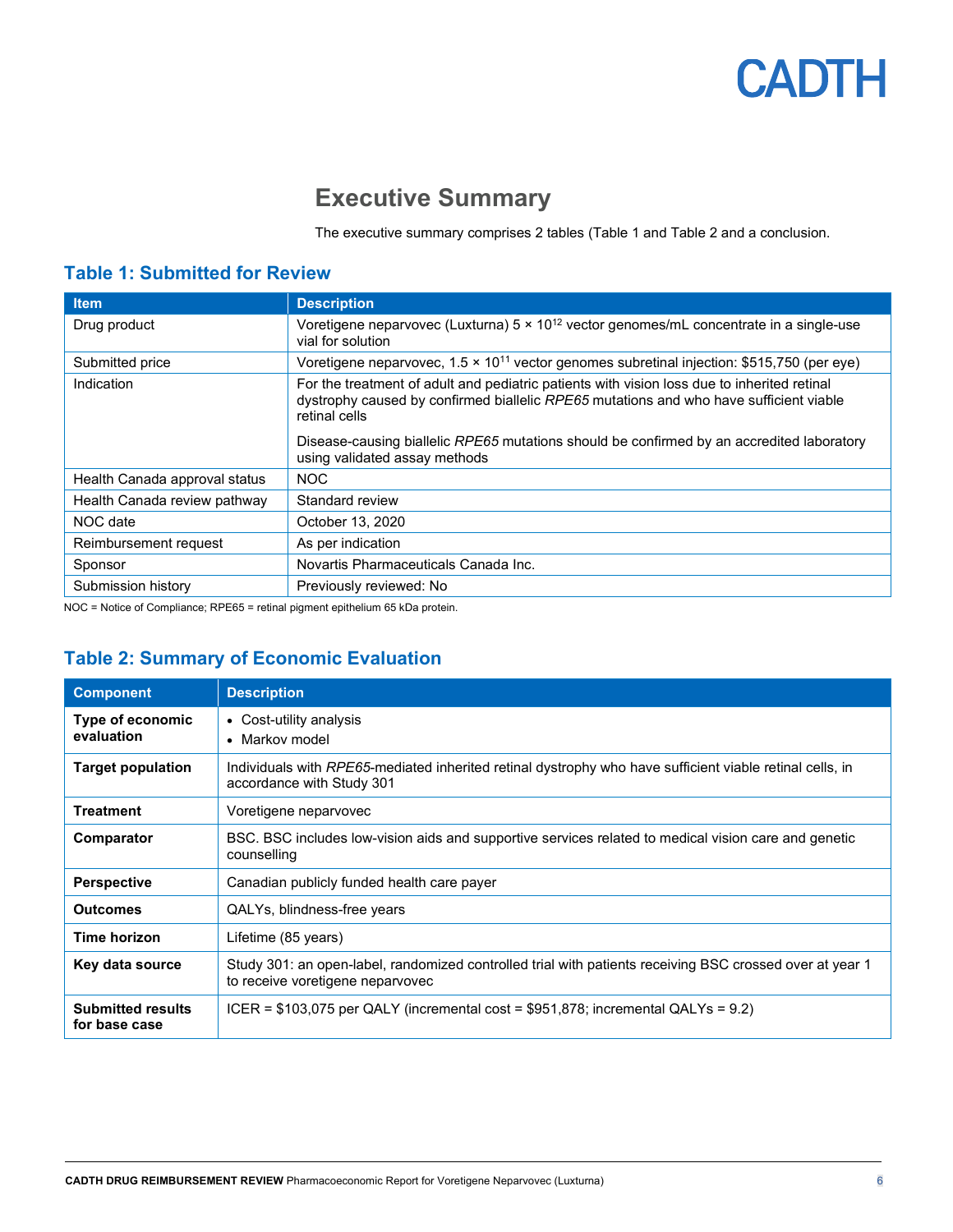| <b>Component</b>                   | <b>Description</b>                                                                                                                                                                                                                                                                                                                                                                                                                                                                                                                                                                                                                                                                                                                                                                                                                                                                                                                                                                                                                                                                                                                                                                                                                                                                                                                                                                                                                  |
|------------------------------------|-------------------------------------------------------------------------------------------------------------------------------------------------------------------------------------------------------------------------------------------------------------------------------------------------------------------------------------------------------------------------------------------------------------------------------------------------------------------------------------------------------------------------------------------------------------------------------------------------------------------------------------------------------------------------------------------------------------------------------------------------------------------------------------------------------------------------------------------------------------------------------------------------------------------------------------------------------------------------------------------------------------------------------------------------------------------------------------------------------------------------------------------------------------------------------------------------------------------------------------------------------------------------------------------------------------------------------------------------------------------------------------------------------------------------------------|
| <b>Key limitations</b>             | • There is limited evidence on the duration of treatment effect. The sponsor assumed 40 years of<br>treatment effect, which clinical experts considered to be highly optimistic.<br>• Natural history was informed by a retrospective chart review that had a high proportion of missing<br>observations (~80%). Missing data imputed based on a last observation carried forward approach that<br>is inappropriate due to the progressive nature of the condition. Disease progression was described by<br>fitting a parametric multistate model to the data. The model enforced progression by removing any<br>contradictory observations that demonstrated improvements over time, thereby omitting potential<br>chance and measurement errors.<br>• Study 301 informed the comparative treatment effect estimates. As noted in the CADTH Clinical<br>Review Report, this study had a small sample size with imbalances in baseline characteristics, resulting<br>in a high risk of bias and less robust estimates.<br>• The health utilities used in the model were elicited from a small number of clinicians consulted by the<br>sponsor rather than from the general population or the patient population studied in the pivotal trials.<br>• Time dependency in the fitted multistate model was unlikely aligned with the time dependency in the<br>long-term natural history of patients within the Markov decision model. |
| <b>CADTH</b> reanalysis<br>results | • In the CADTH reanalysis, the duration of the treatment effect was set at 10 years, data from the<br>crossover arm of Study 301 was used to inform short-term transition probabilities, and revised utility<br>values were used that included the additional estimates from the clinical experts consulted by CADTH.<br>The ICER for voretigene neparvovec is \$200,477 per additional QALY compared with BSC (\$1,019,882<br>incremental costs, 5.09 incremental QALYs). The probability of voretigene neparvovec being cost-<br>effective at a willingness-to-pay threshold of \$50,000 per QALY is 0%.<br>• The majority (96%) of the incremental benefits were accrued beyond the time points for which clinical<br>data were available. The results from the cost-utility analysis are therefore highly uncertain, given the<br>limited evidence around long-term effectiveness and the limitations in the health utility evidence.                                                                                                                                                                                                                                                                                                                                                                                                                                                                                           |

<span id="page-6-0"></span>BSC = best supportive care; ICER = incremental cost-effectiveness ratio; QALY = quality-adjusted life-year; RPE65 = retinal pigment epithelium 65 kDa protein.

### **Conclusions**

To address the identified limitations presented in [Table 2,](#page-5-2) CADTH assumed a 10-year treatment duration for voretigene neparvovec, used data from crossover patients in Study 301 to inform short-term transition probabilities, and updated the sponsor's utility estimates with the values provided by clinical experts consulted by CADTH. The CADTH reanalysis of the sponsor's economic model estimated that the incremental cost-effectiveness ratio (ICER) for voretigene neparvovec compared with best supportive care (BSC) was \$200,477 per quality-adjusted life-year (QALY) gained. To achieve an ICER of \$50,000 per QALY compared with BSC, the price of voretigene neparvovec would need to be reduced by more than 74%.

The submitted price of voretigene neparvovec is a key driver of overall costs and of the ICER within the model. While the cost of voretigene neparvovec is known and is incurred at the beginning of the model time horizon, the majority (96%) of the clinical benefit (QALYs gained) was estimated through extrapolation beyond the observed trial period (Study 301). The extrapolations were made based on several assumptions with high levels of untestable uncertainty. Estimates for treatment effectiveness and natural history were further associated with both significant parameter and structural uncertainties.

Since the expected duration of the treatment effect of voretigene neparvovec and the utility estimates were also key drivers in the model, CADTH conducted additional scenario analyses that highlighted a wide range of plausible ICER estimates across different durations of treatment effect. Since most of the benefit estimated in the model originates from the improvements in quality of life as opposed to increased life expectancy, the results are sensitive to the choice of utility weights. Previous studies in different clinical settings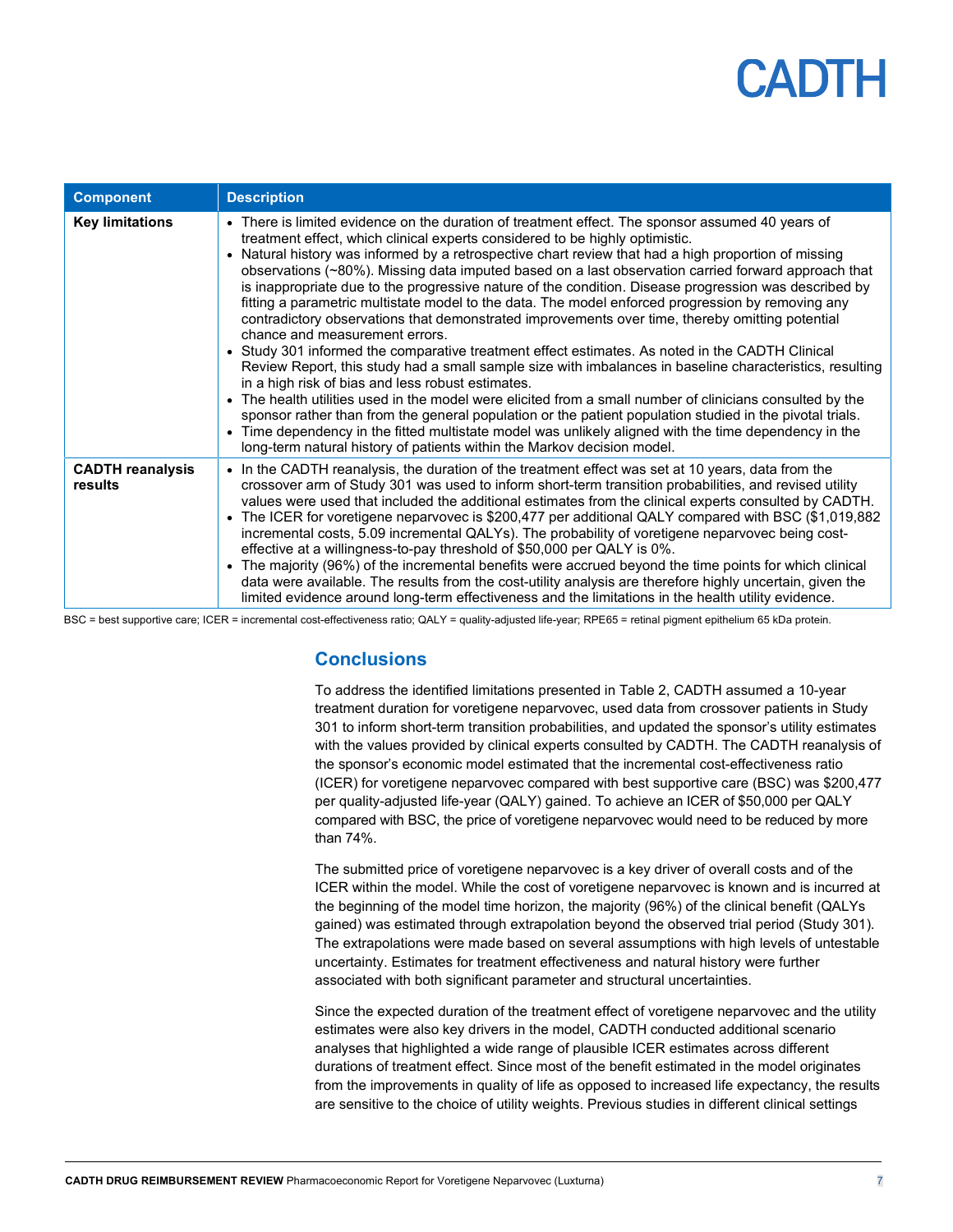have shown that valuation of health states by proxies typically underestimates the utility weight in chronic disability health states compared with those elicited by the patients themselves. In such instances, this would overestimate differences in quality of life between voretigene neparvovec and BSC, which would result in a higher ICER for voretigene neparvovec. Together, these limitations indicate that the cost-effectiveness results should be cautiously interpreted.

## <span id="page-7-0"></span>**Stakeholder Input Relevant to the Economic Review**

This section is a summary of the feedback received from the patient groups that participated in the CADTH review process.

The feedback for this review was provided jointly by Fighting Blindness Canada, the Canadian Council of the Blind, the Canadian National Institute for the Blind Foundation, and Vision Loss Rehabilitation Canada.

Patients or their caregivers described this disease as degenerative vision loss (the progressive loss of sight over time). They highlighted the challenges and impact of inherited retinal dystrophies (IRDs) on all aspects of life, including daily living, as well as physical and psychological challenges. This psychological strain is persistent and prolonged due to the progressive nature of IRDs. Patients also mentioned the negative impact on their employment status and on their family. Two-thirds of those surveyed reported their condition had negative effects on their families ranging from slightly negative to very negative.

No pharmacologic or surgical treatments were described in the patient group submission. Rather, a wide variety of modifications or aids such as canes, magnifiers, and specialized laptops were noted to be available to patients to navigate some of the day-to-day challenges of work and school. Only 1 individual noted experience with voretigene neparvovec. An informal interview was conducted by Fighting Blindness Canada staff with the parent of the child treated with voretigene neparvovec. The child had early symptoms of visual impairment at 2 months of age, with a confirmed diagnosis of Leber congenital amaurosis (LCA) with biallelic retinal pigment epithelium 65 kDa protein (RPE65) gene mutation made at 10 months based on a genetic test. Access to the treatment was provided as a special case following a request made to the government of Quebec, with both testing and treatment procedures reportedly streamlined and its associated costs covered. Prior to treatment, the child was light sensitive, had poor vision in dark and dim settings, and their vision was far from normal even during the day. Post-treatment results were almost immediately noticeable and led to an overall and extensive improvement in the child's confidence and self-reliance and relieved some of the complexities of caregiving. Although treatment did not lead to perfect vision and did not have any impact on visual acuity, the improvements were substantial compared with pre-treatment life. The parent was cognizant of the uncertain longevity of the drug, but still considered the treatment to provide invaluable benefits on quality of life due to the additional years of improved vision.

Genetic testing is an important factor in the diagnosis of underlying gene mutations and is an essential step in determining the appropriate treatment pathway for patients with IRDs. Among the survey respondents, more than one-third did not receive a genetic test or meet with a genetic counsellor, with most citing difficulty in getting tested, obtaining genetic counselling or receiving inconclusive results. The well-known shortage of genetic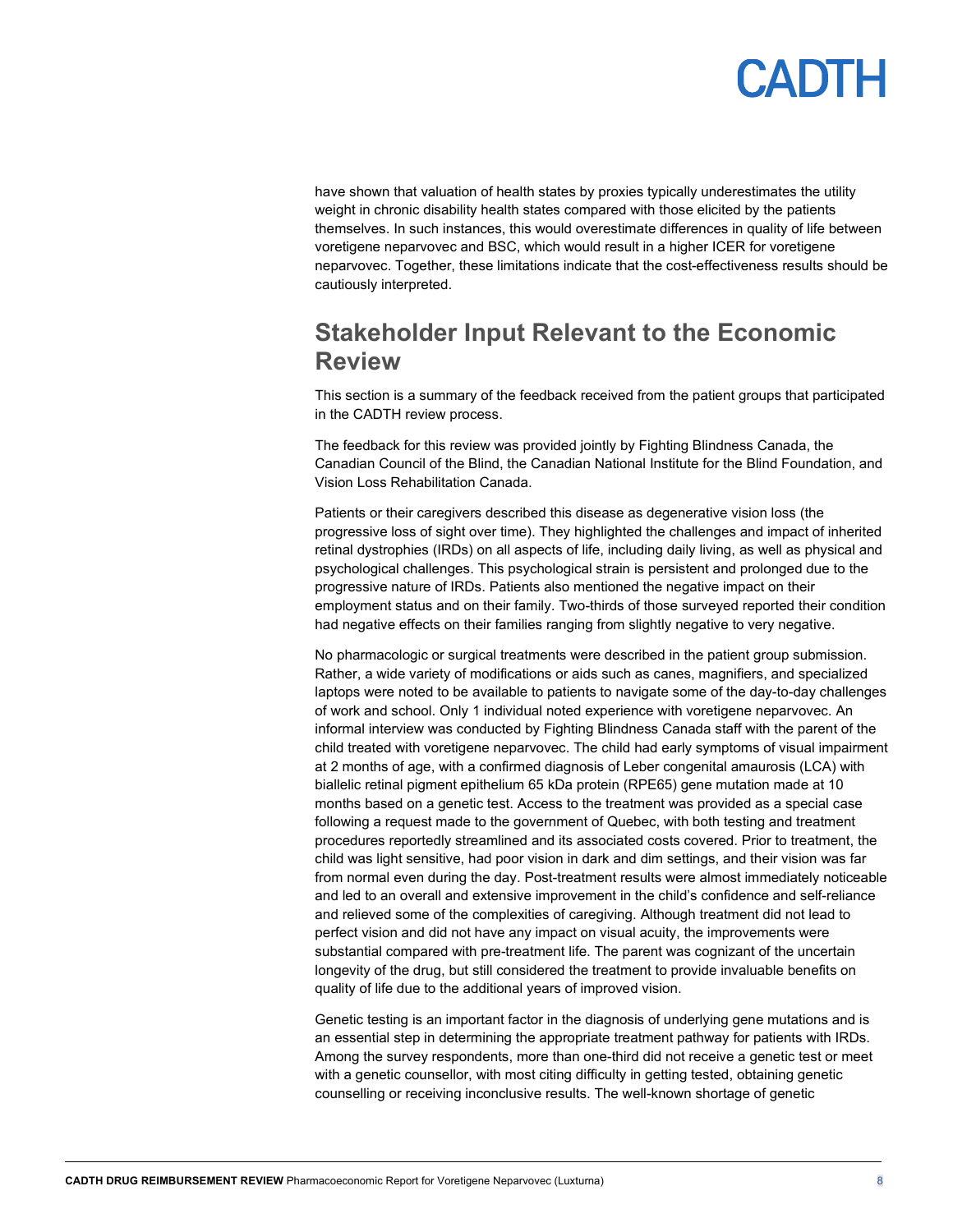# **ANTE**

counsellors and related infrastructure is a likely factor in the underutilization of genetic tests, illustrating an unmet need and an area for improvement in ocular treatment.

Several of these concerns were addressed in the sponsor's model:

- The sponsor captured the impact of IRD on quality of life through the application of utility weights. Utility weights were specific to each health state and elicited using the EuroQol 5-Dimensions (EQ-5D) instrument. The 5 domains in the EQ-5D (i.e., mobility, self-care, usual activities, pain/discomfort, and anxiety/depression) have the capability to capture the aforementioned impacts.
- The health states in the sponsor's model were defined to match the patients' description of disease progression. Specifically, peripheral and night vision were noted to be affected, with a progressive form of tunnel vision (narrowing of the visual field) occurring as the condition worsens. Health states that correspond to later stages of the disease (i.e., health state 4: counting fingers; health state 5: hand motion, light perception, and no light perception) were characterized by a loss of central vision and near or total blindness.
- The comparator in the model was BSC, defined as low-vision aids and supportive services related to medical vision care. This aligned with patients' experiences, in that no pharmacologic or surgical treatments have been previously available.
- A societal perspective that explored the impact of the condition and treatment with voretigene neparvovec on the patient's and caregiver's employment, as well as caregiver disutility, was explored in a scenario analysis.
- Furthermore, results of the sponsor's submission were consistent with the patient input in that most of the clinical benefits were attributed to improvements in quality of life as opposed to improvements in life expectancy.

## <span id="page-8-0"></span>**Economic Review**

The current review is for voretigene neparvovec (Luxturna) for individuals with *RPE65* mediated IRDs who have sufficient viable retinal cells.

### <span id="page-8-1"></span>**Economic Evaluation**

#### Summary of Sponsor's Economic Evaluation

#### *Overview*

The sponsor's economic evaluation compared voretigene neparvovec with BSC for the treatment of vision loss in patients with *RPE65*-mediated IRD who have sufficient viable retinal cells.<sup>1</sup> Sufficient viable retinal cells were defined based on Study 301 as an area of retina within the posterior pole with a thickness greater than 100 microns, as shown on optical coherence tomography (OCT), 3 or more disc areas of retina without atrophy or pigmentary degeneration within the posterior pole based on ophthalmoscopy, or a remaining visual field within 300° of fixation.2 BSC was defined as low-vision aids and supportive services related to medical vision care.<sup>1</sup> The target population aligns with the Health Canada–indicated population and the sponsor's reimbursement request.

The recommended dose of voretigene neparvovec is  $1.5 \times 10^{11}$  vector genomes (vg) administered by subretinal injection in each eye.3 At the submitted price of \$515,750 per injection (1 injection per eye), the 1-time cost is \$1,031,500 per patient, assuming treatment in both eyes.<sup>1</sup> Because there are currently no treatments available for *RPE65*-mediated IRD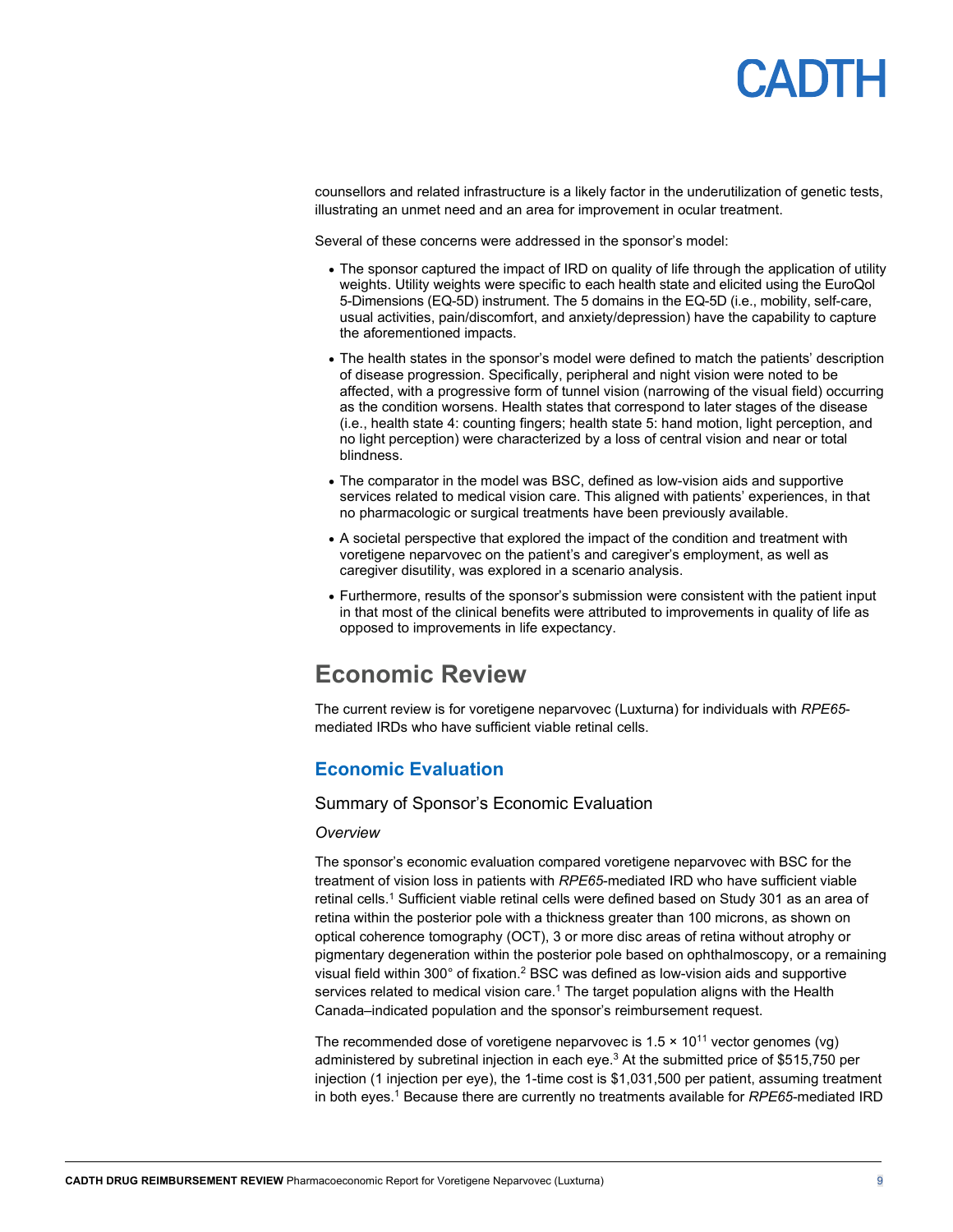in Canada, the cost of BSC is dependent on an individual's use of visual aids and supportive services related to medical vision care. 1

The clinical outcomes modelled were QALYs and blindness-free years.1 In the base case, the sponsor's economic evaluation takes the perspective of a Canadian provincial public payer with a scenario analysis conducted from a societal perspective. The economic model was undertaken over a lifetime time horizon of 85 years (maximum age of 100 years) and used annual cycles with a discount rate of 1.5% applied to both health and cost outcomes.<sup>1</sup>

#### *Model Structure*

The economic evaluation was a 6-state Markov transition model with health states that capture visual health and mortality (Appendix 6[, Figure 1\)](#page-22-1).1 Visual impairment was modelled based on a combination of visual acuity and visual field. The non–mortality related health states (from lower to higher visual impairment) were: moderate visual impairment (health state 1); severe visual impairment (health state 2); profound visual impairment (health state 3); counting fingers (health state 4); and hand motion, light perception to no light perception (health state 5) [\(Table 3\)](#page-9-0). 1

### <span id="page-9-0"></span>**Table 3: Definition of Modelled Health States Based on Worse of Visual Acuity or Visual Field**

|                     | Worse of <sup>a</sup>                    |                     |  |
|---------------------|------------------------------------------|---------------------|--|
| <b>Health state</b> | Visual acuity (LogMAR)                   | Visual field (°)    |  |
| 1: Moderate VI      | < 1.0                                    | > 240               |  |
| 2: Severe VI        | 1.0 to $1.4$                             | ≤ 240 and > 144     |  |
| 3: Profound VI      | 1.4 to 1.8                               | $\leq$ 144 and > 48 |  |
| 4:CF                | ↘                                        | $\leq 48$           |  |
| 5: HM, LP, NLP      | > 3.0 or an indication of HM, LP, or NLP |                     |  |

CF = counting fingers; HM = hand motion; LogMAR = logarithm of the minimum angle of resolution; LP = light perception; NLP = no light perception; VI = visual impairment.

<sup>a</sup> Health states were defined based on the worse of either the visual acuity or the visual field criteria.

The model begins with a cohort of individuals with *RPE65*-mediated IRD distributed across the vision-related health states as per Study 301. <sup>1</sup> During the initial phase (1 year in length), individuals' vision may improve (e.g., transition from health state 2 to health state 1), remain the same (i.e., stay in their initial health state), or decline (e.g., transition from health state 2 to health state 3). Following the initial phase, individuals treated with voretigene neparvovec enter the stabilization phase. In this phase, an individual's vision cannot decline. The duration of the stabilization phase was assumed to be 40 years. Following the initial phase, individuals treated with BSC and after the stabilization phase for individuals who received voretigene neparvovec, individuals in both arms enter the long-term phase where vision can decline. Patients could transition from any of these states to the absorbing death state.<sup>1</sup>

#### *Model Inputs*

Baseline patient characteristics were sourced from Study 301, an open-label, randomized control trial. <sup>2</sup> Patients entered the model at 15.1 years of age and 42% were male. Dosing was consistent with the product monograph and it was assumed that patients would receive voretigene neparvovec once per eye over their lifetime. 1

The transition probabilities between health states in both the voretigene neparvovec and BSC arms for the initial phase of the model were informed by the outcomes reported at the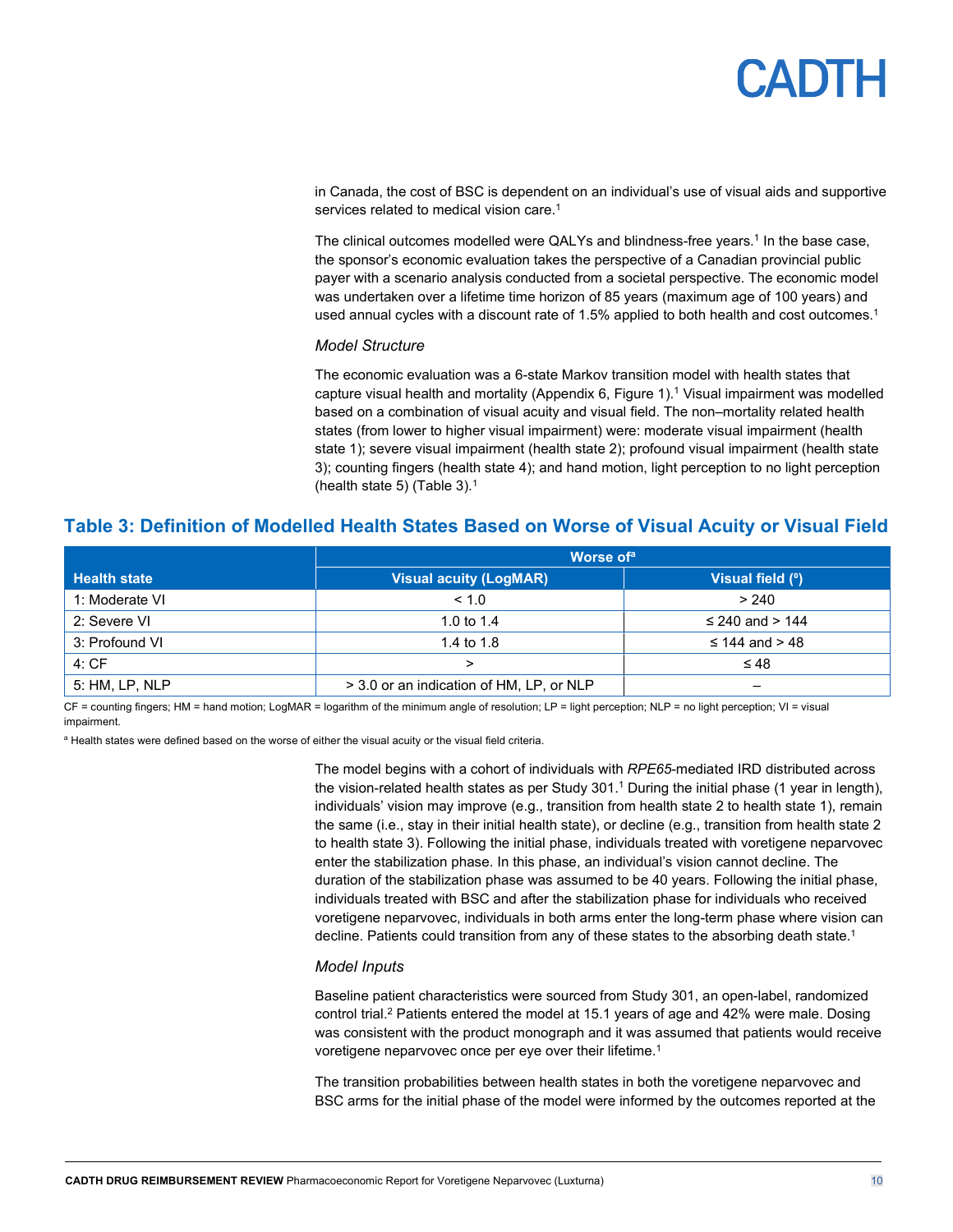1-year follow-up in Study 301.<sup>2</sup> The length of the stabilization phase, where individuals in the voretigene neparvovec arm do not observe a change in vision, was assumed to be 40 years based on clinical guidance and scientific rationale. <sup>1</sup> Disease progression in the long-term phase was informed by data from the RPE65 NHx study, a sponsor-commissioned retrospective chart review of 70 patients with retinal degenerative disease and confirmed biallelic mutations in the *RPE65* gene with a mean follow-up duration of 7.28 years.4 Parametric multistate models (MSMs) were fitted to estimate the decline in vision status over time, with a Weibull distribution selected based on model fit.<sup>1</sup> The amount of vision decline in the voretigene neparvovec arm (i.e., probability of progressing to a worse health state) was assumed to be reduced by 25% based on the assumption that 25% of the retina would be treated with voretigene neparvovec and the rate of decline would be similarly reduced.<sup>1</sup>

Age-specific general population life tables were used, with increased mortality risk applied based on the individual's current vision health state. <sup>1</sup> The increased mortality risk due to the patient's visual impairment state was sourced from a study on individuals aged 64 to 84 years and applied in the model across all ages. $^5$ 

Patients accrued health state–specific costs and QALYs and treatment-related costs as they transitioned through the health states in the model.<sup>1</sup> Health state utilities were sourced from a sponsor-commissioned utility study in which 6 retina specialists assessed a series of health state vignettes and assigned an impact on health-related quality of life using the EuroQol 5-Dimensions 5-Levels (EQ-5D-5L). <sup>6</sup> Canadian tariffs were applied to the EQ-5D-5L scores as described in a study by Xie et al.<sup>7</sup>

Modelled adverse events included cataract, eye inflammation, and increased intraocular pressure in which there were both utility decrements and cost impacts. Study 301 informed the proportion of patients experiencing each adverse event with disutilities applied based on the event's expected duration and the utility decrement based on a literature review.<sup>1</sup>

The model included the cost of acquisition, administration, and monitoring associated with voretigene neparvovec. Furthermore, the cost of genetic testing to identify, among all IRD patients, those who have an *RPE65* mutation, and the cost of OCT testing to determine eligibility among those with *RPE65*-mediated IRD patients, were included.<sup>1</sup> In addition, health care resource use was included, broken down into 5 categories: hospitalization, vision care and costs, visual assistance and aids, residential care, and community care. Hospitalization, vision care and costs, and visual assistance and aids were stratified by age categories (school age [< 18 years], working age [18 to 65 years], and retirement age [> 65 years]), while residential and community care applied only to those at retirement age.<sup>1</sup> Health care resource utilization unit costs were sourced mainly from Canadian public payer sources but, in the absence of Canadian data, publications from a variety of international jurisdictions were utilized.

#### Summary of Sponsor's Economic Evaluation Results

All probabilistic analyses presented subsequently were based on 10,000 iterations. The probabilistic and deterministic results were comparable.

#### *Base Case Results*

The sponsor's base case comprised the Health Canada–indicated population. Voretigene neparvovec was associated with incremental costs of \$951,878 and incremental QALYs of 9.2, resulting in an incremental cost-effectiveness ratio (ICER) of \$103,075 per QALY compared with BSC [\(Table 4\)](#page-11-0). The results were primarily driven by drug acquisition and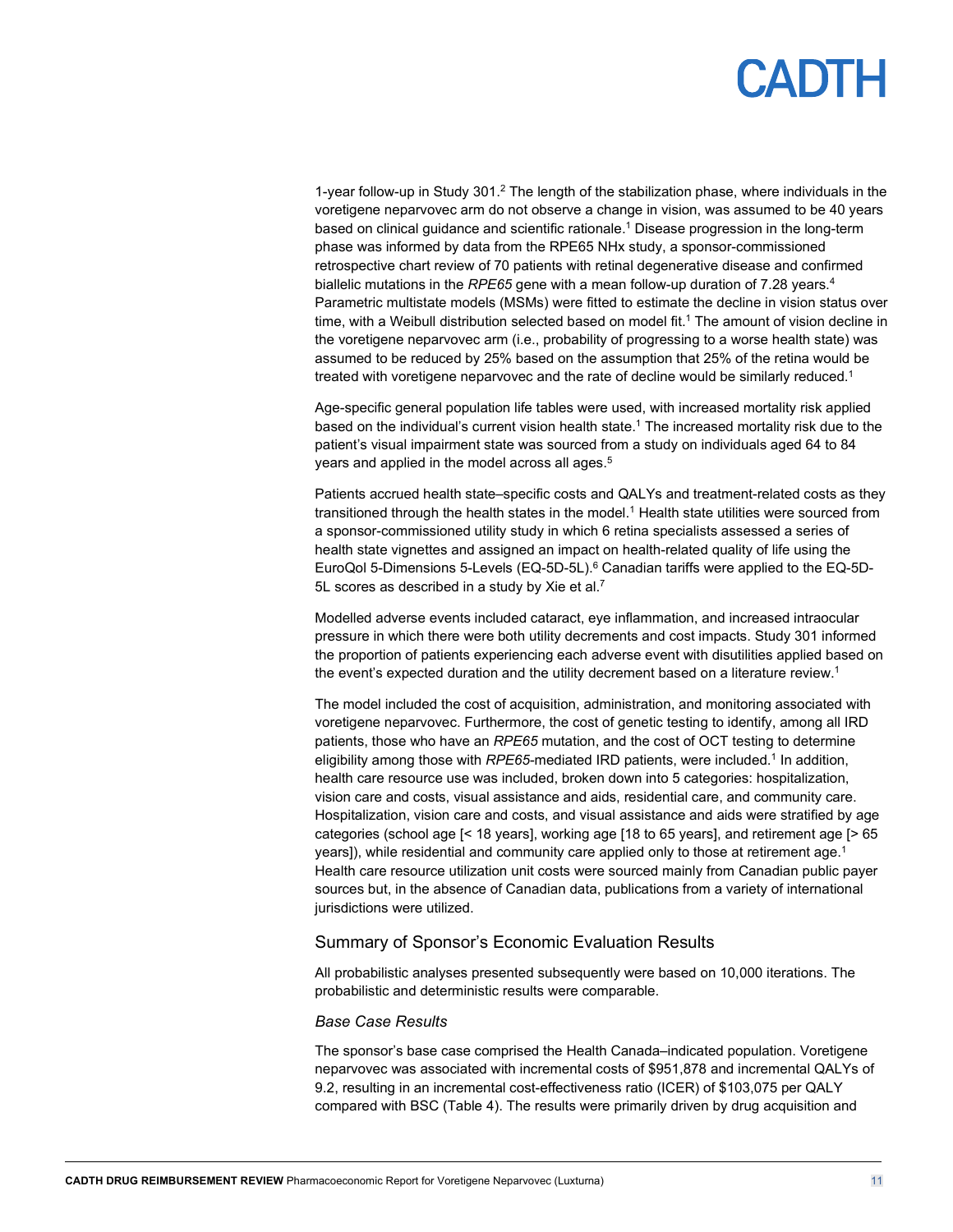administration costs, and costs related to health care resource use (se[e Table 11](#page-24-0) in Appendix 3 for disaggregated costs). QALY gains associated with voretigene neparvovec were largely driven by the additional time spent in the least severe health state (see [Table](#page-24-0)  [11](#page-24-0) in Appendix 3 for disaggregated QALYs). At a willingness-to-pay threshold of \$50,000 per QALY, the probability of voretigene neparvovec being cost-effective was 0%; at a willingness-to-pay threshold of \$100,000 per QALY, the probability of voretigene neparvovec being cost-effective was 53.3% [\(Figure 2](#page-22-2) and [Figure 3\)](#page-23-0).

### <span id="page-11-0"></span>**Table 4: Summary of the Sponsor's Economic Evaluation Results**

| <b>Drug</b>           | Total costs (\$) | <b>Incremental</b><br>costs( | <b>Total QALYs</b> | <b>Incremental QALYs</b> | <b>ICER versus</b><br><b>BSC (\$/QALY)</b> |
|-----------------------|------------------|------------------------------|--------------------|--------------------------|--------------------------------------------|
| <b>BSC</b>            | 308.914          | $\overline{\phantom{a}}$     | 18.4               | -                        |                                            |
| Voretigene neparvovec | 1,260,792        | 951.878                      | 27.6               | 9.2                      | 103.075                                    |

BSC = best supportive care; ICER = incremental cost-effectiveness ratio; QALY = quality-adjusted life-year.

Source: Sponsor's pharmacoeconomic submission. 1

Additional figures and base case results from the sponsor's submitted economic evaluation are presented in [Figure 2](#page-22-2) t[o Figure 5](#page-24-1) in Appendix 3 (including the cost-effectiveness acceptability curve, the cost-effectiveness plane, and the change in vision status over time).

#### *Sensitivity and Scenario Analysis Results*

The sponsor conducted both deterministic 1-way sensitivity and scenario analyses (results of the scenario analyses are presented i[n Table 12](#page-25-0) in Appendix 3).

The model was most sensitive to the discount rate, the expected duration of treatment effect, and adopting a societal perspective. Changing the duration of the stabilization phase (i.e., treatment effect duration for voretigene neparvovec) to 20 years resulted in an ICER of \$138,299 per QALY, a 47% increase from the sponsor's base case. Furthermore, from a societal perspective, the ICER decreased to \$33,570 per QALY, a 64% decrease from the sponsor's base case.

#### CADTH Appraisal of the Sponsor's Economic Evaluation

CADTH identified several key limitations to the sponsor's analysis that have notable implications for the economic analysis:

• **Limited evidence on the durability of the treatment effect of voretigene neparvovec:** There is limited evidence surrounding the expected duration of the treatment effect. The sponsor assumed within the submitted model that the duration of treatment effects would be 40 years, justifying this to be the midpoint between the maximum available follow-up (7.5 years) and the remaining expected lifetime of patients treated with voretigene neparvovec (70 years). Although the phase I study, Study 101, provides a maximum of 7.5 years of follow-up, this was a dose-escalation study with different eligibility criteria for defining sufficient viable retinal cells. Results from this study may not be generalized to the dose submitted to Health Canada for approval and evaluated in Study 301. Clinical experts consulted by CADTH indicated that a 40-year treatment effect is likely to be an overestimation of the expected duration.<sup>8</sup> The durability of the treatment effect informed the stabilization phase, and a longer treatment effect duration meant that patients maintain their year 1 outcomes longer. As such, this is likely to bias cost-effectiveness estimates in favour of voretigene neparvovec as QALY gains are extended.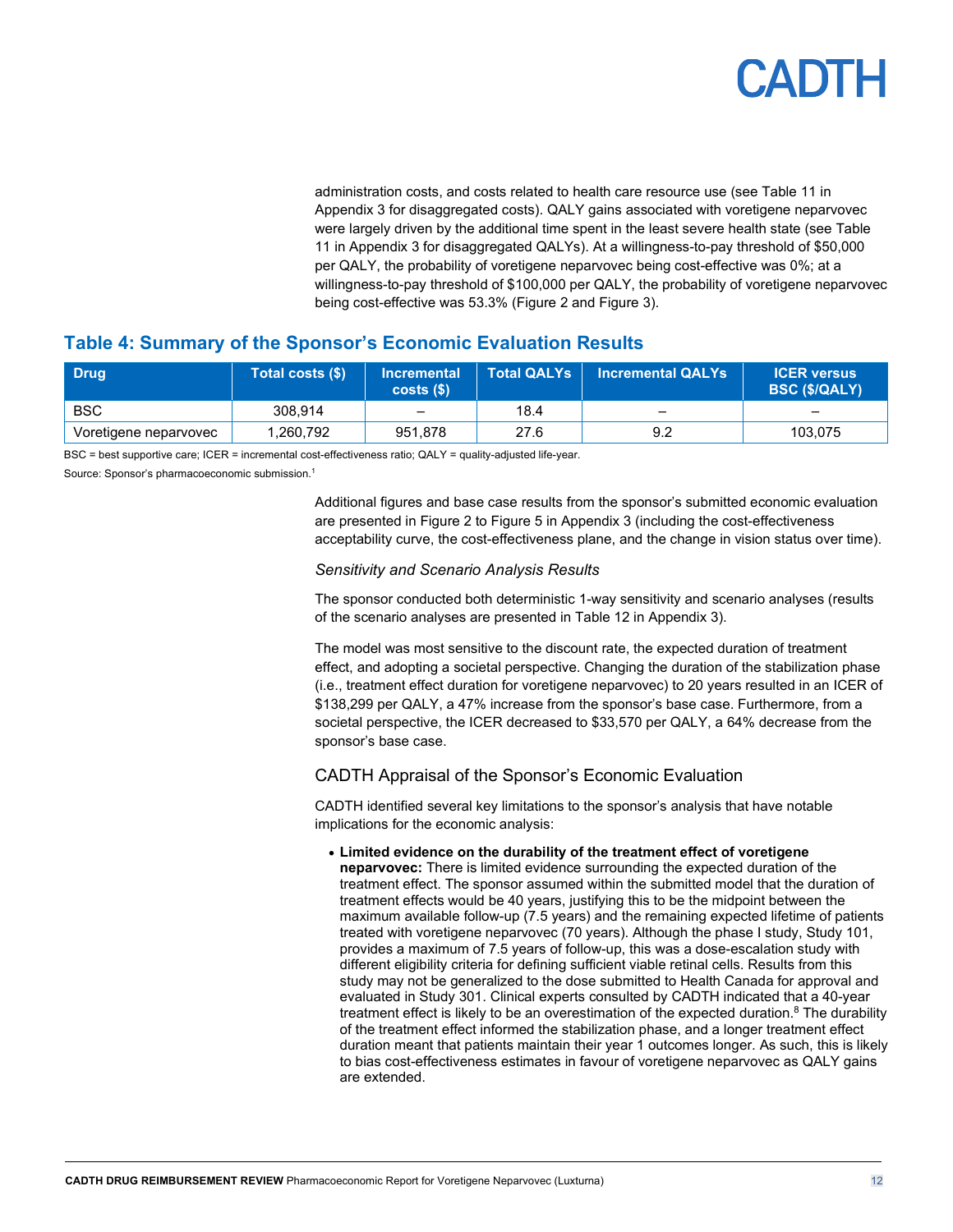# PADIE

- o CADTH adopted a more conservative treatment effect duration, setting it to 10 years for the CADTH base case. In recognition that the duration of treatment effect is uncertain, additional sensitivity analyses were conducted, varying the durations to 15 years and 20 years.
- **Methodological issues with the approach used to model natural history:** To inform the natural history of the condition, the sponsor commissioned the RPE65 NHx study, a retrospective chart review of 70 patients with retinal degenerative disease and confirmed biallelic mutations in the *RPE65* gene. <sup>4</sup> In response to a request for additional information, the sponsor informed CADTH that approximately 80% of the observations in the RPE65 NHx study were missing a visual field measurement. To handle this missing data, a last observation carried forward approach was taken in which patients with missing data were assigned a health state by imputing (carrying forward) a previous observation or, if a previous observation was not available, the health state was assigned using only visual acuity. Due to the progressive nature of the disease, this imputation method is inappropriate and is likely to underestimate downward disease progression. The clinical experts consulted by CADTH further noted that visual acuity and visual field may not always be correlated; thus, it would be difficult to assign one based on the other, as was done by the sponsor. It is also unclear if the visual field measurements were missing completely at random or not.

With the patient-level data, the sponsor then fitted parametric MSMs with different statistical distributions to estimate how vision status would decline over time. When estimating this MSM, the sponsor enforced progression by eliminating data points that indicated "improvement" (i.e., patients were not allowed to "improve" health states between visits). This is not appropriate, even in the case of a progressive disease, as chance and measurement error would imply there will be some random variation over time whereby vision status could be measured to improve. By removing the "improved" data points from the analysis, the disease would be modelled as more progressive than in reality.

- $\circ$  Based on a request for additional information, the sponsor provided the MSM estimates that excluded the imputed data. CADTH conducted a scenario analysis using the revised MSM estimates. CADTH was unable to address the limitations regarding forced progression and missingness at random as part of the reanalysis. Given that BSC patients enter the long-term phase after the initial year (i.e., 1 year in duration), whereas patients receiving voretigene neparvovec are modelled by this data only after both the initial and stabilization phase, the potential biases introduced from the use of the RPE65 NHx study would be expected to have a larger impact on the extrapolation to the BSC group.
- **Uncertainty in the comparative efficacy information:** Comparative treatment efficacy in the initial phase of the model was informed by Study 301 and considered only the randomized patient population. Study 301 was an open-label trial and, as such, patient and researcher awareness of treatment allocation may affect the evaluation of patientreported outcomes, especially the reporting of adverse events. The sample size within this trial (N = 31) was small and imbalances in baseline characteristics between the voretigene neparvovec group and the control group introduced a potential risk of bias. Due to the study's small sample size, estimates of the transition probability matrices were highly unstable or even impossible, since several transitions had no observations. For instance, no data were available from Study 301 to inform transitions starting from health state 5. To account for these missing transitions, the sponsor assumed that patients in health state 5 would transition to the different health states in the exact same manner as those in health state 4 (i.e., if all patients in health state 4 transitioned to health state 3, it was assumed all patients in health state 5 would transition to health state 4). This is inappropriate, as the transition probabilities are not likely to be consistent across health states as assumed. The sparsely estimated transition probability matrices resulted in high uncertainty on the treatment effect estimates.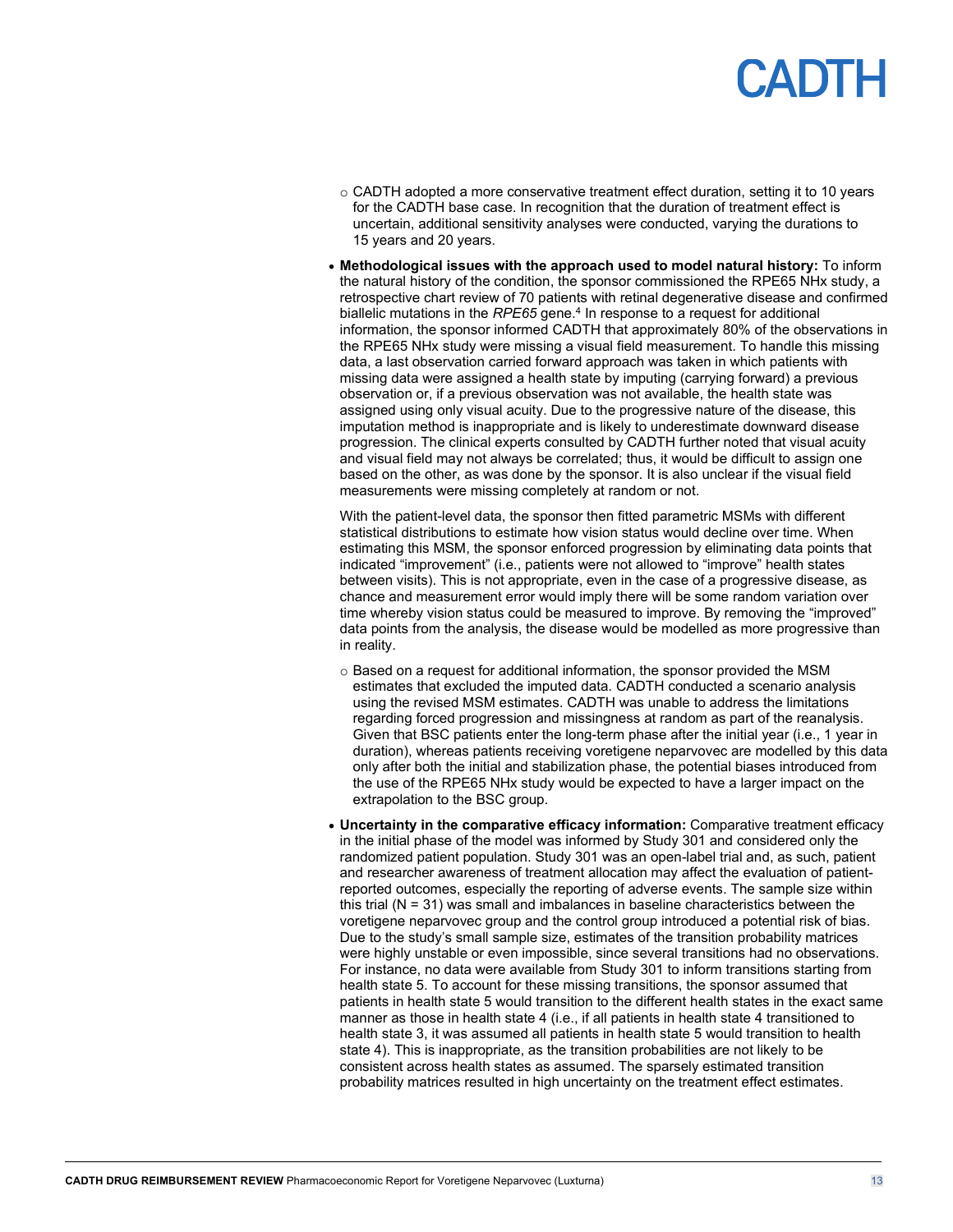# **PADTH**

The sponsor's base case further omitted data from patients who crossed over from the control group to the voretigene neparvovec group in Study 301 at year 1 ( $n = 9$ ). Even though the rationale to omit these patients was that the treatment estimates for voretigene neparvovec no longer reflected a randomized comparison, the small sample size in the trial meant that outcomes in a few patients could have a substantial impact on results.

Of note, the trial's primary end point, the multi-luminance mobility test (MLMT), could not be used for the cost-effectiveness analysis, as there was limited information surrounding this novel end point. No data were available linking this outcome to costs, utilities, or mortality, and no data were available on the long-term changes in this outcome.

- $\circ$  Given the already small sample size and existing imbalances at baseline in Study 301 that are noted in the CADTH Clinical Review Report, CADTH included the data for all patients who received the labelled dose of voretigene neparvovec, including those who were originally included in the control arm of Study 301, to inform the treatment estimates of voretigene neparvovec.
- **Use of physician proxies to inform utility weights:** The utilities used in the model were not sourced from the general population or from the patient population studied directly in the trial. Rather, they were elicited from 6 clinicians who were presented with vignettes (health state descriptions) and who then assigned utilities based on the EQ- $5D-5L$  questionnaire.<sup>6</sup> Given the small sample size and the fact that uncertainty estimates in the model do not appropriately capture the methodological uncertainty of using clinician proxies, the sponsor's approach may not accurately reflect the health state utilities for this population.
	- $\circ$  CADTH considered this strategy suboptimal, but acknowledged that few options are available to derive utility weights. The clinical experts consulted by CADTH were asked to complete the utility elicitation exercise in which the results were then incorporated into the sponsor's existing utility estimates. The addition of the CADTH clinical experts' results, on average, resulted in similar utility scores, but with a much larger variance. Furthermore, CADTH conducted a scenario analysis using Health Utility Index Mark 3 estimates to address potential methodological uncertainty in the use of different measurement tools to convert utility weights.
- **Concerns with the MSM model:** As mentioned previously, the natural history of the condition was informed by fitting an MSM to the RPE65 NHx study data. The modelling technique used in the sponsor's MSM assumed that the probability of transitioning from 1 health state to another would be dependent on an individual's current health state and the time since model start (i.e., a clock-forward approach). <sup>9</sup> This approach may not be appropriate in the context of a Markov cohort model, since patients in the RPE65 NHx study do not start in the initial health state modelled.<sup>10</sup> Alternatively, the MSM could have been estimated so that transition probabilities were dependent on an individual's current health state and on how long they have occupied that particular state (clock-reset approach). The sponsor did not provide recommended diagnostic results on why a clock-forward approach was more suited than a clock-reset approach. This limitation may have an impact on parameter estimates as well as the best fitting distribution and, by extension, on the outcomes extrapolated within the cost-utility analysis.
	- $\circ$  CADTH was unable to address this limitation, given that the correct use of an MSM would have required having patient-level data to understand whether the probability of transitioning from 1 state to another was dependent on how long an individual had been in a particular health state. It would further require a different modelling specification (e.g., individual-level decision model microsimulation).

One additional limitation was identified but was considered unlikely to change or to heavily impact the analyses. This limitation is outlined subsequently.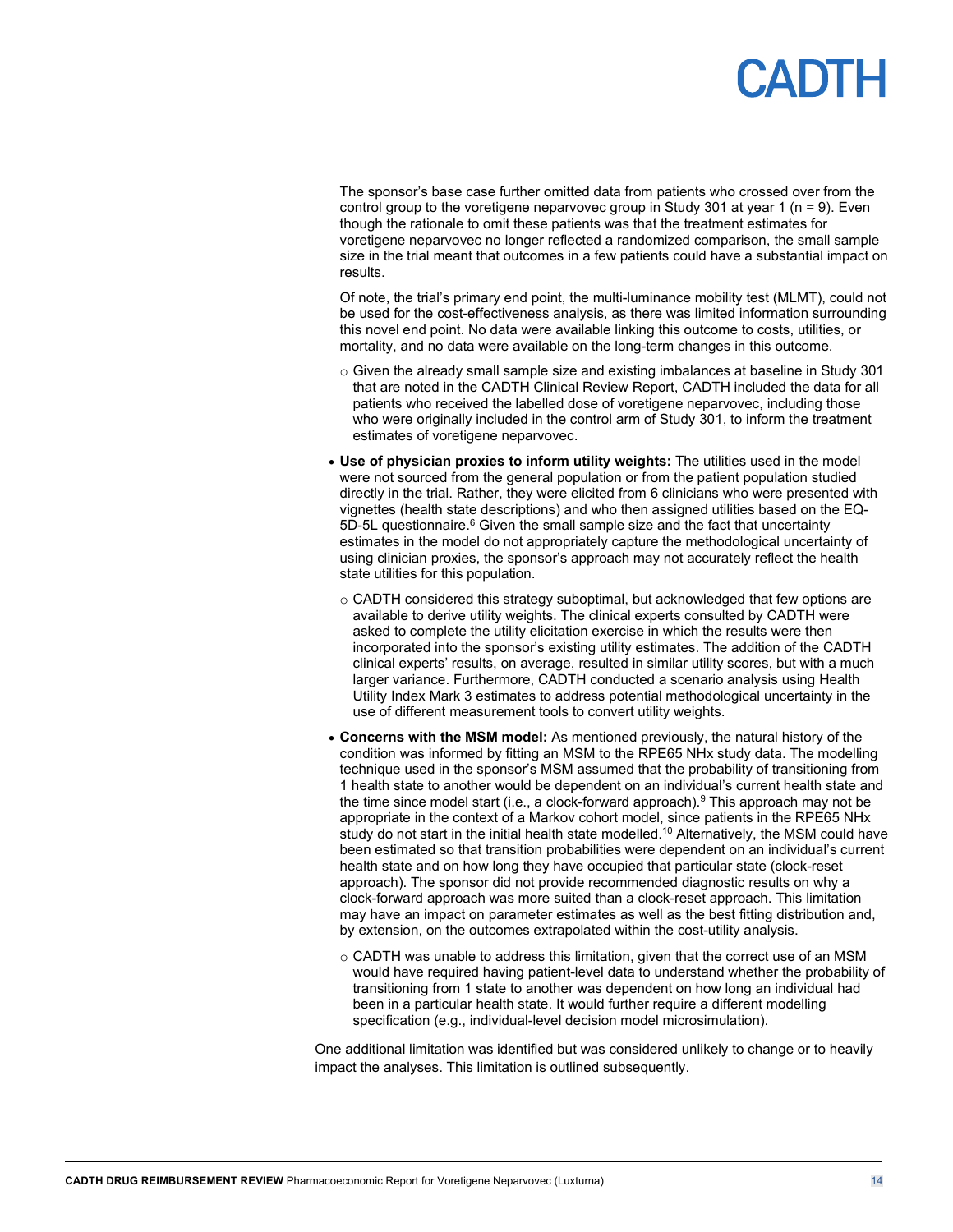• **Adverse events applied to the initial year:** The submitted model assumed an adverse event could occur only in the first year after the index procedure and excluded the serious adverse events that occurred in only 1 patient in Study 301. The clinical experts consulted by CADTH expressed discomfort with this decision. The combined safety evidence from Study 301 and from phase I trials indicated that some surgery-related adverse events could lead to chronic side effects and permanent vision loss (endophthalmitis and foveal thinning). This is particularly concerning because failing to consider late, isolated adverse events that lead to permanent vision loss would therefore not account for their effects on health utilities and costs within the decision model.<sup>11</sup>

### <span id="page-14-0"></span>**Table 5: Key Assumptions of the Submitted Economic Evaluation**

| <b>Sponsor's key assumption</b>                                                                                                                                                                                                                                                              | <b>CADTH comment</b>                                                                                                                                                                                                                                                                                                                                                                                                                                                   |
|----------------------------------------------------------------------------------------------------------------------------------------------------------------------------------------------------------------------------------------------------------------------------------------------|------------------------------------------------------------------------------------------------------------------------------------------------------------------------------------------------------------------------------------------------------------------------------------------------------------------------------------------------------------------------------------------------------------------------------------------------------------------------|
| Those with normal vision would be included in the moderate<br>visual impairment health state (i.e., HS1). Blindness, and its<br>associated implications, was defined as HS2 to HS5.                                                                                                          | Appropriate.                                                                                                                                                                                                                                                                                                                                                                                                                                                           |
| Visual impairment is associated with an increased risk of<br>mortality, as informed by the literature. <sup>5</sup> The source for the<br>mortality increase was a study on individuals aged 64 to 84.                                                                                       | Some of the clinical experts consulted by CADTH noted that the<br>population from which these data were sourced was older and<br>likely did not reflect the comorbidity profile of those receiving VN.<br>However, most experts agreed there would be an added risk of<br>mortality for this patient population compared with the general<br>population. The true risk increase in mortality is currently unknown<br>but thought to lie probably somewhere in between. |
| In the first year (i.e., initial phase of the model), individuals<br>in both treatment arms could move to better or worse health<br>states.                                                                                                                                                  | Reasonable. This reflects the trial evidence.                                                                                                                                                                                                                                                                                                                                                                                                                          |
| The analysis of the clinical data from Study 301 that<br>informed the transitions in the initial phase of the model<br>relied on a modified intention-to-treat analysis.                                                                                                                     | Appropriate. Unlikely to bias the results.                                                                                                                                                                                                                                                                                                                                                                                                                             |
| All patients with retinal dystrophy will undergo genetic<br>testing. Genetic testing is applied to the full patient<br>population and not only to the patients who receive VN (by<br>inflating the cost of testing to include those with identified<br>confirmed biallelic RPE65 mutations). | Appropriate and likely conservative. Feedback from provincial drug<br>plans suggests it is currently not standard practice for all<br>jurisdictions to reimburse for genetic testing.                                                                                                                                                                                                                                                                                  |

HS = health state; RPE65 = retinal pigment epithelium 65 kDa protein; VN = voretigene neparvovec.

#### CADTH Reanalyses of the Economic Evaluation

#### *Base Case Results*

CADTH undertook the reanalyses that are outlined in [Table 6](#page-15-0) in an effort to address the limitations within the model. CADTH was not able to fully address the limitations related to the estimation and application of the MSM, the uncertainty in the comparative efficacy estimates, or the utility estimates.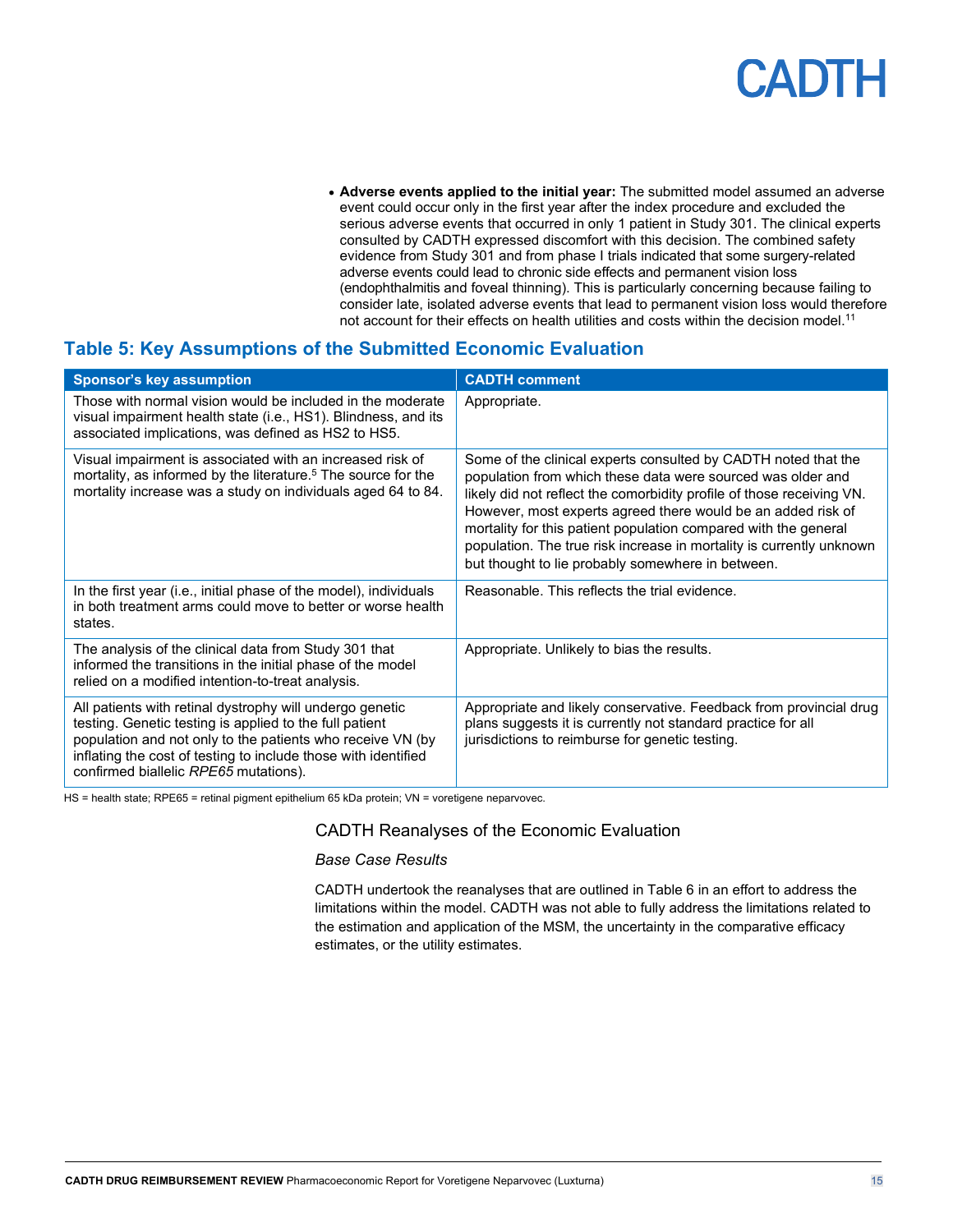| <b>Stepped analysis</b> |                                                                           | <b>Sponsor's value or assumption</b>                                                                                                                                                                                                                  | <b>CADTH value or assumption</b>                                                                                                                                                                                                                                                                                                                                                                 |  |  |
|-------------------------|---------------------------------------------------------------------------|-------------------------------------------------------------------------------------------------------------------------------------------------------------------------------------------------------------------------------------------------------|--------------------------------------------------------------------------------------------------------------------------------------------------------------------------------------------------------------------------------------------------------------------------------------------------------------------------------------------------------------------------------------------------|--|--|
|                         | Corrections to sponsor's base case                                        |                                                                                                                                                                                                                                                       |                                                                                                                                                                                                                                                                                                                                                                                                  |  |  |
| None                    |                                                                           |                                                                                                                                                                                                                                                       |                                                                                                                                                                                                                                                                                                                                                                                                  |  |  |
|                         |                                                                           | Changes to derive the CADTH base case                                                                                                                                                                                                                 |                                                                                                                                                                                                                                                                                                                                                                                                  |  |  |
| 1.                      | Duration of treatment effect                                              | 40 years                                                                                                                                                                                                                                              | 10 years                                                                                                                                                                                                                                                                                                                                                                                         |  |  |
| 2.                      | Limited clinical evidence due to<br>small sample size                     | Data from the control arm patients who<br>received the study treatment at 1 year<br>were not incorporated to inform<br>transition probabilities for VN                                                                                                | Data from the control arm patients who<br>received the study treatment at 1 year<br>were included in the analysis (i.e.,<br>crossover data were included)                                                                                                                                                                                                                                        |  |  |
| 3.                      | Utility estimates were sourced from<br>a small number of clinical experts | Health states and utility values, mean<br>$(SD)$ :<br>• HS1: mean = $0.78$ (SD = $0.07$ )<br>• HS2: mean = $0.66$ (SD = $0.03$ )<br>• HS3: mean = $0.52$ (SD = $0.07$ )<br>• HS4: mean = $0.38$ (SD = $0.06$ )<br>• HS5: mean = $0.30$ (SD = $0.08$ ) | Clinical experts consulted by CADTH<br>completed the sponsor's utility elicitation<br>exercise. CADTH pooled these utility<br>estimates with the sponsor's data.<br>Pooled utility estimates:<br>• HS1: mean = $0.80$ (SD = $0.07$ )<br>• HS2: mean = $0.68$ (SD = $0.07$ )<br>• HS3: mean = $0.51$ (SD = $0.18$ )<br>• HS4: mean = $0.36$ (SD = $0.19$ )<br>• HS5: mean = $0.26$ (SD = $0.21$ ) |  |  |
| CADTH base case         |                                                                           | Combined revisions $(1 + 2 + 3)$                                                                                                                                                                                                                      |                                                                                                                                                                                                                                                                                                                                                                                                  |  |  |

### <span id="page-15-0"></span>**Table 6: CADTH Revisions to the Submitted Economic Evaluation**

HS = health state; SD = standard deviation; VN = voretigene neparvovec.

CADTH applied each change listed i[n Table 6](#page-15-0) to the sponsor's base case and the effect of each individual change can be found in [Table 7.](#page-16-0) The cumulative effect of all the changes is also reported in [Table 7.](#page-16-0)

The CADTH reanalysis resulted in voretigene neparvovec generating \$1,019,882 in additional costs and 5.09 additional QALYs when compared with BSC. The ICER for voretigene neparvovec compared with BSC was \$200,477 per additional QALY. The probability of voretigene neparvovec being cost-effective is 0% and 1% at a willingness-topay threshold of \$50,000 per QALY and \$100,000 per QALY, respectively. Approximately 4% of the incremental QALY benefits associated with voretigene neparvovec occurred in the first 5 years after treatment (the maximum follow-up duration of Study 301). CADTH found that the largest driver of cost and health outcomes was the duration of the voretigene neparvovec treatment effect. Modifying the length of the voretigene neparvovec treatment effect from 40 to 10 years (reanalysis 1) resulted in a 202% increase in the ICER estimates. The inclusion of pooled utility estimates (reanalysis 3) resulted in a 14% reduction in the ICER estimates, as higher utility weights were estimated in health states where voretigene neparvovec patients have a longer time in the health state (i.e., health states 1 and 2), and a lower utility weight for health states in which BSC patients spent more time. The disaggregated results are presented i[n Table 13](#page-26-1) in Appendix 4.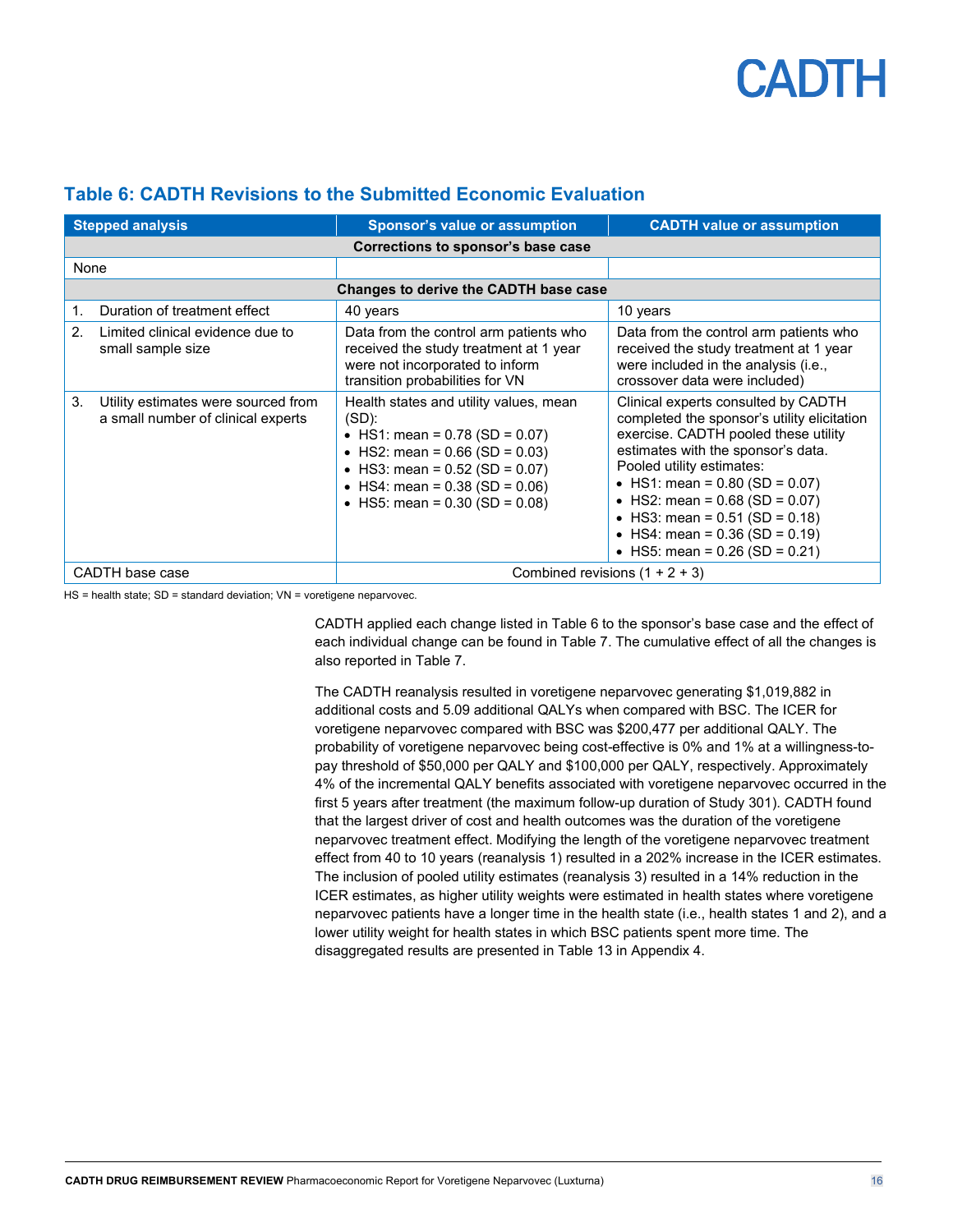

| <b>Stepped analysis</b>   | <b>Treatment</b> | Total costs (\$) | <b>Total QALYs</b> | <b>ICER (\$/QALYs)</b> |
|---------------------------|------------------|------------------|--------------------|------------------------|
| Sponsor's base case       | <b>BSC</b>       | 308,914          | 18.38              |                        |
|                           | VN               | 1,260,792        | 27.61              | 103,075                |
| <b>CADTH</b> reanalysis 1 | <b>BSC</b>       | 309,209          | 18.32              |                        |
|                           | VN               | 1,321,784        | 22.93              | 219,647                |
| CADTH reanalysis 2        | <b>BSC</b>       | 309,444          | 18.31              |                        |
|                           | <b>VN</b>        | 1,275,027        | 27.33              | 107,049                |
| CADTH reanalysis 3        | <b>BSC</b>       | 309,207          | 17.51              |                        |
|                           | VN               | 1,260,479        | 28.12              | 89,743                 |
| CADTH base case           | <b>BSC</b>       | 308,932          | 17.60              | –                      |
|                           | VN               | 1.328.815        | 22.69              | 200.477                |

#### <span id="page-16-0"></span>**Table 7: Summary of the Stepped Analysis of the CADTH Reanalysis Results**

BSC = best supportive care; ICER = incremental cost-effectiveness ratio; QALY = quality-adjusted life-year; VN = voretigene neparvovec.

#### *Scenario Analysis Results*

CADTH performed several scenario analyses on the CADTH base case. These analyses included:

- assuming a different duration of treatment effect
- basing utility estimates on the Health Utility Index
- excluding the cost of genetic testing
- excluding the cost of visual aids and/or residential and community care
- assuming no increased mortality risk due to blindness
- adopting a societal perspective
- excluding crossover trial data
- using MSM estimates fitted on non-imputed data
- removing the 25% relative risk reduction in vision deterioration after the treatment effect of voretigene neparvovec has ended.

Results of these scenario analyses are presented i[n Table](#page-27-0) 14 in Appendix 4.

Adopting a societal perspective that captured caregiver disutility and the costs of non–health care resources had the largest impact by lowering the incremental costs to \$790,441, with little impact on incremental QALYs (i.e., 5.08 QALYs). The resulting ICER of voretigene neparvovec compared with BSC decreased by 22% to \$155,714 per QALY. The disaggregated results of the societal perspective analysis are presented in [Table 16](#page-30-0) in Appendix 4. As noted previously, the sponsor's model was noted to be sensitive to the assumption on the duration of the voretigene neparvovec treatment effect. Doubling the durability of the expected treatment effect from 10 years to 20 years resulted in a 31% decrease in the ICER compared with the CADTH base case. CADTH also undertook an additional exploratory analysis to present estimates on the effect of the possibility of retreatment, as raised by clinical experts consulted by CADTH. The results of this exploratory analysis are presented in [Table](#page-27-0) 14 in Appendix 4.

CADTH applied a series of price-reduction analyses to both the sponsor's base case and CADTH's base case. Results from these analyses can be found in [Table 8.](#page-17-1) To achieve an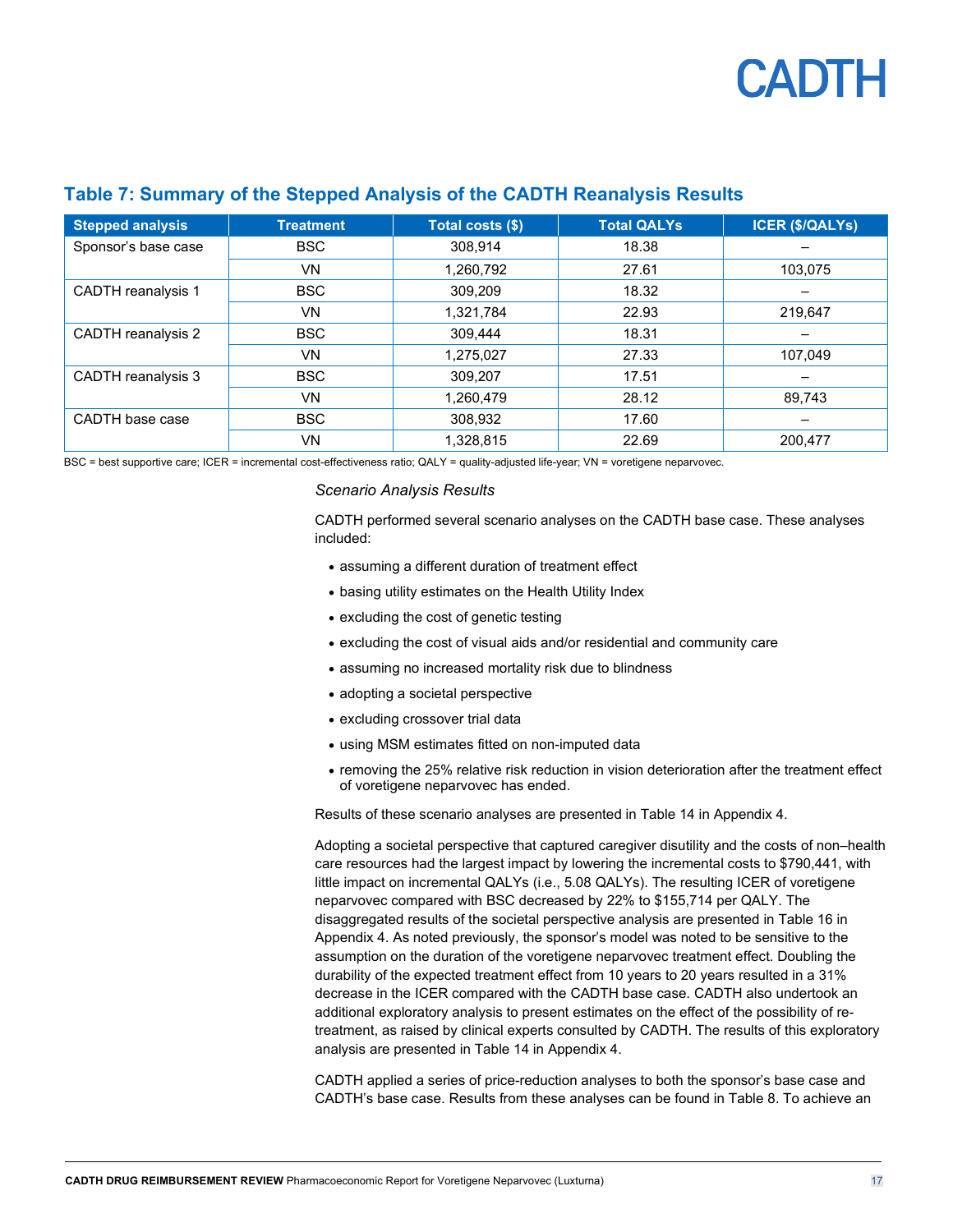ICER below \$50,000 per QALY, a price reduction of 74% would be required; to achieve an ICER below \$100,000 per QALY, a price reduction of 49% to the CADTH base case would be required.

### <span id="page-17-1"></span>**Table 8: CADTH Price-Reduction Analyses**

|                        | <b>ICERs for VN versus BSC</b> |                              |  |  |  |
|------------------------|--------------------------------|------------------------------|--|--|--|
| <b>Price reduction</b> | Sponsor base case (\$)         | <b>CADTH reanalysis (\$)</b> |  |  |  |
| No price reduction     | 103,075                        | 200,477                      |  |  |  |
| 10%                    | 91,561                         | 180,130                      |  |  |  |
| 20%                    | 80,453                         | 159,784                      |  |  |  |
| 30%                    | 69,661                         | 139,438                      |  |  |  |
| 40%                    | 58,358                         | 119,091                      |  |  |  |
| 50%                    | 46,824                         | 98,745                       |  |  |  |
| 60%                    | 35,966                         | 78,399                       |  |  |  |
| 70%                    | 24,615                         | 58,052                       |  |  |  |
| 80%                    | 13,407                         | 37,706                       |  |  |  |

<span id="page-17-0"></span>BSC = best supportive care; ICER = incremental cost-effectiveness ratio; VN = voretigene neparvovec.

### **Issues for Consideration**

- As noted in the CADTH Clinical Review Report, the clinical experts consulted by CADTH noted there is no objective clinical definition of sufficient viable retinal cells. Yet, the indication for voretigene neparvovec within the product monograph stipulates that patients must have sufficient viable retinal cells. <sup>12</sup> According to the clinical experts consulted, the methods used in the pivotal trial to determine whether a patient had sufficient viable retinal cells does not give a complete picture of the health of the retina or the number of viable photoreceptors. Rather, the definition of sufficient retinal cells may be patient-specific and there may not be an objective measure. In real-world practice, the definition may be implemented based on OCT examinations that would be supplemented by tests of visual acuity and visual function. Adopting a different and potentially broader definition would be expected to have an impact on the patient population eligible for voretigene neparvovec and the expected budget impact.
- With the availability of voretigene neparvovec, the first few years of its implementation would most likely treat a prevalent population with similar patient characteristics as those in Study 301. According to the clinical experts consulted by CADTH, over time, the eligible population to be treated with voretigene neparvovec will shift to reflect a greater proportion of incident cases where patients might present younger and with less severe disease at baseline. Although the CADTH Clinical Review Report identified a subgroup analysis based on age (< 18 years at first injection versus  $\geq 18$  years at first injection) that was conducted by the sponsor, this was a post hoc analysis that should be considered hypothesis-generating. Furthermore, while patient age can be used as a proxy to estimate how advanced the condition is, *RPE65* mutation–associated retinal dystrophy is a heterogeneous condition with differences in the age of onset and disease progression. The clinical experts consulted by CADTH indicated that greater clinical benefit from treatment is expected earlier in the condition when there are more viable retinal cells for the gene replacement therapy to restore. No subgroup analysis was identified based on retinal cell viability within the clinical review. It remains unclear if the cost-effectiveness of voretigene neparvovec might differ in less severe patients, given the lack of available clinical subgroup data.
- Although there are no other pharmacological treatment options available for IRD, retinal prosthetic devices such as the Argus II Retinal Prosthesis System have been used in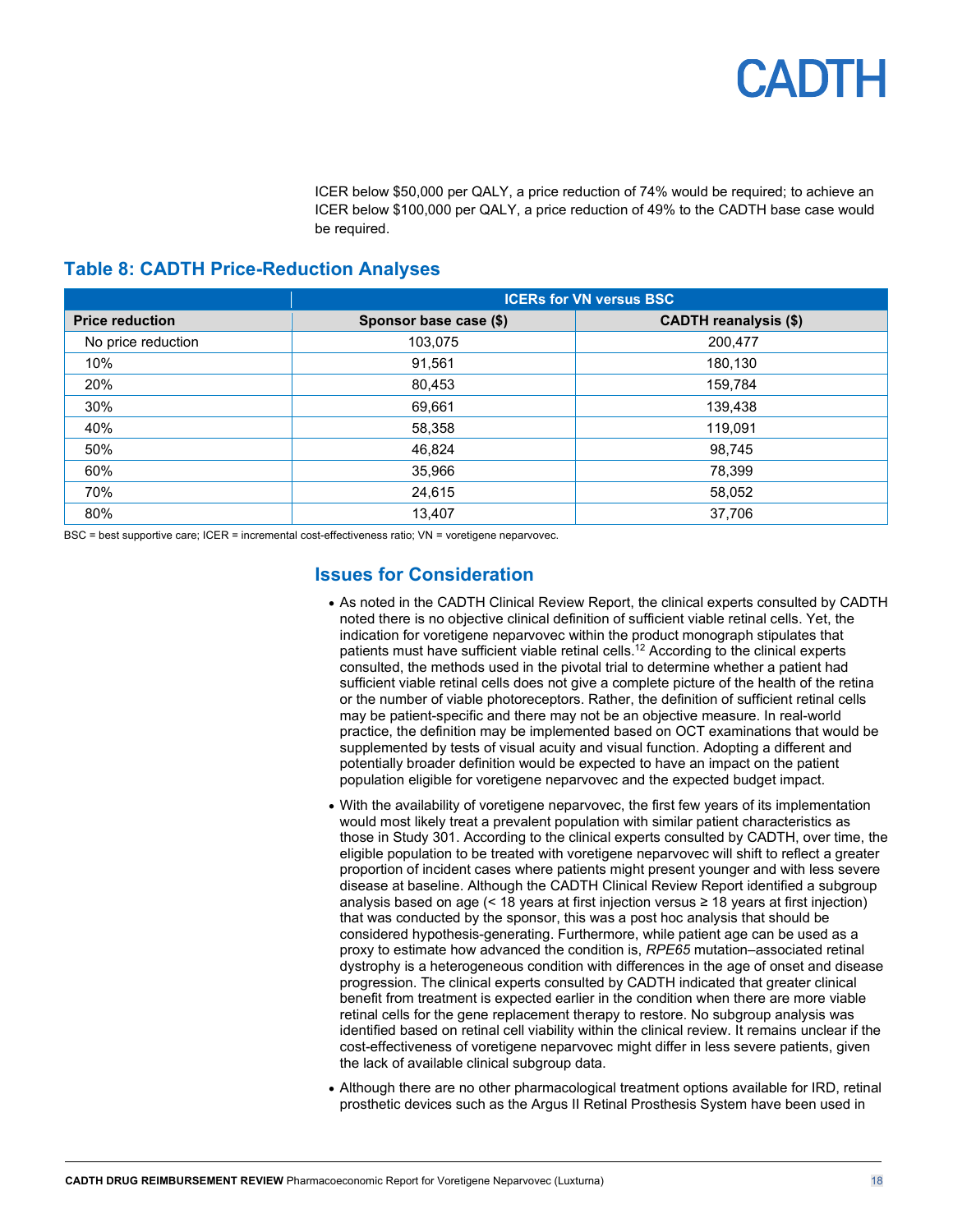these patients to manage their condition. In fact, some Canadian health technology assessment agencies, such as Health Quality Ontario, have conducted health technology assessments on this technology. $^{13}$  According to the clinical experts consulted by CADTH, the Argus device has since been withdrawn by the sponsor from the Canadian marketplace and, therefore, the exclusion of this device as a comparator in the analysis is appropriate. The clinical experts further noted that Argus is developing another, similar device but its role and use in patients with IRD remains unclear.

- The Health Canada–approved indication notes that disease-causing biallelic *RPE65* mutations should be confirmed by an accredited laboratory using validated assay methods.<sup>12</sup> The drug plans consulted by CADTH noted variability in the access and reimbursement of genetic testing to confirm biallelic *RPE65* mutations across jurisdictions. Most jurisdictions noted that genetic testing was not available locally, with testing accessed by sending samples out of the province or out of the country. Though the clinical experts consulted for this review raised no concern regarding the availability of genetic tests, the approach to funding is heterogeneous by jurisdiction (e.g., ministerial, or local laboratory or hospital budget). Both the sponsor's and CADTH's base case assumed genetic testing would be covered publicly. To evaluate the impact of these costs on the overall cost-effectiveness of voretigene neparvovec, CADTH further conducted a scenario analysis that assumed these costs would not be covered by a public payer.
- The sponsor's model assumed treatment is given only once in a patient's lifetime. However, some clinical experts consulted by CADTH noted a potential role for retreatment with voretigene neparvovec after the initial treatment effect has waned. The role of re-treatment is uncertain at this time, given there is no evidence on either the efficacy or safety of re-treatment. If re-treatment is possible, this would affect the costeffectiveness estimates of voretigene neparvovec. To assess this potential impact, CADTH conducted an exploratory analysis assuming half of the patients would be retreated at year 10.

### <span id="page-18-0"></span>**Overall Conclusions**

To address the identified limitations, CADTH assumed a 10-year treatment duration for voretigene neparvovec, used data from crossover patients in Study 301 to inform short-term transition probabilities, and pooled the sponsor's utility estimates with the values provided by the clinical experts consulted by CADTH. CADTH's reanalysis of the sponsor's economic model estimated that the ICER of voretigene neparvovec compared with BSC was \$200,477 per QALY gained. To achieve an ICER of \$50,000 per QALY compared with BSC, the price of voretigene neparvovec would need to be reduced by more than 74%.

The submitted price of voretigene neparvovec is 1 of the key drivers of overall costs and of the ICER within the model. While the cost of voretigene neparvovec is known and is incurred at the beginning of the model time horizon, the majority (96%) of the clinical benefit (QALYs gained) was estimated through extrapolation beyond the observed trial period (Study 301). The extrapolations were made based on several assumptions with high levels of untestable uncertainty. The clinical estimates for treatment effectiveness and natural history were further associated with both significant parameter and structural uncertainties. The clinical data from Study 301 and the RPE65 NHx study that informed the economic model inputs were highly heterogeneous and based on small samples that introduce greater imprecision. In addition, the effectiveness data were immature and methodological limitations exist around incorporating the estimates from the MSM into the economic model to inform the natural history of the condition. CADTH was not able to adjust the economic model to correctly accommodate the MSM estimates. Furthermore, CADTH noted methodological issues with the MSM data (e.g., high degree of missing values, approach used to handle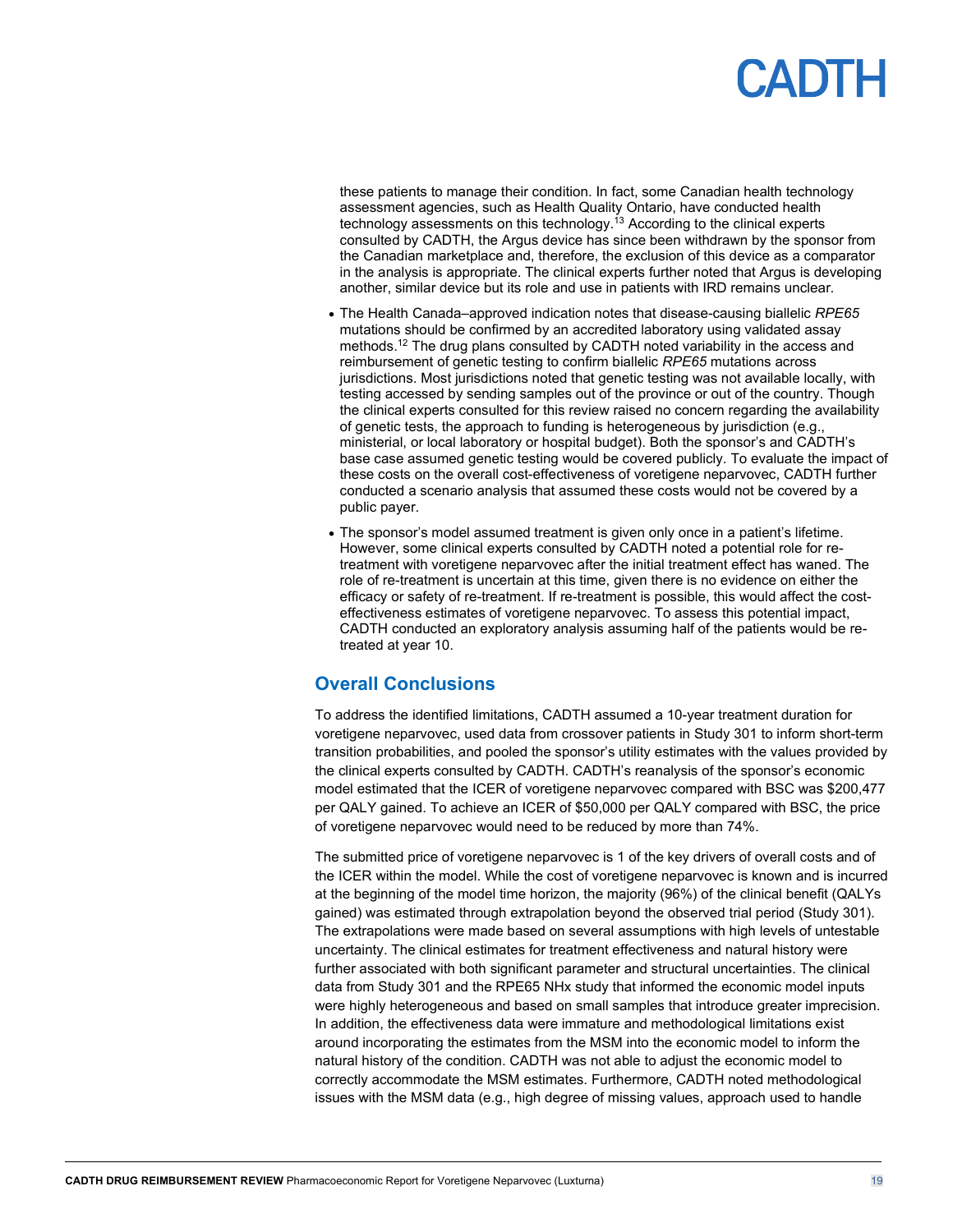missing data, and assumptions of progressiveness), and the magnitude and direction of the bias introduced by these issues remains unclear.

There were several other key drivers to the model, including the duration of the treatment effect of voretigene neparvovec and the utility estimates. Scenario analyses conducted by CADTH highlighted the broad range of plausible ICER estimates across different assumed durations of treatment effect. However, the short follow-up duration for patients treated with voretigene neparvovec makes it difficult to directly estimate an expected duration of treatment effect, and this uncertainty is carried through into the ICER estimate. Since most of the benefit estimated by the model originates from the improvements in quality of life as opposed to increased life expectancy, the results are sensitive to the choice of utility weights. The estimation of the utility weights was noted by CADTH as a key limitation, given that the sponsor elicited them from physician proxies as opposed to patients or members of the public. Alternative values would be expected to have a significant impact on the outcomes. The valuations of health states by proxies in previous studies in different clinical settings have indicated that proxies typically underestimate the utility weight in chronic disability health states compared with patients themselves and, in such instances, would overestimate the differences in quality of life between voretigene neparvovec and BSC. As such, the ICER is highly uncertain; if the utility weights of more severe health states are underestimated, this would result in a higher ICER for voretigene neparvovec. Together, these limitations indicate that the cost-effectiveness results should be cautiously interpreted.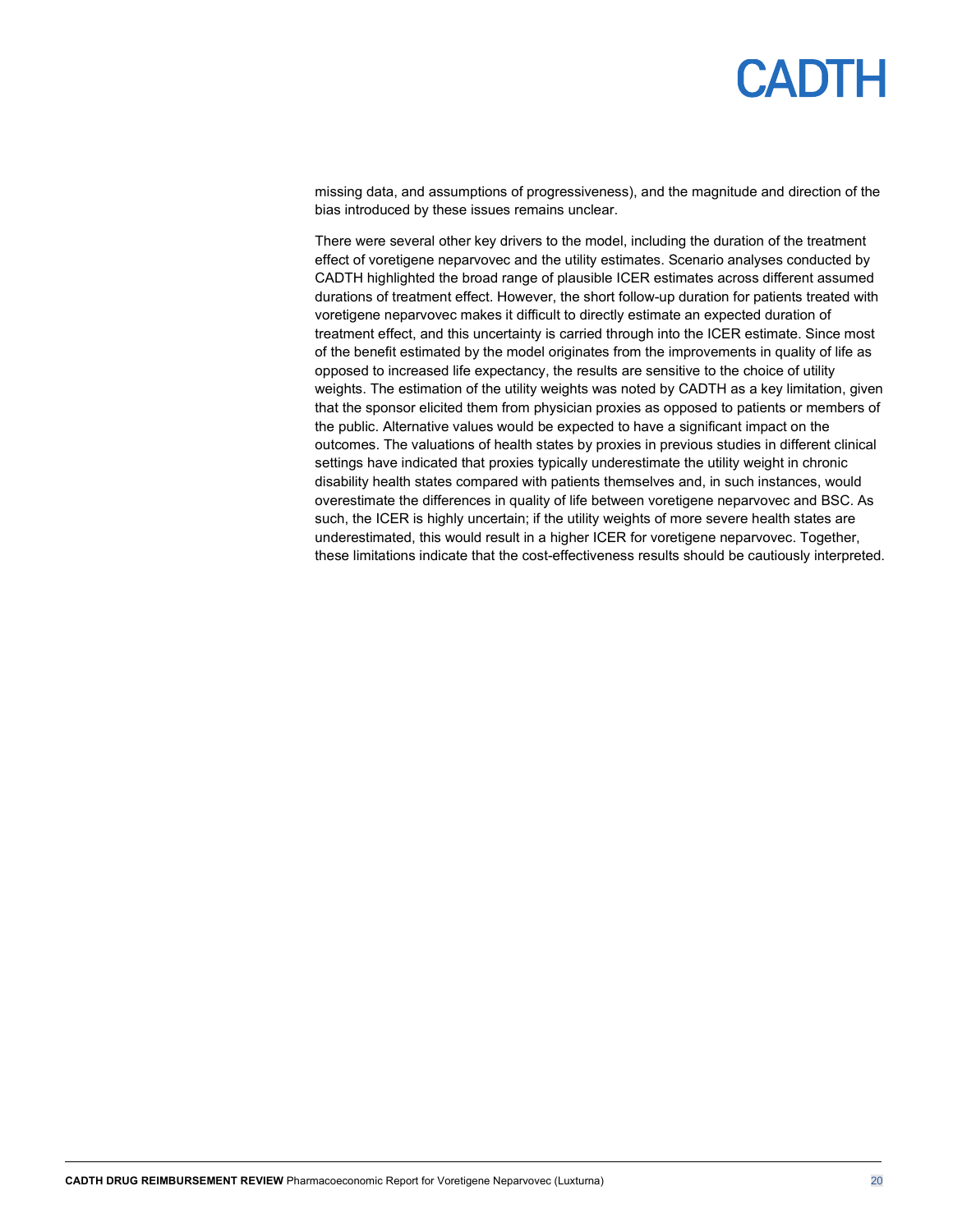## <span id="page-20-0"></span>**Appendix 1: Cost Comparison Table**

The comparators presented in the following table have been deemed to be appropriate based on feedback from clinical expert(s). Comparators may be recommended (appropriate) practice or actual practice. Existing Product Listing Agreements are not reflected in the table and, as such, the table may not represent the actual costs to public drug plans.

### <span id="page-20-1"></span>**Table 9: CADTH Cost Comparison Table for** *RPE65***-Mediated Inherited Retinal Dystrophy**

| <b>Treatment</b>                    | <b>Strength</b>          | <b>Form</b> | Price (\$)    | Recommended dosage                                                          | Course cost (\$) <sup>a</sup> , |
|-------------------------------------|--------------------------|-------------|---------------|-----------------------------------------------------------------------------|---------------------------------|
| Voretigene neparvovec<br>(Luxturna) | $5 \times 10^{12}$ vg/mL | Concentrate | 515.750.0000b | $1.5 \times 10^{11}$ vg per eye,<br>administered by subretinal<br>injection | 1,031,500                       |

RPE65 = retinal pigment epithelium 65 kDa protein; vg = vector genomes.

a The course cost is the cost per patient for both eyes.

**b** Sponsor-provided price. The price is per injection for each eye.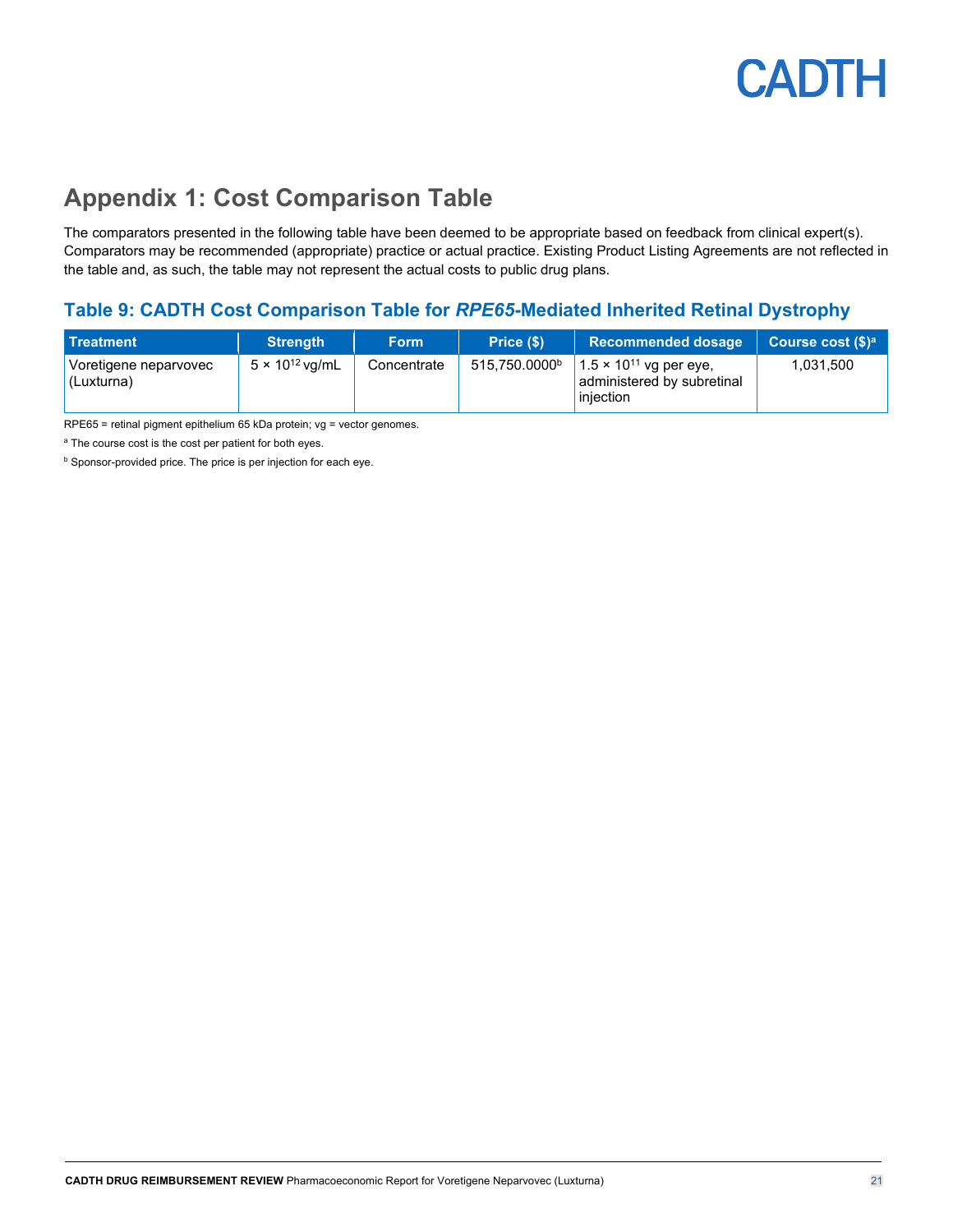## <span id="page-21-0"></span>**Appendix 2: Submission Quality**

### <span id="page-21-1"></span>**Table 10: Submission Quality**

| <b>Description</b>                                                                                                                                                                     | <b>Yes</b>  | <b>No</b>   | <b>Comments</b>                                                                                                                                                                                                                                                                                                                                                                                                                                                                                                                                                                                  |
|----------------------------------------------------------------------------------------------------------------------------------------------------------------------------------------|-------------|-------------|--------------------------------------------------------------------------------------------------------------------------------------------------------------------------------------------------------------------------------------------------------------------------------------------------------------------------------------------------------------------------------------------------------------------------------------------------------------------------------------------------------------------------------------------------------------------------------------------------|
| Population is relevant, with no critical<br>intervention missing and no relevant<br>outcome missing.                                                                                   | ⊠           | $\Box$      | Although life-years were not reported as an outcome to the<br>model, the intervention is expected to have very minor impacts<br>on overall life expectancy.                                                                                                                                                                                                                                                                                                                                                                                                                                      |
| Model has been adequately programmed<br>and has sufficient face validity.                                                                                                              | $\boxtimes$ | П           |                                                                                                                                                                                                                                                                                                                                                                                                                                                                                                                                                                                                  |
| Model structure is adequate for the<br>decision problem.                                                                                                                               | ⊠           | П           |                                                                                                                                                                                                                                                                                                                                                                                                                                                                                                                                                                                                  |
| Data incorporation into the model has<br>been done adequately (e.g., parameters<br>for probabilistic analysis).                                                                        | $\boxtimes$ | П           |                                                                                                                                                                                                                                                                                                                                                                                                                                                                                                                                                                                                  |
| Parameter and structural uncertainty<br>were adequately assessed; analyses<br>were adequate to inform the decision<br>problem.                                                         | П           | $\boxtimes$ | The parameter uncertainty was adequately addressed. There is<br>structural uncertainty that could not be adequately explored.<br>Utility estimates may not capture the uncertainties associated<br>with expert-elicited utilities.<br>The model also did not adequately capture the impact of<br>missing or imputed data, nor did the submission adequately<br>characterize the magnitude of the missingness. The model<br>does not consider the uncertainty related to whether the natural<br>history of the disease justifies a clock-forward approach for<br>estimating the multistate model. |
| The submission was well organized and<br>complete; the information was easy to<br>locate (clear and transparent reporting,<br>technical documentation available in<br>enough details). | $\boxtimes$ | П           | The submission overall is well organized, but the<br>implementation of using multistate model coefficients to<br>generate transition probabilities could use further<br>documentation. CADTH sent out requests for additional<br>information to better understand the multistate model; in all<br>cases, the sponsor responded to CADTH's requests.                                                                                                                                                                                                                                              |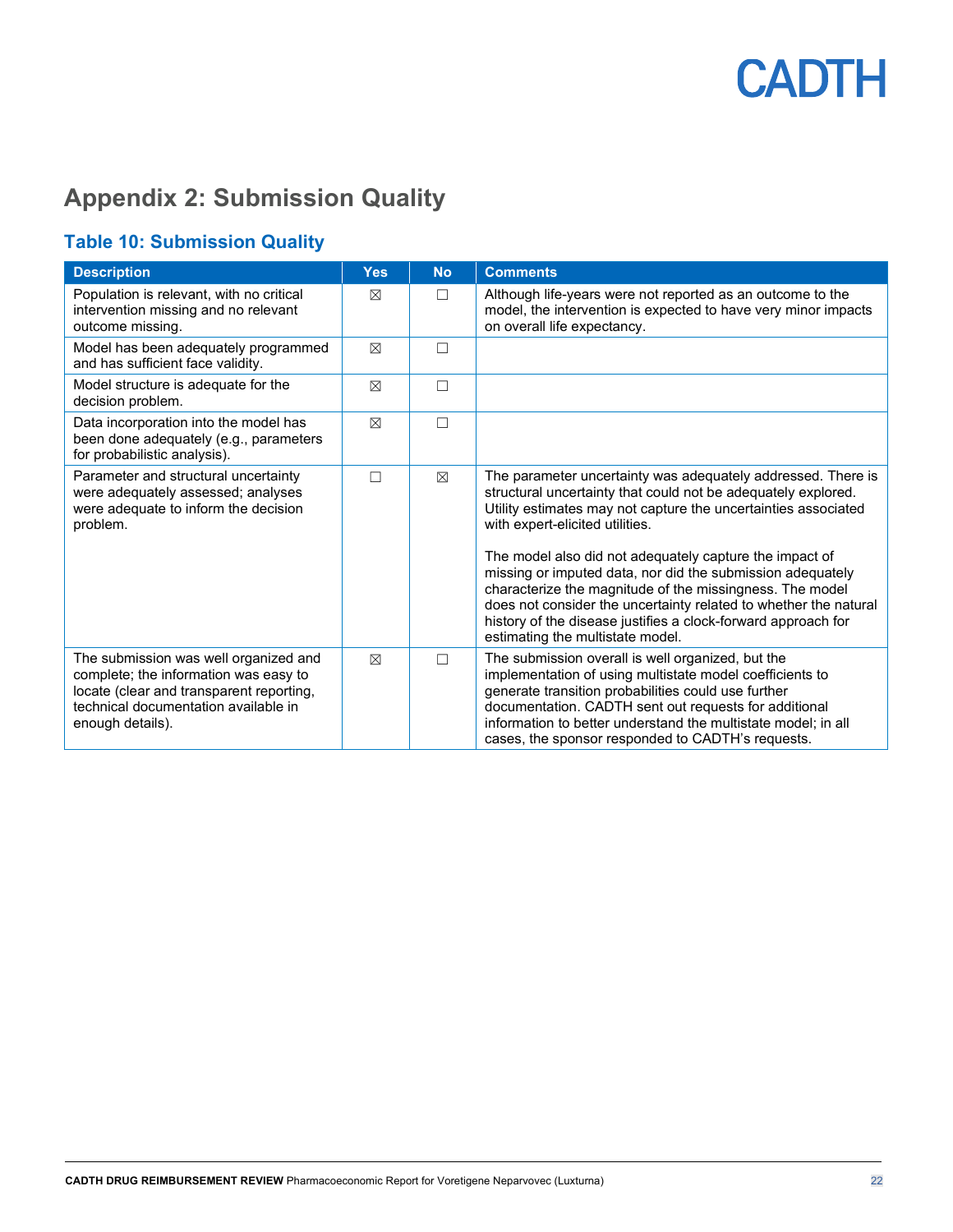## <span id="page-22-0"></span>**Appendix 3: Additional Information on the Submitted Economic Evaluation**

<span id="page-22-1"></span>**Figure 1: Model Structure**



CF = counting fingers; HM = hand motion; LP = light perception; NLP = no light perception; VI = visual impairment. Source: Sponsor's pharmacoeconomic submission. 1

### <span id="page-22-2"></span>**Figure 2: Cost-Effectiveness Plane**



QALY = quality-adjusted life-year.

Source: Sponsor's pharmacoeconomic submission. 1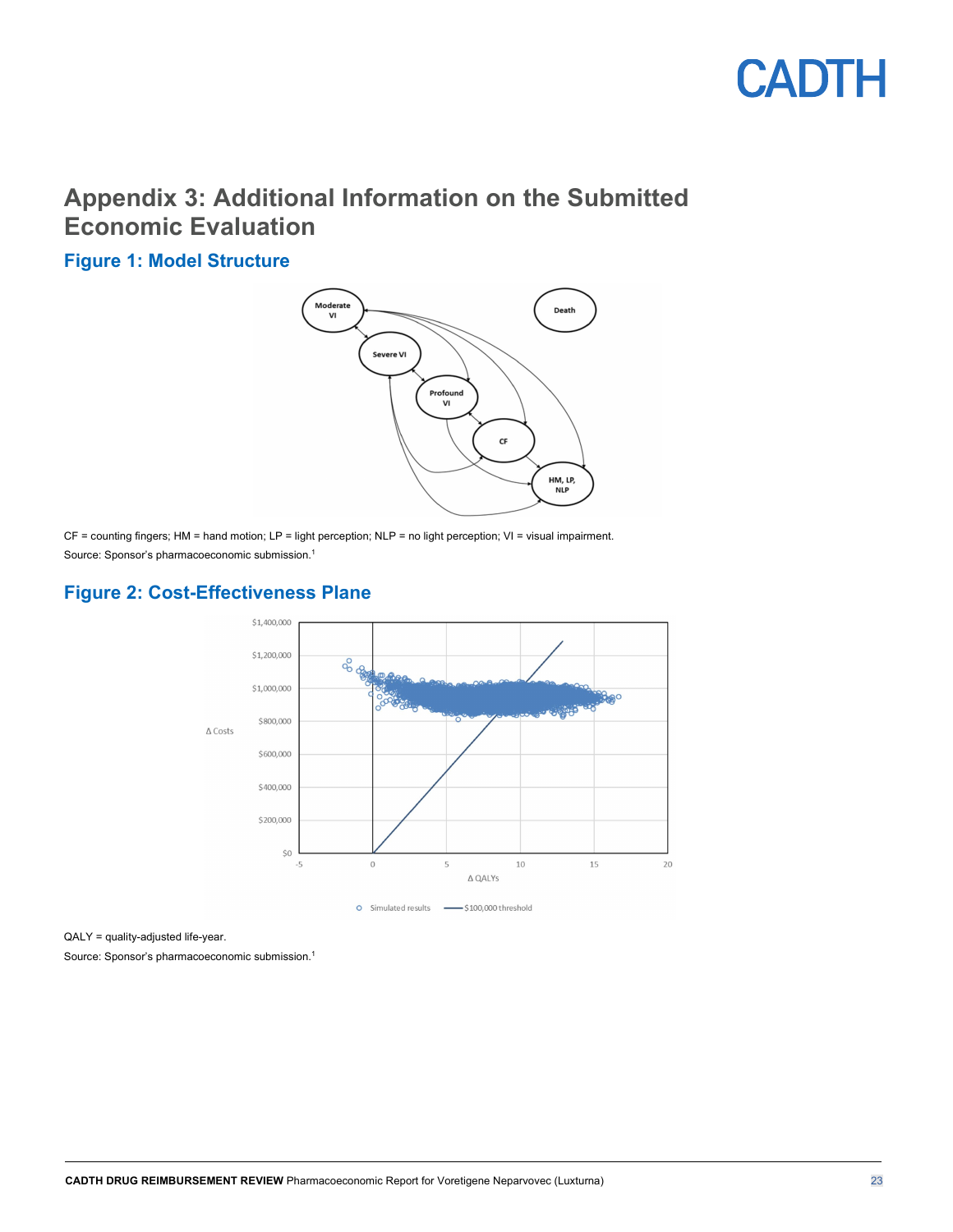

### <span id="page-23-0"></span>**Figure 3: Cost-Effectiveness Acceptability Curve and Expected Value of Perfect Information**

CEAC = cost-effectiveness acceptability curve; EVPI = expected value of perfect information. Source: Sponsor's pharmacoeconomic submission. 1

### <span id="page-23-1"></span>**Figure 4: Change in MLMT Score Over Time, by Treatment Group**



BSC = best supportive care; MLMT = multi-luminance mobility test; VN = voretigene neparvovec. NOTE: Higher MLMT score indicates improved functional vision. Source: Sponsor's pharmacoeconomic submission. 1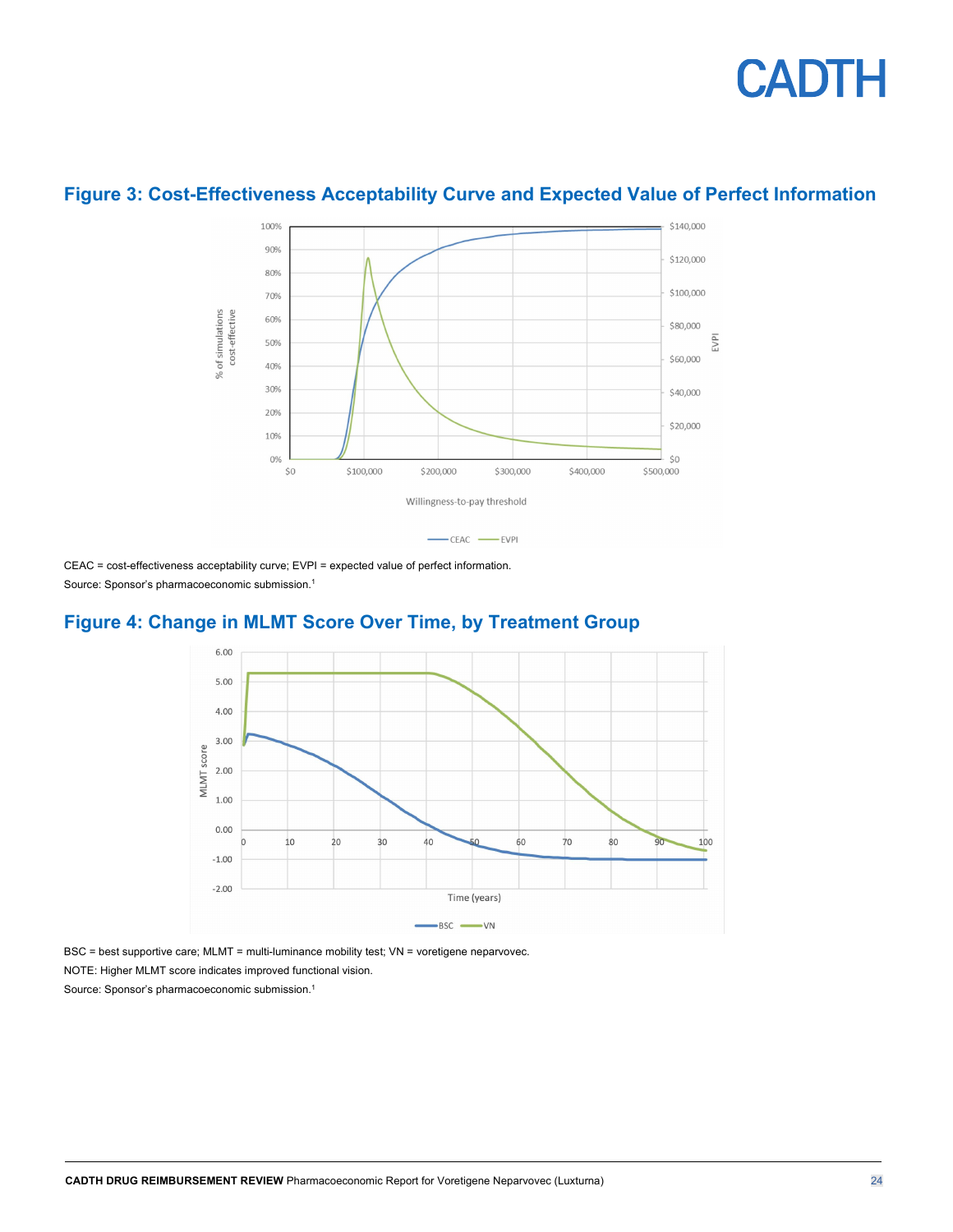

### <span id="page-24-1"></span>**Figure 5: Change in FST Over Time, by Treatment Group**

BSC = best supportive care; FST = full-field light sensitivity threshold; VN = voretigene neparvovec. NOTE: Lower FST score indicates improved light sensitivity. Source: Sponsor's pharmacoeconomic submission. 1

<span id="page-24-0"></span>

### **Table 11: Disaggregated QALYs and Costs, 2019 CA\$**

| <b>Parameter</b>               | <b>VN</b> | <b>BSC</b> | <b>Incremental</b> |
|--------------------------------|-----------|------------|--------------------|
| <b>Discounted QALYs</b>        |           |            |                    |
| Total                          | 27.6      | 18.4       | 9.2                |
| Health state 1                 | 18.8      | 3.0        | 15.8               |
| Health state 2                 | 5.0       | 2.9        | 2.1                |
| Health state 3                 | 1.8       | 5.0        | $-3.2$             |
| Health state 4                 | 1.2       | 2.3        | $-1.1$             |
| Health state 5                 | 0.9       | 5.2        | $-4.3$             |
| Adverse event disutility       | $-0.01$   | 0          | $-0.01$            |
| Caregiver disutility           | 0         | 0          | $\mathbf 0$        |
| Discounted costs (\$)          |           |            |                    |
| Total                          | 1,260,792 | 308,914    | 951,878            |
| Voretigene neparvovec          | 1,035,079 | 0          | 1,035,079          |
| <b>Eligibility testing</b>     | 32,737    | 0          | 32,737             |
| Adverse events                 | 770       | $\Omega$   | 770                |
| Total health care resource use | 192,206   | 308,914    | $-116,708$         |
| Hospitalization                | 25,488    | 49,812     | $-24,324$          |
| General ophthalmic services    | 83,643    | 163,623    | $-79,980$          |
| Vision assistance and aids     | 28,759    | 28,509     | 250                |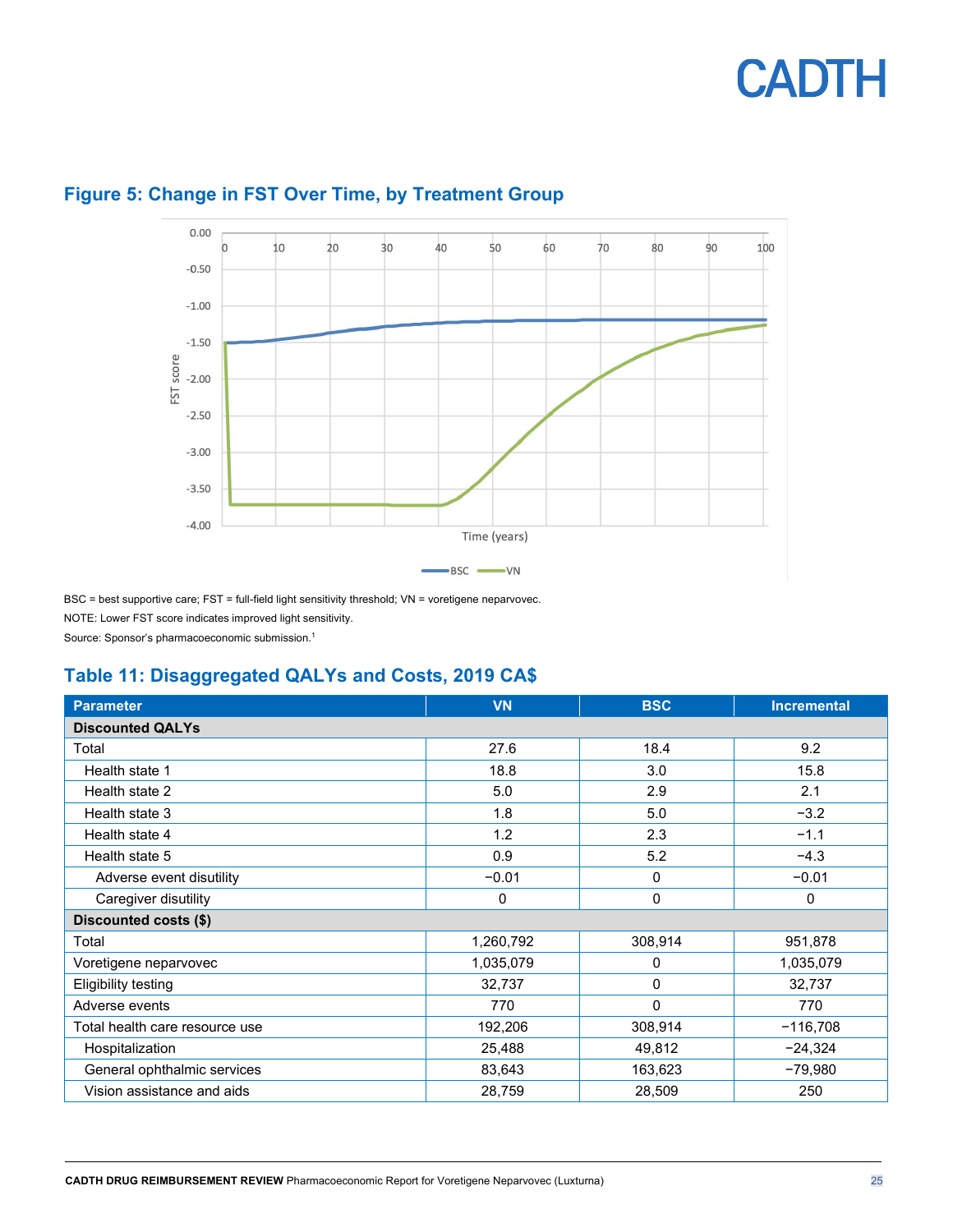| <b>Parameter</b>             | VN      | <b>BSC</b> | <b>Incremental</b> |  |
|------------------------------|---------|------------|--------------------|--|
| Residential care             | 50,854  | 62,696     | $-11,843$          |  |
| Community care               | 3,463   | 4,273      | $-811$             |  |
| Non-health care resource use |         |            |                    |  |
| Home modifications           |         |            |                    |  |
| ICER (\$/QALY)               | 103.075 |            |                    |  |

BSC = best supportive care; ICER = incremental cost-effectiveness ratio; QALY = quality-adjusted life-year.

### <span id="page-25-0"></span>**Table 12: Sponsor-Submitted Scenario Analyses**

| <b>Parameter or assumption</b>                          | <b>Incremental</b><br>costs( | <b>Incremental</b><br><b>QALYS</b> | <b>ICER</b><br>(\$ per QALY) | <b>Percentage change</b><br>from base case,<br><b>ICER</b> |
|---------------------------------------------------------|------------------------------|------------------------------------|------------------------------|------------------------------------------------------------|
| Base case                                               | 952,433                      | 10.13                              | 93,979                       | 0%                                                         |
| Societal perspective (including caregiver disutilities) | 367,673                      | 10.95                              | 33,570                       | $-64%$                                                     |
| Discount rate for costs and outcomes: 3%                | 987,607                      | 6.59                               | 149,788                      | 59%                                                        |
| Discount rate for costs and outcomes: 0%                | 891,374                      | 16.7                               | 53,368                       | $-43%$                                                     |
| Duration of treatment effect: 20 years                  | 999.116                      | 7.22                               | 138.299                      | 47%                                                        |
| Duration of treatment effect: 30 years                  | 978.510                      | 8.9                                | 110.003                      | 17%                                                        |
| Duration of treatment effect: Lifetime                  | 867,173                      | 11.61                              | 74,702                       | $-21%$                                                     |
| Utility values: Brown <sup>14</sup>                     | 952,433                      | 7.93                               | 120,097                      | 28%                                                        |

HS = health state; ICER = incremental cost-effectiveness ratio; QALY = quality-adjusted life-year.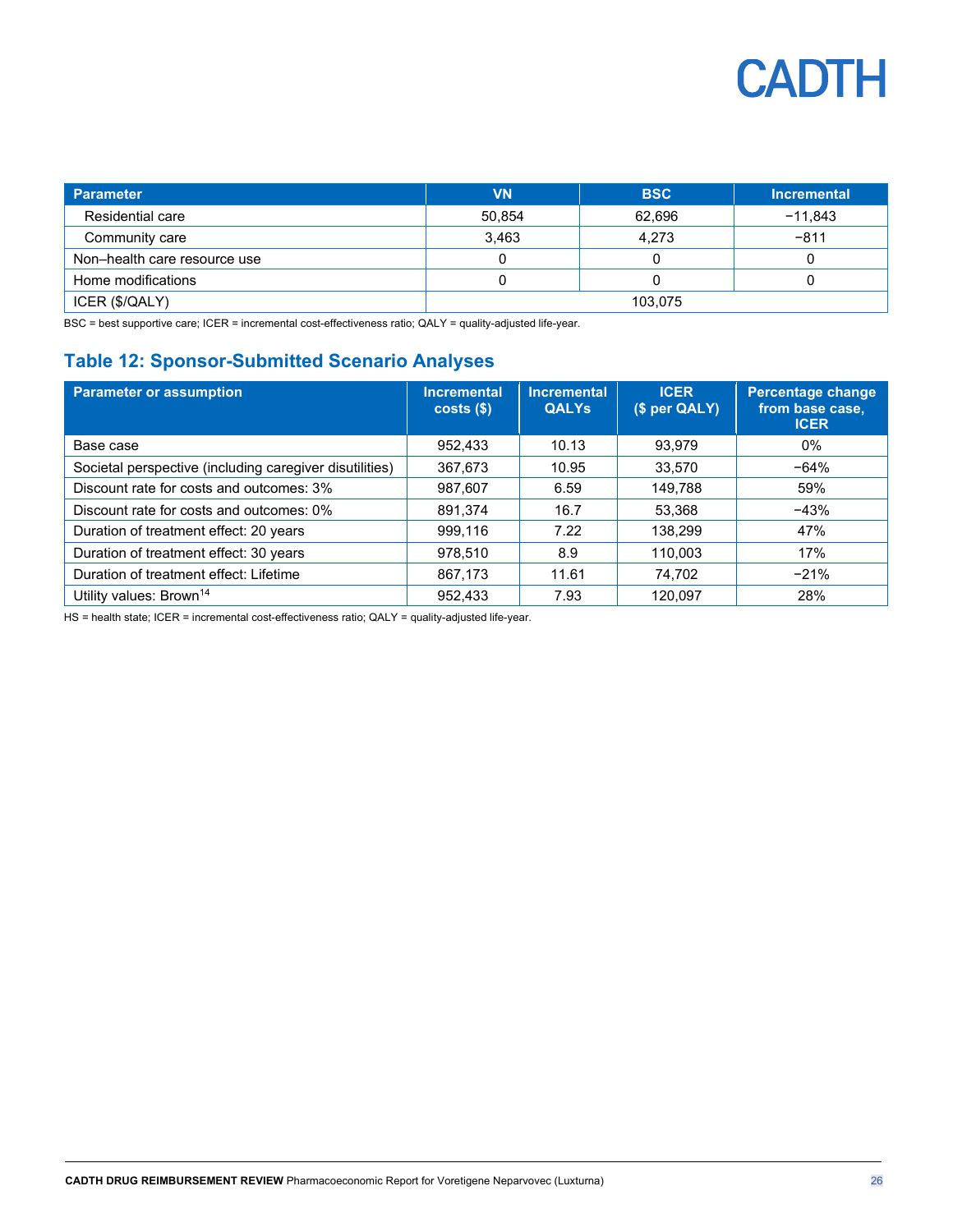

## <span id="page-26-0"></span>**Appendix 4: Additional Details on the CADTH Reanalyses and Sensitivity Analyses of the Economic Evaluation**

### **Detailed Results of the CADTH Base Case**

### <span id="page-26-1"></span>**Table 13: Disaggregated Summary of CADTH's Economic Evaluation Results (Ministry of Health Perspective)**

| <b>Parameter</b>            | <b>VN</b> | <b>BSC</b>              | <b>Incremental</b> | <b>Percentage (of total</b><br>incremental) (%) |  |  |
|-----------------------------|-----------|-------------------------|--------------------|-------------------------------------------------|--|--|
|                             |           | <b>Discounted QALYs</b> |                    |                                                 |  |  |
| <b>Total</b>                | 22.69     | 17.60                   | 5.09               | 100                                             |  |  |
| Health state 1              | 10.17     | 3.10                    | 7.07               | 139                                             |  |  |
| Health state 2              | 5.48      | 2.99                    | 2.48               | 49                                              |  |  |
| Health state 3              | 2.76      | 4.85                    | $-2.09$            | $-41$                                           |  |  |
| Health state 4              | 1.51      | 2.18                    | $-0.67$            | $-13$                                           |  |  |
| Health state 5              | 2.79      | 4.47                    | $-1.69$            | $-33$                                           |  |  |
| Adverse event disutility    | $-0.01$   | 0.00                    | $-0.01$            | $\mathbf 0$                                     |  |  |
|                             |           | Discounted costs (\$)   |                    |                                                 |  |  |
| <b>Total</b>                | 1,328,815 | 308,932                 | 1,019,882          | 100                                             |  |  |
| Voretigene neparvovec       | 1,035,081 | 0                       | 1,035,081          | 101                                             |  |  |
| <b>Eligibility testing</b>  | 32,785    | 0                       | 32,785             | 3                                               |  |  |
| Adverse events              | 769       | $\Omega$                | 769                | 0                                               |  |  |
| Health care resource use    | 260,180   | 308,932                 | $-48,753$          | $-5$                                            |  |  |
| Hospitalization             | 39,451    | 49,900                  | $-10,449$          | $-1$                                            |  |  |
| General ophthalmic services | 129,444   | 163,776                 | $-34,332$          | $-3$                                            |  |  |
| Vision assistance and aids  | 28,613    | 28,475                  | 138                | 0                                               |  |  |
| Residential care            | 58,671    | 62,519                  | $-3,849$           | 0                                               |  |  |
| Community care              | 4,000     | 4,261                   | $-261$             | 0                                               |  |  |
| ICER (\$/QALY)              |           | 200,476.00              |                    |                                                 |  |  |

BSC = best supportive care; ICER = incremental cost-effectiveness ratio; QALY = quality-adjusted life-year.

### **Scenario and Exploratory Analyses**

Scenario analyses performed on the CADTH base case included: assuming different durations of treatment effect (i.e., 15 years and 20 years), utility estimates based on the Health Utility Index, excluding the cost of genetic testing, excluding the cost of visual aids and/or residential and community care, assuming no increased mortality risk due to blindness, adopting a societal perspective, excluding crossover trial data, and using MSM estimates fitted on non-imputed data.

In scenarios that excluded certain costs from the public payer perspective, the ICER lowered in all instances. For instance, if community and residential care costs are not be covered by public health care systems, voretigene neparvovec would be expected to have an incremental cost of \$1,023,447 and 5.62 additional QALYs when compared with BSC (ICER = \$195,143 per QALY).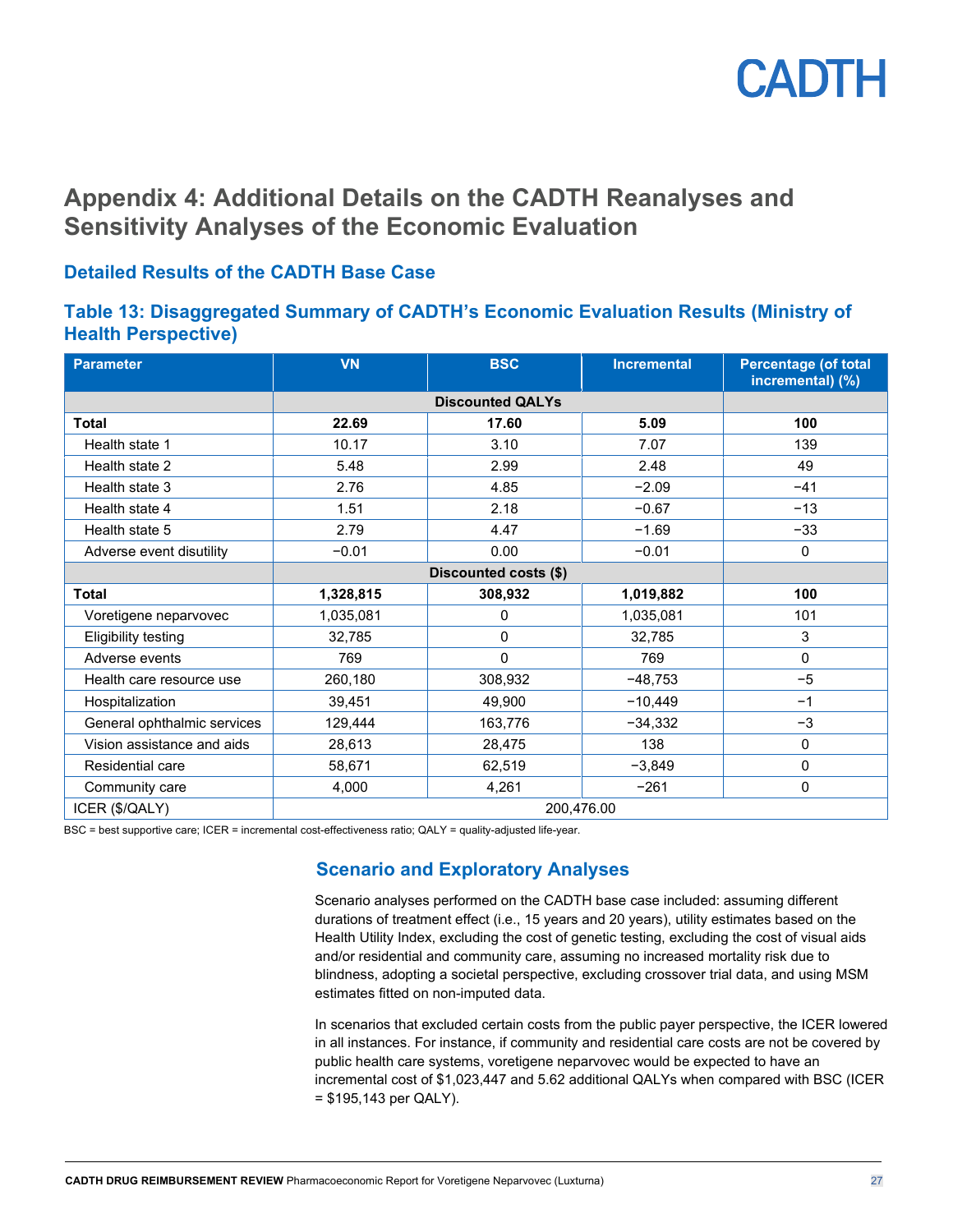Overall, the scenario analyses demonstrated that the model was not sensitive to: the use of utility estimates based on the Health Utility Index (based on physician proxy), assuming no increased mortality risk due to blindness, excluding crossover trial data, and using MSM estimates fitted on non-imputed data (i.e., less than a 5% change in ICER estimates relative to the CADTH base case).

CADTH also undertook an exploratory analysis to present estimates on the effect of the possibility of re-treatment as raised by clinical experts consulted by CADTH. The exploratory re-treatment scenario assumed that 50% of patients who receive voretigene neparvovec would receive it again 10 years after initial therapy, when the treatment effect starts to wane. Re-treatment was assumed to be associated with an additional 5 years of benefit. This was modelled by assuming a 12.5-year treatment effect for the whole cohort, representing an average of 50% of patients who receive 10 years of treatment benefit plus 50% of patients who receive 15 years of treatment benefit (i.e., given the yearly cycle length, treatment effects were modelled up 13 years). Additionally, re-treatment costs for the 50% of patients were included, appropriately discounted. This exploratory analysis found that permitting retreatment could result in an increase in the ICER of 18% based on the aforementioned assumptions.

| <b>Scenario</b>                                    | <b>Treatment</b> | Total costs (\$) | <b>Total QALYs</b> | <b>ICER (\$/QALYs)</b> |
|----------------------------------------------------|------------------|------------------|--------------------|------------------------|
| CADTH base case reanalysis                         | <b>BSC</b>       | 308,932          | 17.60              |                        |
|                                                    | <b>VN</b>        | 1,328,815        | 22.69              | 200.477                |
| 20-year duration of treatment effect               | <b>BSC</b>       | 309,310          | 17.52              |                        |
|                                                    | <b>VN</b>        | 1,310,198        | 24.71              | 139,249                |
| 15-year duration of treatment effect               | <b>BSC</b>       | 308,557          | 17.69              |                        |
|                                                    | <b>VN</b>        | 1,318,155        | 23.88              | 163,002                |
| HUI utility estimates <sup>6</sup>                 | <b>BSC</b>       | 308,783          | 5.89               |                        |
|                                                    | VN               | 1,328,982        | 10.87              | 204,948                |
| Excluding genetic testing related costs            | <b>BSC</b>       | 309,006          | 17.58              |                        |
|                                                    | <b>VN</b>        | 1,296,567        | 22.64              | 195,143                |
| Excluding vision aid costs                         | <b>BSC</b>       | 280,482          | 17.57              |                        |
|                                                    | <b>VN</b>        | 1,300,903        | 22.64              | 201,092                |
| Excluding community and residential care costs     | <b>BSC</b>       | 245.097          | 19.13              |                        |
|                                                    | <b>VN</b>        | 1,268,544        | 24.75              | 182,091                |
| Excluding vision aid and community and residential | <b>BSC</b>       | 213,190          | 17.64              |                        |
| care costs                                         | <b>VN</b>        | 1,236,911        | 22.74              | 200,535                |
| Using a societal perspective                       | <b>BSC</b>       | 1,787,184        | 17.68              |                        |
|                                                    | <b>VN</b>        | 2,577,625        | 22.75              | 155,714                |
| Assuming no mortality effect <sup>5</sup>          | <b>BSC</b>       | 319,944          | 17.79              |                        |
|                                                    | <b>VN</b>        | 1,339,544        | 22.88              | 200,346                |
| MSM estimates fitted on non-imputed data           | <b>BSC</b>       | 303,433          | 17.72              |                        |
|                                                    | <b>VN</b>        | 1,318,871        | 23.02              | 191,531                |
| Excluding crossover trial data                     | <b>BSC</b>       | 309,582          | 17.51              |                        |

### <span id="page-27-0"></span>**Table 14: Scenario Analyses Results**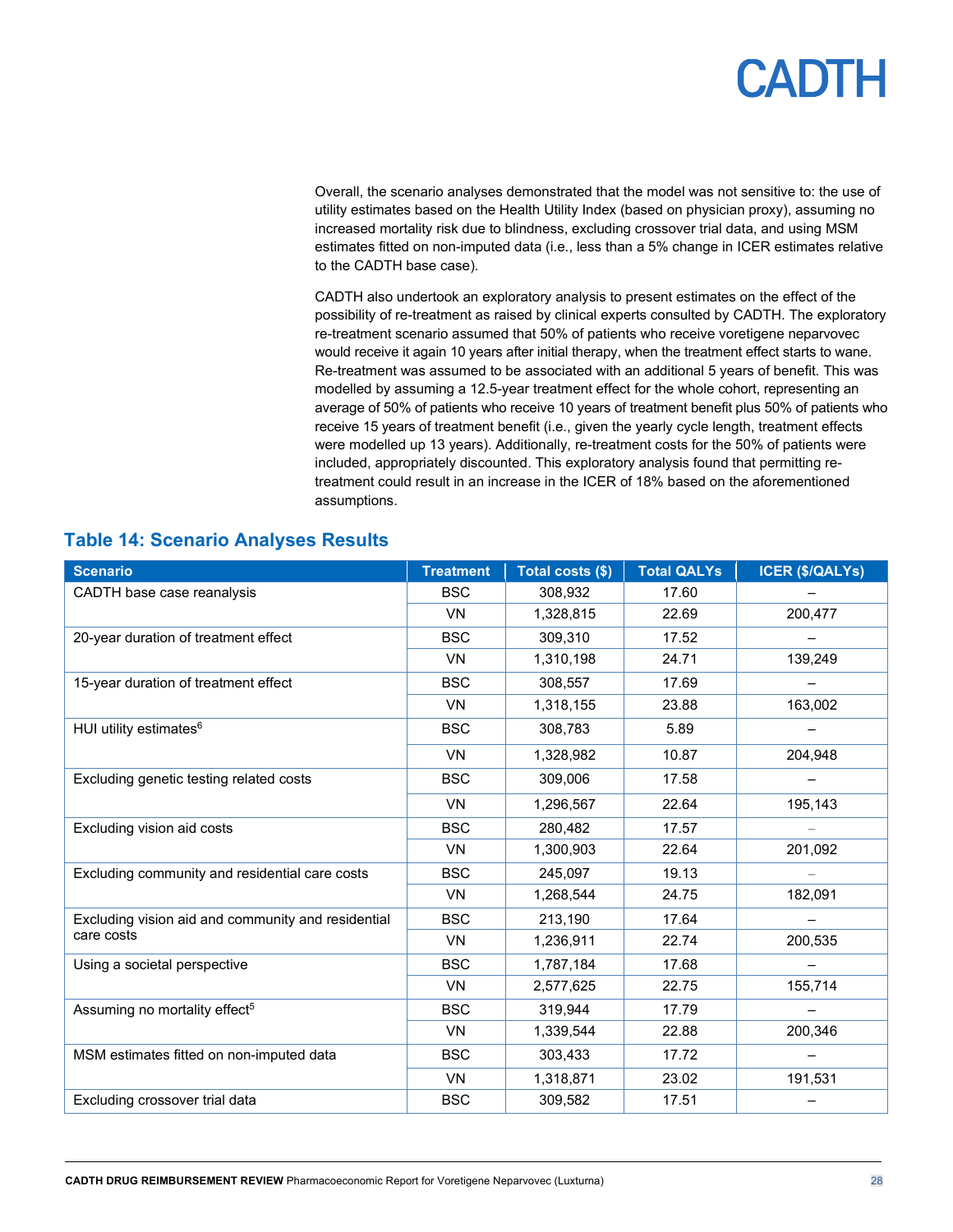| <b>Scenario</b>                                    | <b>Treatment</b> | Total costs (\$) | <b>Total QALYs</b> | <b>ICER (\$/QALYs)</b> |
|----------------------------------------------------|------------------|------------------|--------------------|------------------------|
|                                                    | VN.              | 1.322.786        | 22.75              | 193.446                |
| Removing the 25% relative risk reduction in vision | <b>BSC</b>       | 308.832          | 17.54              |                        |
| deterioration after VN treatment effect has ended  | VN               | 1.333.750        | 22.14              | 222.899                |
| Re-treatment modelled (exploratory analysis)       | <b>BSC</b>       | 308.550          | 17.63              |                        |
|                                                    | VN               | 1,460,942        | 23.79              | 237.165                |

BSC = best supportive care; HUI = Health Utility Index; ICER = incremental cost-effectiveness ratio; MSM = multistate model; QALY = quality-adjusted life-year; VN = voretigene neparvovec.

### <span id="page-28-0"></span>**Table 15: Disaggregated Summary of CADTH's Economic Evaluation Results (Societal Perspective)**

| <b>Parameter</b>             | <b>New treatment</b> | <b>Comparator</b>       | <b>Incremental</b> | <b>Percentage</b><br>(of total incremental) <sup>a</sup> |  |
|------------------------------|----------------------|-------------------------|--------------------|----------------------------------------------------------|--|
|                              |                      | <b>Discounted QALYs</b> |                    |                                                          |  |
| <b>Total</b>                 | 22.75                | 17.68                   | 5.08               | 100%                                                     |  |
| Health state 1               | 10.21                | 3.13                    | 7.08               | 139%                                                     |  |
| Health state 2               | 5.52                 | 3.05                    | 2.48               | 49%                                                      |  |
| Health state 3               | 2.78                 | 4.91                    | $-2.13$            | $-42%$                                                   |  |
| Health state 4               | 1.51                 | 2.18                    | $-0.67$            | $-13%$                                                   |  |
| Health state 5               | 2.74                 | 4.41                    | $-1.67$            | $-33%$                                                   |  |
| Adverse event disutility     | $-0.01$              | 0.00                    | $-0.01$            | 0%                                                       |  |
| Caregiver disutility         | 0.00                 | 0.00                    | 0.00               | $0\%$                                                    |  |
|                              |                      | Discounted costs (\$)   |                    |                                                          |  |
| <b>Total</b>                 | 2,577,625            | 1,787,184               | 790,441            | 100%                                                     |  |
| Voretigene neparvovec        | 1,035,078            |                         | 1,035,078          | 131%                                                     |  |
| <b>Eligibility testing</b>   | 32.760               |                         | 32,760             | 4%                                                       |  |
| Adverse events               | 769                  |                         | 769                | 0%                                                       |  |
| Health care resource use     | 259,620              | 308,379                 | $-48,759$          | $-6%$                                                    |  |
| Hospitalization              | 39,322               | 49,775                  | $-10,453$          | $-1%$                                                    |  |
| General ophthalmic services  | 129,013              | 163,327                 | $-34,314$          | $-4%$                                                    |  |
| Vision assistance and aids   | 28,596               | 28,456                  | 140                | 0%                                                       |  |
| Residential car              | 58,682               | 62,549                  | $-3,867$           | 0%                                                       |  |
| Community care               | 4,007                | 4.272                   | $-265$             | 0%                                                       |  |
| Non-health care resource use | 1,249,399            | 1,478,805               | $-229,406$         | $-29%$                                                   |  |
| Home modifications           | 58,580               | 63,855                  | $-5,275$           | $-1%$                                                    |  |
| Disability pension           | 64,158               | 87,617                  | $-23,459$          | $-3%$                                                    |  |
| Caregiver productivity loss  | 585,227              | 584,588                 | 639                | $0\%$                                                    |  |
| Education                    | 6,215                | 11,488                  | $-5,273$           | $-1%$                                                    |  |
| Productivity loss            | 535,218              | 731,258                 | $-196,040$         | $-25%$                                                   |  |
| ICER (\$/QALY)               | 155,714              |                         |                    |                                                          |  |

BSC = best supportive care; HS = health state; ICER = incremental cost-effectiveness ratio; QALY = quality-adjusted life-year.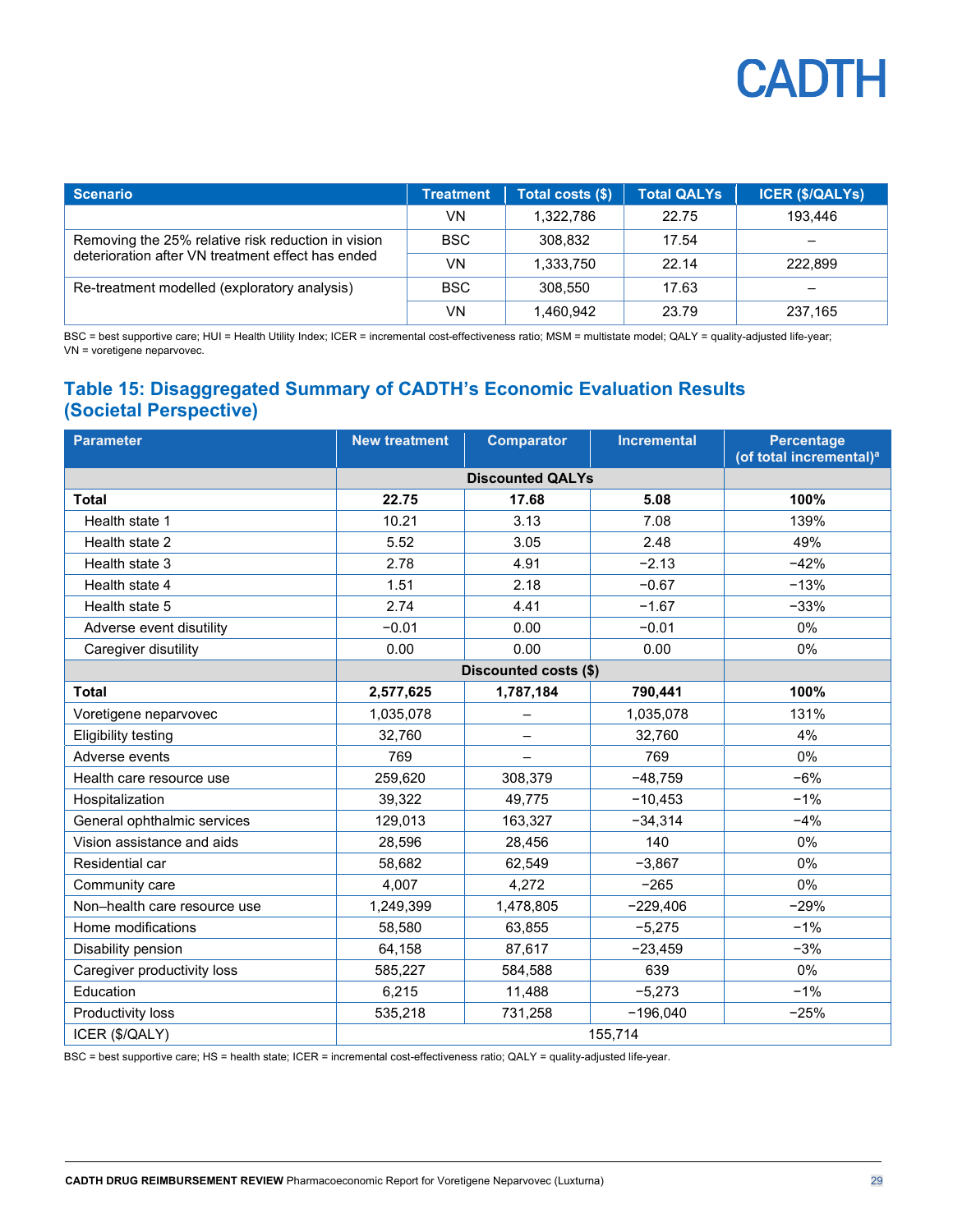## <span id="page-29-0"></span>**Appendix 5: Submitted Budget Impact Analysis and CADTH Appraisal**

#### **Key takeaways of the budget impact analysis**

- CADTH identified the following key limitations with the sponsor's analysis:
	- o the number of patients eligible for voretigene neparvovec is highly uncertain
	- o the proportion of prevalent cases that will receive a diagnosis and be treated in the first 3 years of the analysis is uncertain
	- o some drug costs were not included in the public payer perspective
	- o genetic testing costs were not applied to incident cases
	- $\circ$  some inputs were not aligned with those used in the submitted pharmacoeconomic analysis.
- The CADTH reanalyses included aligning the percentage of patients diagnosed in Ontario with other jurisdictions, capturing all drug costs from the public payer perspective, adding genetic testing costs for incident RP and LCA cases, and aligning the approach to model retinal cell viability testing costs with that taken in the pharmacoeconomic analysis.
- Based on the CADTH reanalyses, the budget impact from the introduction of voretigene neparvovec is expected to be \$28,882,120 in year 1, \$24,756,103 in year 2 and \$17,535,573 in year 3 with a 3-year total budget impact of \$71,173,796 from the public payer perspective. From a health care system perspective, the 3-year total budget impact was estimated to be \$77,885,351. Significant uncertainty remains regarding the proportion of pre-existing patients who will be identified during the 3 year time horizon, as well as with the epidemiological inputs used to derive the number of eligible patients, both of which have considerable influence on the results. Given uncertainty regarding the number of patients with *RPE65*-mediated IRD, CADTH noted that the 3-year budget impact could be as high as \$116,559,985 from a public payer perspective.

### **Summary of Sponsor's Budget Impact Analysis**

In the submitted budget impact analysis (BIA), the sponsor assessed the expected budgetary impact resulting from reimbursing voretigene neparvovec for the treatment of adult and pediatric patients with vision loss due to IRD caused by confirmed biallelic *RPE65* mutations and who have sufficient viable retinal cells.1 The base-case analysis was conducted from the perspective of Canadian public drug plans over a 3-year time horizon.

The sponsor estimated the current population size using an epidemiological-based approach, using prevalence to estimate the total number of pre-existing cases and incidence to estimate the number of new cases [\(Table 16\)](#page-30-0). The sponsor assumed that only a proportion of prevalent cases would be diagnosed over the 3 years, while all incident cases would be diagnosed [\(Table 16\)](#page-30-0). While 60% of prevalent cases were assumed to have sufficient viable retinal cells and were therefore eligible for voretigene neparvovec, it was assumed that all incident cases identified with *RPE65* mutation would be eligible to receive voretigene neparvovec. In the world with voretigene neparvovec, it was assumed all patients eligible for voretigene neparvovec would be treated.

The sponsor's base case was based on a public payer perspective that considered only the costs of voretigene neparvovec. Scenario analyses were conducted that adopted a broader drug plan perspective that further included the costs of genetic testing, and a health care system perspective that included the aforementioned costs as well as administration costs (i.e., immunomodulatory regimen and surgery), and the costs to determine eligibility for voretigene neparvovec (i.e., OCT test). Genetic testing costs were applied only to prevalent cases of RP and LCA who received testing for *RPE65* mutation with an additional assumption that 10% of prevalent patients would have been previously tested at baseline. It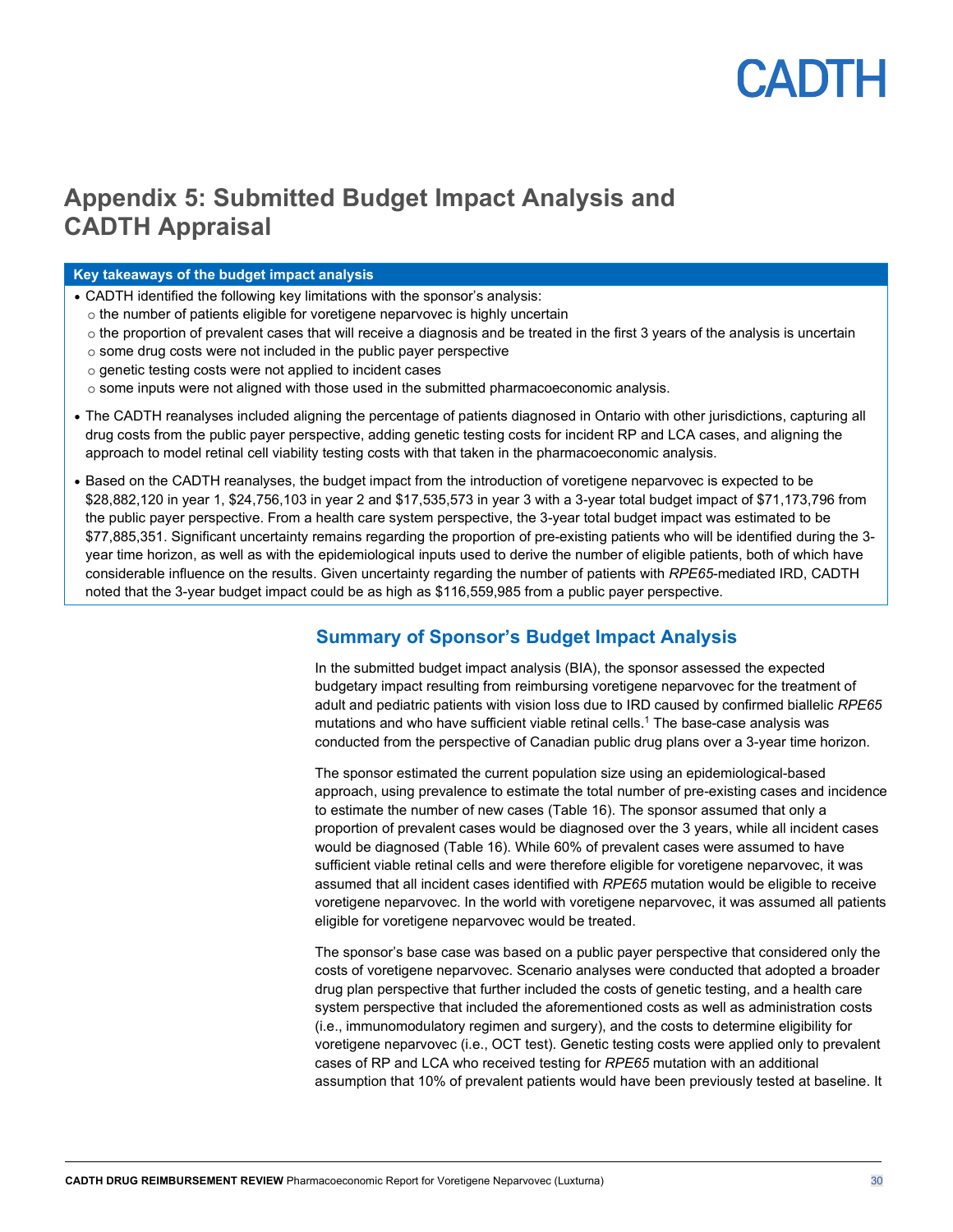was assumed that no cost would be associated with the reference scenario (i.e., without reimbursement of voretigene neparvovec).

### <span id="page-30-0"></span>**Table 16: Summary of Key Model Parameters**

| <b>Parameter</b>                                                        | <b>Sponsor's estimate</b><br>(reported as year 1 / year 2 / year 3,<br>if appropriate) |  |  |  |  |
|-------------------------------------------------------------------------|----------------------------------------------------------------------------------------|--|--|--|--|
| <b>Target population</b>                                                |                                                                                        |  |  |  |  |
| Prevalence of RP                                                        | 0.025%15                                                                               |  |  |  |  |
| Proportion of RP due to RPE65 mutation                                  | 1.404%16,17                                                                            |  |  |  |  |
| Incidence of RP                                                         | 0.0006%18                                                                              |  |  |  |  |
| Prevalence of LCA                                                       | 0.003%19                                                                               |  |  |  |  |
| Proportion of LCA due to RPE65 mutation                                 | 6.80%20                                                                                |  |  |  |  |
| Incidence of LCA                                                        | 0.000072% <sup>a</sup>                                                                 |  |  |  |  |
| Proportion of prevalent cases who are diagnosed with RPE65-mediated IRD | 25% / 20% / 15% <sup>b</sup>                                                           |  |  |  |  |
| Proportion of diagnosed patients with sufficient viable retinal cells   | $60\%$                                                                                 |  |  |  |  |
| Number of patients eligible for the drug under review                   | 43 / 25 / 18                                                                           |  |  |  |  |
| Market uptake (3 years)                                                 |                                                                                        |  |  |  |  |
| Uptake (reference scenario)                                             |                                                                                        |  |  |  |  |
| <b>VN</b>                                                               | 0%/0%/0%                                                                               |  |  |  |  |
| Uptake (new drug scenario)                                              |                                                                                        |  |  |  |  |
| <b>VN</b>                                                               | 100% / 100% / 100%                                                                     |  |  |  |  |
| Cost of treatment (per patient)                                         |                                                                                        |  |  |  |  |
| Cost of drug                                                            |                                                                                        |  |  |  |  |
| Voretigene neparvovec                                                   | \$1,031,500 <sup>d</sup>                                                               |  |  |  |  |
| Health care system costs                                                |                                                                                        |  |  |  |  |
| Genetic testing                                                         | \$1,333.3321                                                                           |  |  |  |  |
| Testing for sufficient viable retinal cells                             | \$12822                                                                                |  |  |  |  |
| Immunomodulatory regimen                                                | \$4.2923                                                                               |  |  |  |  |
| Surgery for drug administration                                         | \$3,063.4824                                                                           |  |  |  |  |

IRD = inherited retinal dystrophy; LCA = Leber congenital amaurosis; RP = retinitis pigmentosa; RPE65 = retinal pigment epithelium 65 kDa protein.

a Assumption (based on the ratio of prevalence for RP:LCA and the incidence for RP).

b Assumption. In Ontario, the proportion of pre-existing cases who are currently diagnosed with *RPE65*-mediated IRD differed (i.e., year 1: 50%, year 2: 20%, year 3: 15%).

<sup>c</sup> Assumption. In Study 301, examiners estimated that sufficient viable retinal cells would be found in 50% to 60% of diagnosed patients.<sup>1</sup>

d Sponsor's submitted price.

### **Summary of the Sponsor's BIA Results**

The budget impact from the drug plan perspective of reimbursing voretigene neparvovec for patients with *RPE65*-mediated IRD is expected to be \$44,354,500 in year 1, \$25,787,500 in year 2, and \$18,567,000 in year 3, with a total 3-year budget impact of \$88,709,000. Among alternative perspectives considered by the sponsor, the 3-year budget impact was \$95,698,852 and \$98,973,689 from a broader drug plan perspective and from a health care system perspective, respectively.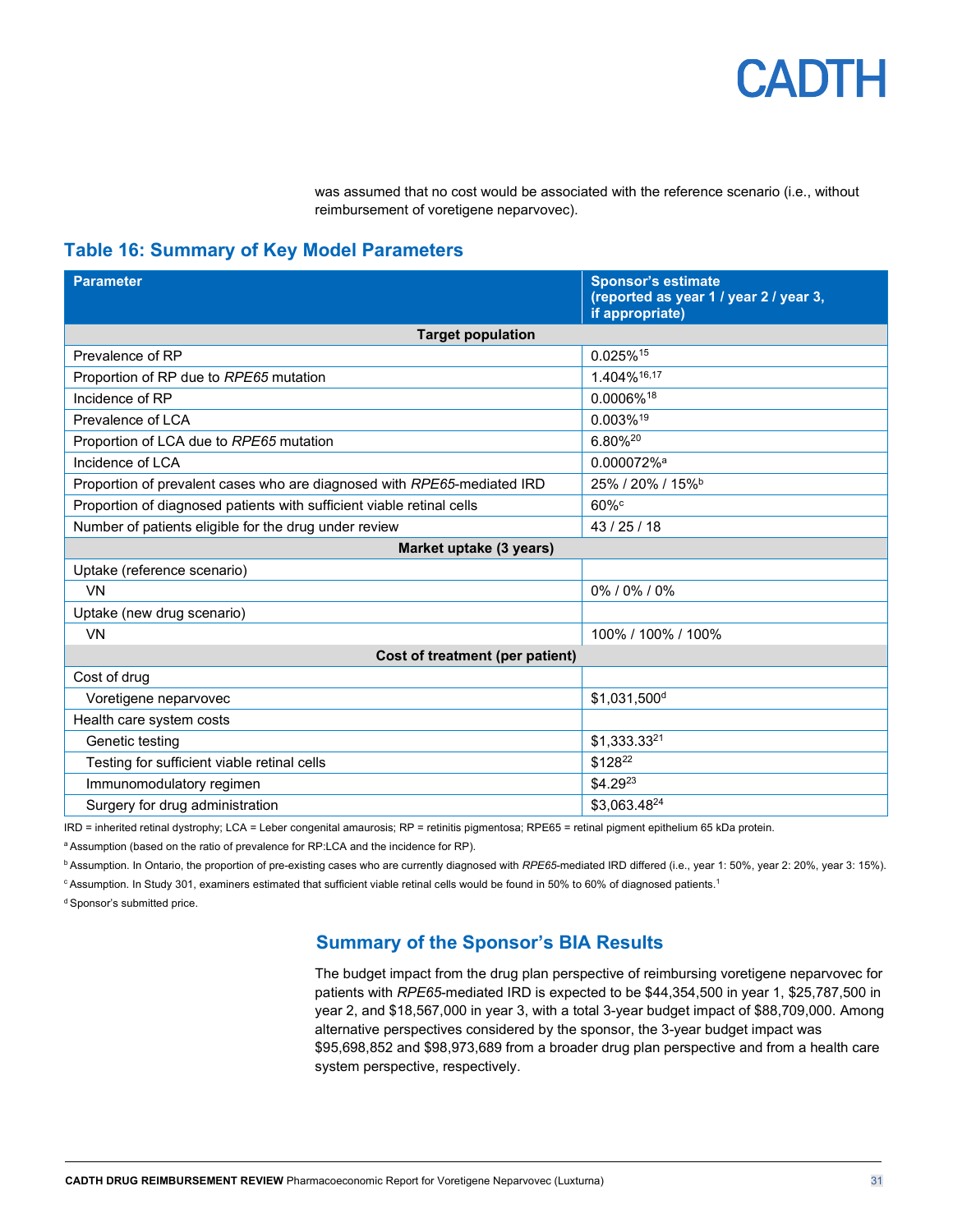

### **CADTH Appraisal of the Sponsor's BIA**

CADTH identified several key limitations to the sponsor's analysis that have notable implications on the results of the BIA:

- **Uncertainty regarding the number of patients eligible to receive voretigene neparvovec**. As noted by the sponsor in its submission, uncertainty remains regarding the prevalence and incidence of RP and LCA, and the proportion of these cases mediated by *RPE65*.<sup>1</sup> Additionally, according to clinical experts consulted by CADTH, classifying disease based on clinical manifestations, such as RP and LCA, is no longer common practice, adding uncertainty regarding the values used to estimate the number of patients with RPE-mediated IRD. Treatment with voretigene neparvovec further requires patients to have sufficient viable retinal cells. Although the sponsor assumed 60% of existing cases would have sufficient viable retinal cells, the clinical experts consulted by CADTH and CADTH's Clinical Review Report both noted challenges in establishing a definition for this criterion. Clinical experts have noted that there is no benchmark or threshold to define viable retinal cells. Additionally, clinical experts indicated that measuring viable retinal cells is not straightforward, as supported by the sponsor's implementation plan, which noted that OCT exams are more qualitative and supplemented by additional tests for visual acuity and function.<sup>3</sup> Given the uncertainty of this definition, the proportion of *RPE65*-mediated IRD cases expected to have viable cells remains uncertain.
	- $\circ$  CADTH explored alternative epidemiological estimates to derive the eligible patient population in scenario analyses using pessimistic and optimistic estimates. CADTH further conducted sensitivity analyses testing a range (50% and 80%) for the proportion of patients with viable retinal cells.
- **Uncertainty regarding the identification of pre-existing cases.** In the sponsor's base case, it was assumed that a proportion of prevalent cases would be diagnosed prior to the introduction of voretigene neparvovec, and that a proportion of prevalent cases would remain undiagnosed (40% for all jurisdictions apart from Ontario, 15% in Ontario) 3 years following its introduction. According to clinical experts consulted by CADTH, these estimates (i.e., the proportion of patients currently diagnosed and the proportion of patients who remain undiagnosed) are uncertain. The identification of existing cases depends on a number of factors, including the availability of genetic testing which, according to feedback from public drug plans, may not be available locally, may require sending samples out-of-province or out-of-country for analysis, and may not be funded through provincial, ministerial, or local laboratory budgets. Further, the clinical experts consulted by CADTH did not expect a difference in the percentage of patients diagnosed in Ontario compared with other jurisdictions.
	- $\circ$  In the CADTH base case reanalyses, the percentage of patients diagnosed in Ontario was aligned with the other jurisdictions. As there is no evidence regarding the proportion of prevalent *RPE65*-mediated IRD patients who would be diagnosed at baseline, or the proportions of prevalent patients who would be diagnosed within the 3 years following the introduction of voretigene neparvovec, CADTH conducted a scenario analysis that assumed all prevalent *RPE65*-mediated IRD patients would be diagnosed and, if their retinal cells were viable, would be treated.
- **Immunomodulatory regimen drug costs were not captured in the public payer's perspective.** Although the sponsor's health care system perspective included the costs of an immunomodulatory drug regimen, these drug costs were inappropriately excluded from the public payer perspective.
	- o In the CADTH base case reanalyses, the cost of prednisone (taken during administration of voretigene neparvovec) was incorporated into the public payer perspective.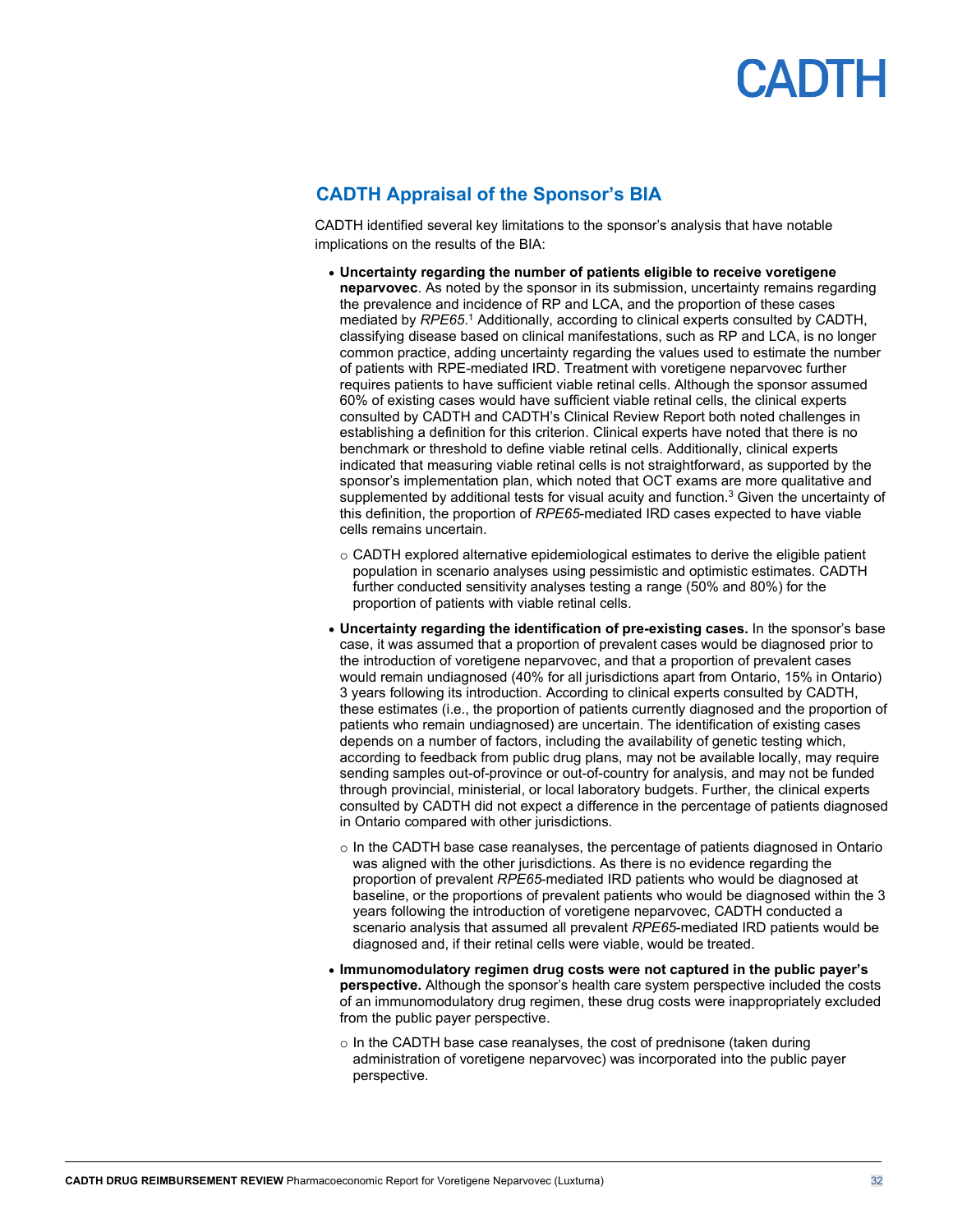- **Costs of genetic testing were considered only for prevalent patients.** In the sponsor's health care system perspective, the costs of genetic testing were considered in prevalent IRD patients, and the cost of testing incident RP and LCA cases for *RPE65* was not included.
	- $\circ$  In the CADTH base case reanalyses, the cost of testing incident cases in years 1, 2, and 3 was incorporated.
- **Approach to model cell viability was not aligned with the pharmacoeconomic analysis.** OCT costs were considered only for patients who receive voretigene neparvovec treatment, whereas the pharmacoeconomic analysis adopted a broader consideration, including the costs associated with testing IRD patients who may not have sufficient viable retinal cells. Furthermore, 55% of prevalent patients tested for cell viability would have sufficient viable cells in the economic evaluation as opposed to the 60% that was assumed in the BIA.1
	- o In the CADTH base case reanalyses, the approach to account for the cost of OCT testing was aligned with the approach used in the pharmacoeconomic analysis.

### **CADTH Reanalyses of the BIA**

A summary of the changes made to the sponsor's BIA as part of the CADTH reanalysis is available in [Table 17.](#page-32-0)

| <b>Stepped analysis</b>                                              | Sponsor's value or assumption                                                                                                             |                                                              |  |  |  |  |  |
|----------------------------------------------------------------------|-------------------------------------------------------------------------------------------------------------------------------------------|--------------------------------------------------------------|--|--|--|--|--|
| Corrections to sponsor's base case                                   |                                                                                                                                           |                                                              |  |  |  |  |  |
|                                                                      | None                                                                                                                                      |                                                              |  |  |  |  |  |
|                                                                      | Changes to derive the CADTH base case                                                                                                     |                                                              |  |  |  |  |  |
| 1. Proportion of prevalent cases in<br>Ontario diagnosed at baseline | 50%                                                                                                                                       | 25%                                                          |  |  |  |  |  |
| 2. Immunomodulatory regimen costs                                    | Included in the health care system<br>perspective only                                                                                    | Included in the public payer perspective                     |  |  |  |  |  |
| 3. Genetic testing costs                                             | Applied to prevalent RP and LCA cases                                                                                                     | Applied to prevalent and incident RP and<br>LCA cases        |  |  |  |  |  |
| 4a. Proportion of patients with<br>sufficient viable retinal cells   | 60%                                                                                                                                       | 55%                                                          |  |  |  |  |  |
| 4b. Retinal cell viability testing costs                             | Applied only to patients who receive<br>voretigene neparvovec (i.e., patients with<br>RPE65-mediated IRD with sufficient viable<br>cells) | Applied to all patients diagnosed with<br>RPE65-mediated IRD |  |  |  |  |  |
| CADTH base case                                                      |                                                                                                                                           | $1 + 2 + 3 + 4a + 4b$                                        |  |  |  |  |  |

### <span id="page-32-0"></span>**Table 17: CADTH Revisions to the Submitted BIA**

LCA = Leber congenital amaurosis; RP = retinitis pigmentosa; RPE65 = retinal pigment epithelium 65 kDa protein.

Applying these changes resulted in a decrease in the budget impact from both the public payer and health care system perspective. From the public payer perspective, 3-year total costs were estimated to be \$71,173,796. The results of the CADTH stepwise reanalysis are presented in summary format i[n Table 18](#page-33-0) and a more detailed breakdown is presented in [Table 19.](#page-34-0)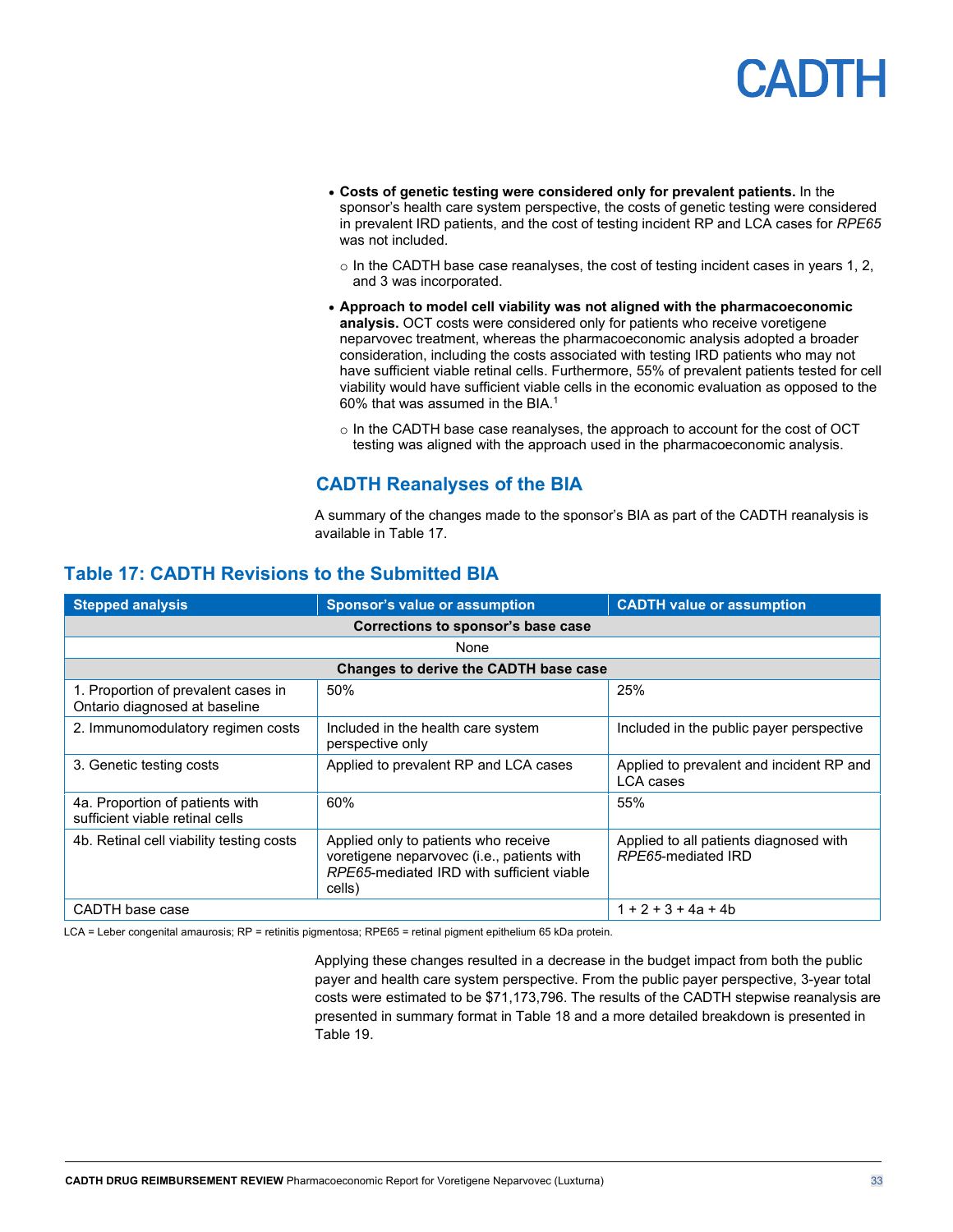| <b>Stepped analysis</b>   | 3-year total                  |                                     |  |  |  |
|---------------------------|-------------------------------|-------------------------------------|--|--|--|
|                           | Public payer perspective (\$) | Health care system perspective (\$) |  |  |  |
| Submitted base case       | 88,709,000                    | 95,973,689                          |  |  |  |
| <b>CADTH</b> reanalysis 1 | 76,331,000                    | 82,187,402                          |  |  |  |
| CADTH reanalysis 2        | 88,709,369                    | 95,973,689                          |  |  |  |
| CADTH reanalysis 3        | 88,709,000                    | 96,304,626                          |  |  |  |
| CADTH reanalysis 4a       | 82,520,000                    | 89,765,514                          |  |  |  |
| CADTH reanalysis 4b       | 88,709,000                    | 96,026,727                          |  |  |  |
| CADTH base case           | 71,173,796                    | 77,885,351                          |  |  |  |

### <span id="page-33-0"></span>**Table 18: Summary of the CADTH Reanalyses of the BIA**

CADTH also conducted additional scenario analyses to address the remaining uncertainty regarding the potential size of the eligible population:

- Analysis 1 Assumed that 100% of prevalent patients would be identified and treated over the 3-year time horizon. Analysis 2 Used the lower estimate in the size of the patient population with *RPE65* mediated IRD: the lower estimate from Wang et al. (0.81%) for the percentage of RP that is *RPE65*-mediated16 and the lower LCA prevalence estimate from Fighting Blindness Canada (1 in 50,000, 0.002%). 19 Analysis 3 Used the upper estimate in the size of the patient population with *RPE65* mediated IRD: the higher RP prevalence estimate from Fighting Blindness Canada (1 in 3,500, 0.029%)15 and higher estimates from Morimura et al. for the percentage of RP and LCA that is *RPE65*-mediated (1.85% and 15.56%, respectively). 17 Analysis 4 Assumed 40% of patients with pre-existing diagnosis with *RPE65*-mediated IRD will have viable retinal cells. Analysis 5 Assumed 80% of patients with pre-existing diagnosis with *RPE65*-mediated IRD will have viable retinal cells.
- Analysis 6 Used a reduced price for voretigene neparvovec (based on the CADTH pricereduction analysis) in which voretigene neparvovec would be cost-effective at a willingness-to-pay threshold of \$50,000 per QALY gained (\$257,875).

Given the high costs associated with voretigene neparvovec, uncertainties in the number of eligible patients have significant potential to influence the BIA results [\(Table 20\)](#page-34-1). Assuming all prevalent patients would be identified over the 3-year time horizon increased the budget impact in the public payer perspective to \$109,339,455 [\(Table 20\)](#page-34-1). The high and low estimates for the number of patients with *RPE65*-mediated IRD had the largest influence on results, with an estimated total budget impact of \$49,512,206 and \$116,559,985, respectively.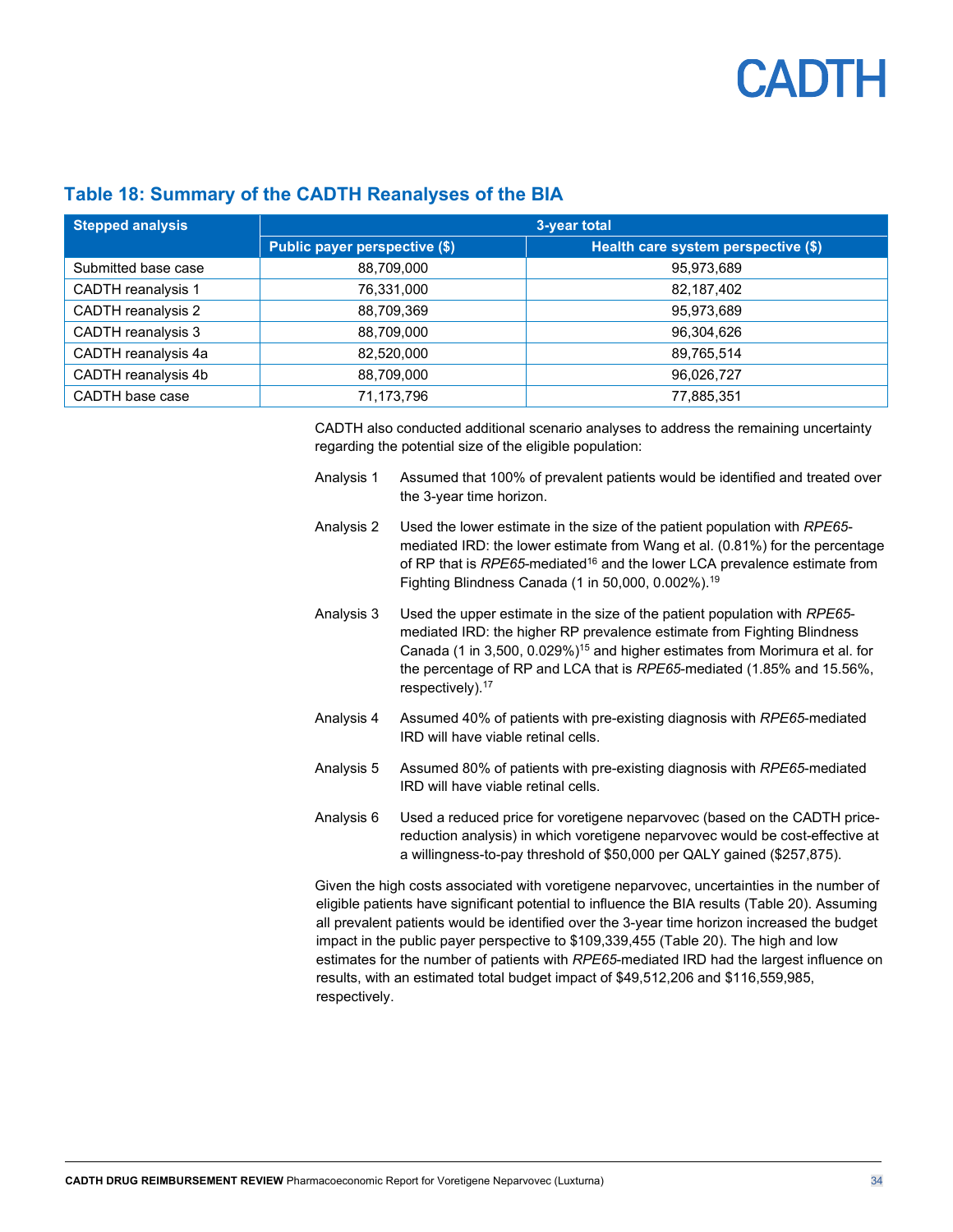| <b>Stepped analysis</b>                                                     | <b>Scenario</b> | <b>Year 1 (\$)</b> | <b>Year 2 (\$)</b> | Year $3$ (\$) | 3-year total (\$) |
|-----------------------------------------------------------------------------|-----------------|--------------------|--------------------|---------------|-------------------|
| Submitted base case                                                         | Reference       | 0                  | 0                  | 0             | 0                 |
|                                                                             | New drug        | 44,354,500         | 25,787,500         | 18,567,000    | 88,709,000        |
|                                                                             | Budget impact   | 44,354,500         | 25,787,500         | 18,567,000    | 88,709,000        |
| CADTH base case                                                             | Reference       | 0                  | 0                  | 0             | 0                 |
|                                                                             | New drug        | 28,882,120         | 24,756,103         | 17,535,573    | 71,173,796        |
|                                                                             | Budget impact   | 28,882,120         | 24,756,103         | 17,535,573    | 71,173,796        |
| CADTH scenario analysis: drug plan<br>perspective (plus diagnostic testing) | Budget impact   | 30,841,172         | 27,280,361         | 19,501,051    | 77,622,585        |
| CADTH scenario analysis: health<br>care system perspective                  | Budget impact   | 30,947,802         | 27,371,758         | 19,565,791    | 77,885,351        |

### <span id="page-34-0"></span>**Table 19: Detailed Breakdown of the CADTH Reanalyses of the BIA**

### <span id="page-34-1"></span>**Table 20: CADTH Scenario Analyses**

| <b>Scenario</b>                      | <b>Budget impact,</b><br>by perspective | <b>Year 1 (\$)</b> | <b>Year 2 (\$)</b> | <b>Year 3 (\$)</b> | 3-year total (\$) |
|--------------------------------------|-----------------------------------------|--------------------|--------------------|--------------------|-------------------|
| CADTH base case                      | Public payer                            | 28,882,120         | 24,756,103         | 17,535,573         | 71,173,796        |
|                                      | Health care system                      | 30,947,802         | 27,371,758         | 19,565,791         | 77,885,351        |
| Assume 100% of pre-existing          | Public payer                            | 28,882,120         | 23,724,599         | 56,732,736         | 109,339,455       |
| patients are identified              | Health care system                      | 30,947,802         | 26,336,445         | 63,403,598         | 120,687,846       |
| Lower patient number estimate (size  | Public payer                            | 21,661,590         | 17,535,573         | 10,315,043         | 49,512,206        |
| of prevalent population = 129)       | Health care system                      | 23,630,649         | 20,034,418         | 12,248,408         | 55,913,475        |
| Higher patient number estimate (size | Public payer                            | 49,512,206         | 39,197,163         | 27,850,616         | 116,559,985       |
| of prevalent population = 378)       | Health care system                      | 51,585,443         | 42,149,163         | 30,130,220         | 124,144,826       |
| Assume 40% of patients have          | Public payer                            | 24,756,103         | 19,598,582         | 11,346,547         | 55,701,232        |
| sufficient viable retinal cells      | Health care system                      | 26,808,647         | 22,196,853         | 13,354,876         | 62,360,376        |
| Assume 80% of patients have          | Public payer                            | 40,228,667         | 33,008,137         | 24,756,103         | 97,992,908        |
| sufficient viable retinal cells      | Health care system                      | 42,333,403         | 35,651,930         | 26,811,233         | 104,796,567       |
| Price of voretigene neparvovec       | Public payer                            | 7,220,620          | 6,189,103          | 4,383,948          | 17,793,671        |
| reduced to \$257,875                 | Health care system                      | 9,286,302          | 8,804,758          | 6,414,166          | 24,505,226        |